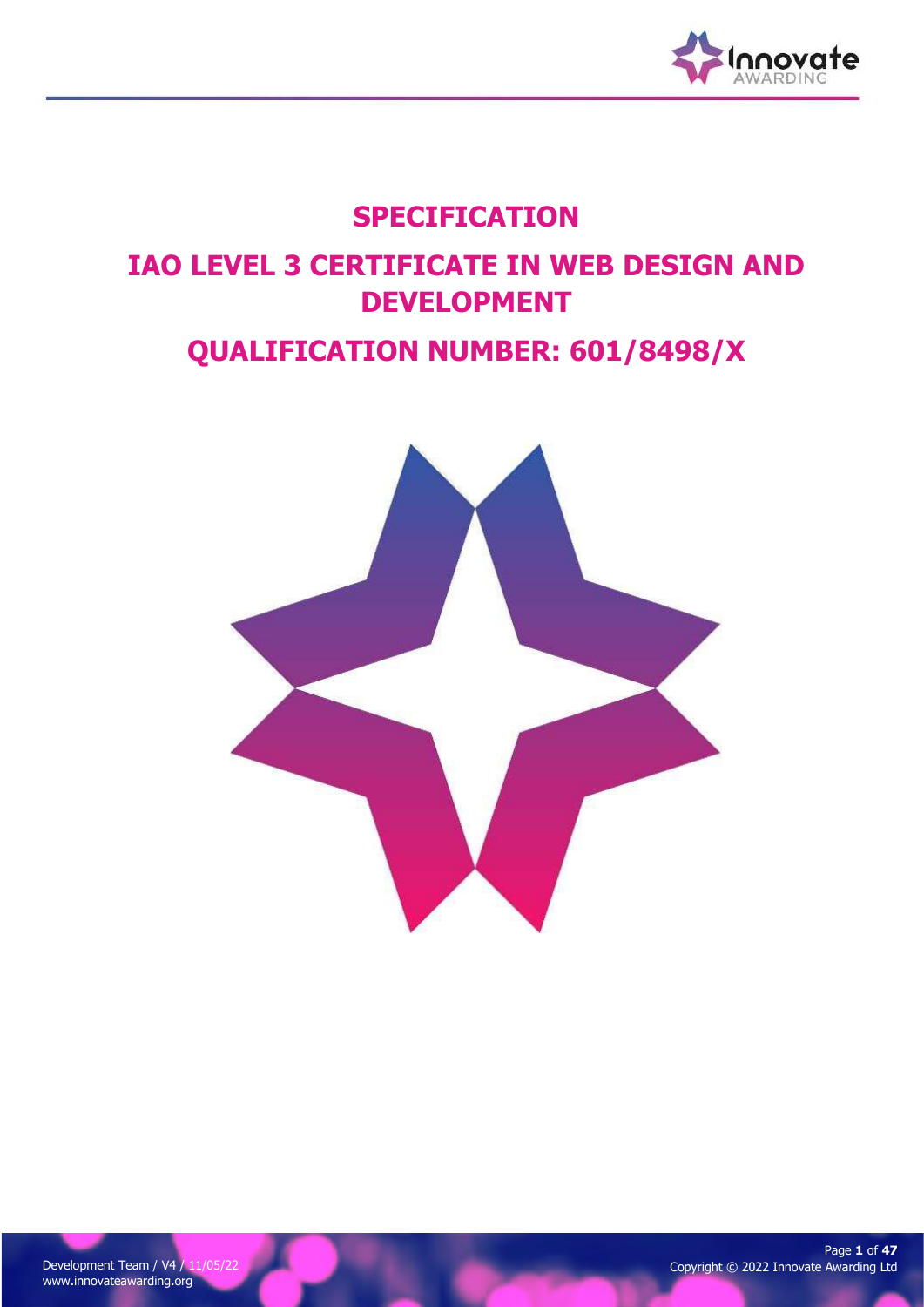

Innovate Awarding is an Ofqual regulated awarding organisation with an innovative and dynamic approach. We develop off-the-shelf, customised and fully bespoke qualifications across a growing number of sectors – all on the Regulated Qualifications Framework (RQF).

Our portfolio is always growing and we currently have qualifications in the following sectors:

| <b>Active Leisure</b>          | <b>Health and Social Care</b>   |
|--------------------------------|---------------------------------|
| <b>Business and Management</b> | <b>Hospitality and Catering</b> |
| <b>Childcare</b>               | TT.                             |
| <b>Employability</b>           | <b>Logistics</b>                |
| <b>Retail</b>                  | <b>Education and Training</b>   |

We currently offer over 120 qualifications and we're continuously developing and diversifying our portfolio. Please visit our website regularly to keep up-to-date www.innovateawarding.org

This document will be updated if there are any changes so it is important to make sure you are working from the most up-to-date version, which is available to download from our website

This specification also provides details on administration, quality assurance policies and the requirements as well as responsibilities that are associated with the delivery of vocational qualifications.

Innovate Awarding is recognised as an awarding organisation by the qualifications regulator Ofqual (England).

If you have any questions regarding qualifications in general, aspects of specific qualifications or our quality assurance policies and procedures, visit our website where a lot more information is available.

If you cannot find what you are looking for on our website, please call or email our customer support team:

Telephone: 0117 314 2800 Email: contactus@innovateawarding.org

> " We work with a wide variety of organisations such as employers, training providers, FE colleges and Sector Skills Councils and develop off-the-shelf, customised and bespoke qualifications. "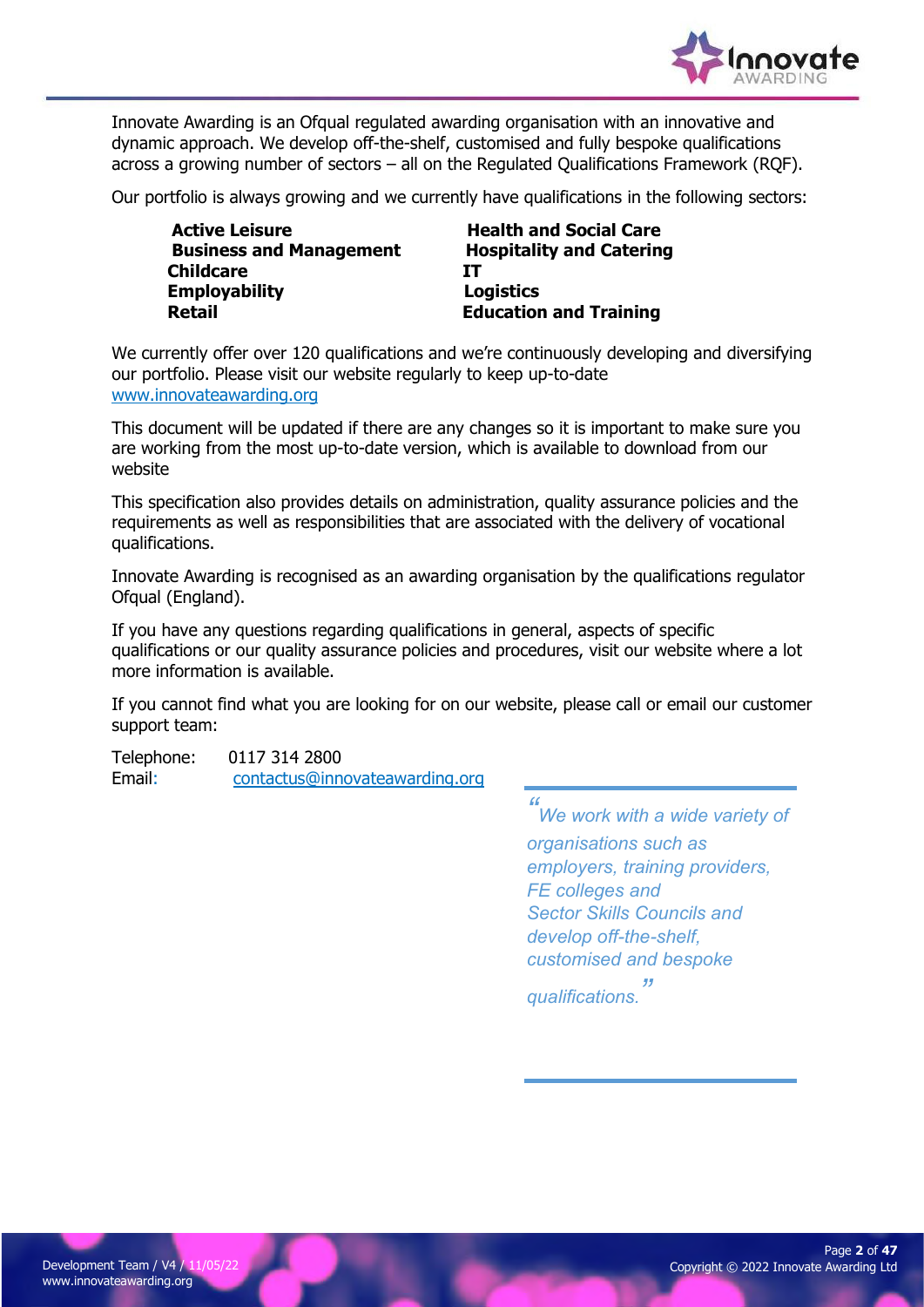

## Qualification summary

| <b>Qualification</b><br><b>Accreditation Number</b><br>(QAN) | 601/8498/X                                                                                                                                                                                                                                                                                                                                                                                         |
|--------------------------------------------------------------|----------------------------------------------------------------------------------------------------------------------------------------------------------------------------------------------------------------------------------------------------------------------------------------------------------------------------------------------------------------------------------------------------|
| <b>Qualification review</b><br>date                          | 31/03/2023                                                                                                                                                                                                                                                                                                                                                                                         |
| <b>Guided Learning Hours</b><br>(GLH)                        | Minimum 40 hours                                                                                                                                                                                                                                                                                                                                                                                   |
| <b>Total Qualification</b><br>Time (TQT)                     | 250 hours                                                                                                                                                                                                                                                                                                                                                                                          |
| <b>RQF level</b>                                             | 3                                                                                                                                                                                                                                                                                                                                                                                                  |
| <b>Qualification credit</b><br>value                         | 25 credits                                                                                                                                                                                                                                                                                                                                                                                         |
| <b>Minimum credits</b><br>at/above level                     | 23 credits                                                                                                                                                                                                                                                                                                                                                                                         |
| <b>Assessment</b><br>requirements                            | Portfolio of Evidence                                                                                                                                                                                                                                                                                                                                                                              |
|                                                              | This qualification is internally assessed and internally quality assured<br>by Centre staff and externally quality assured by Innovate Awarding<br>External Quality Advisors (EQAs).                                                                                                                                                                                                               |
| Aims and objectives of<br>the qualification                  | This qualification provides the learner with the essential skills,<br>knowledge and understanding to work on web developments and<br>networking basics. It covers aspects such as web technologies,<br>JavaScript, HTML, internet security and Cascading Style Sheets. It<br>gives the learner an understanding of the jobs available and the work<br>requirements of a web designer or developer. |
| <b>Entry guidance</b>                                        | There are no entry requirements although it is recommended that<br>centres carry out initial assessments in mathematics, IT and English<br>levels                                                                                                                                                                                                                                                  |
| <b>Progression</b><br>opportunities                          | Progression could be to job roles or other ICT practitioner<br>qualifications, the job roles could include web design engineer, web<br>developer or webmaster, software developer.                                                                                                                                                                                                                 |
| <b>Funding</b>                                               | For details on eligibility for government funding please refer to the<br>following websites:<br>http://www.education.gov.uk/section96<br>https://www.gov.uk/government/organisations/skills-funding-agency                                                                                                                                                                                         |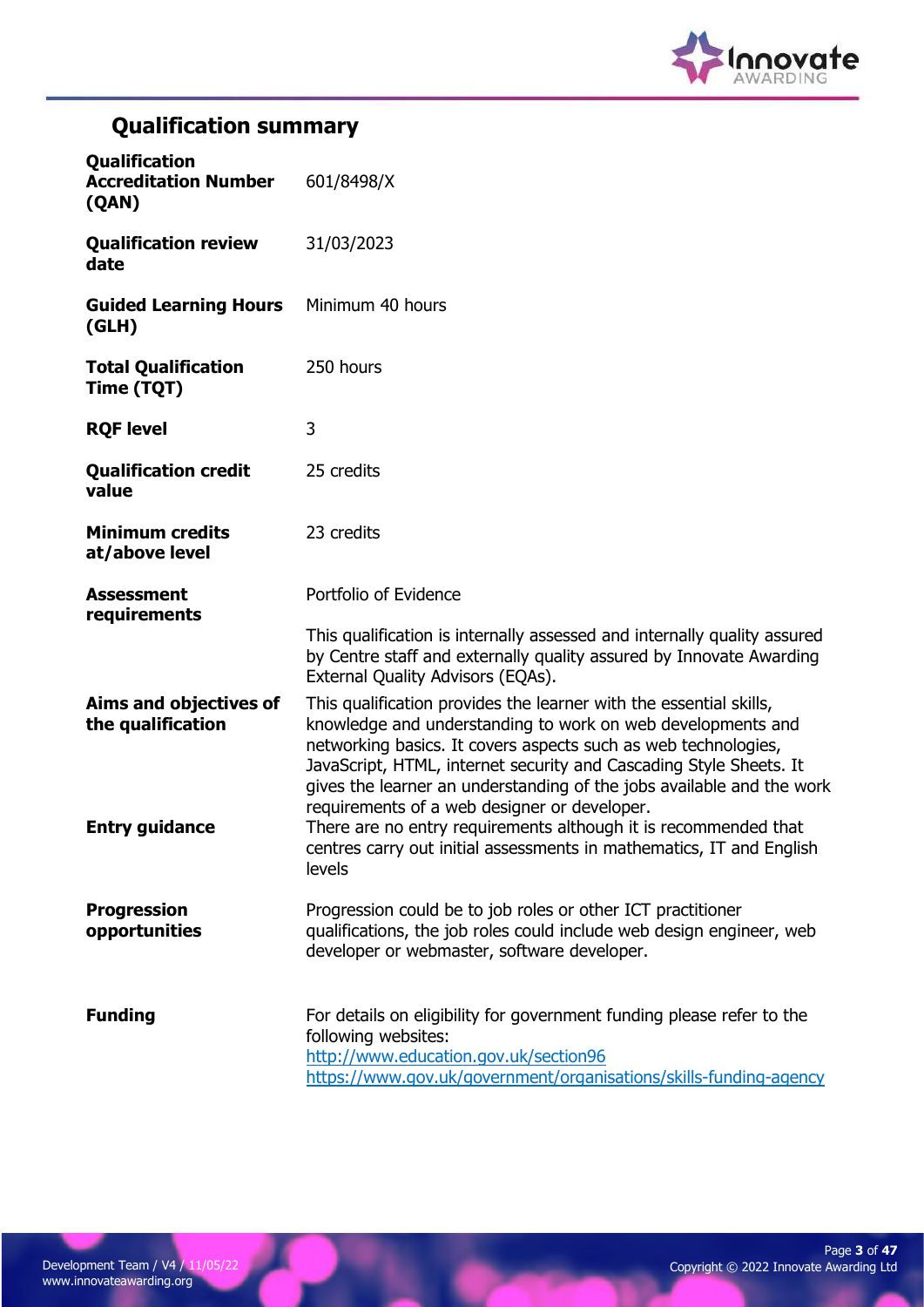

### Innovate Awarding

When you work with Innovate Awarding, you're working with an awarding organisation that sets itself apart – a dynamic company with a collaborative approach to doing business. We're consultative and innovative…everything that our customers say they want an awarding organisation to be.

We're easy to work with, committed and passionate about exceeding our customers' expectations. We're not tied down by bureaucracy and red tape and can think outside the box and respond quickly to our customers' needs.

We have a Performance Pledge that details guaranteed response times. Copies of these can be found on our website www.innovateawarding.org

#### Feedback

Your feedback is very important to us. We're always open to suggestions when it comes to enhancing and improving our services, products and systems. Email us at contactus@innovateawarding.org or call us on 0117 314 2800.

#### **Complaints**

If we do get things wrong, we'll make every effort to resolve your issues quickly and efficiently. If you'd like to raise a formal complaint then we recommend you read our Complaints Procedure which can be found on our website.

#### Fees

Our fees structure is transparent and straightforward. Our fees are published on our website in a clear format with no hidden charges. Unlike other awarding organisations, we do not charge an annual centre fee. Visit our website to compare our fees.

#### Enquiries and Appeals

We recognise that sometimes decisions are made that a centre (or learner) may wish to appeal. We have an Enquiries and Appeals Policy and Process on our website that sets out guidelines on grounds for appeal and the process.

#### Data Protection

Innovate Awarding takes the protection of data seriously; we have a data protection statement outlining how we and our centres, comply with the current legislation on data protection. This statement can be found on our website.

#### Equality and Diversity

Innovate Awarding is committed to giving everyone who wants to gain one of our qualifications an equal opportunity of achieving it in line with current UK legislation (Equality Act 2010) and EU directives.

Centres are required, as conditions of approval, to use an equality and diversity policy that works together with ours and that they maintain an effective complaint and appeals process. We expect centres to tell learners how to find and use their own equality and diversity and appeals processes. For information, please visit our website.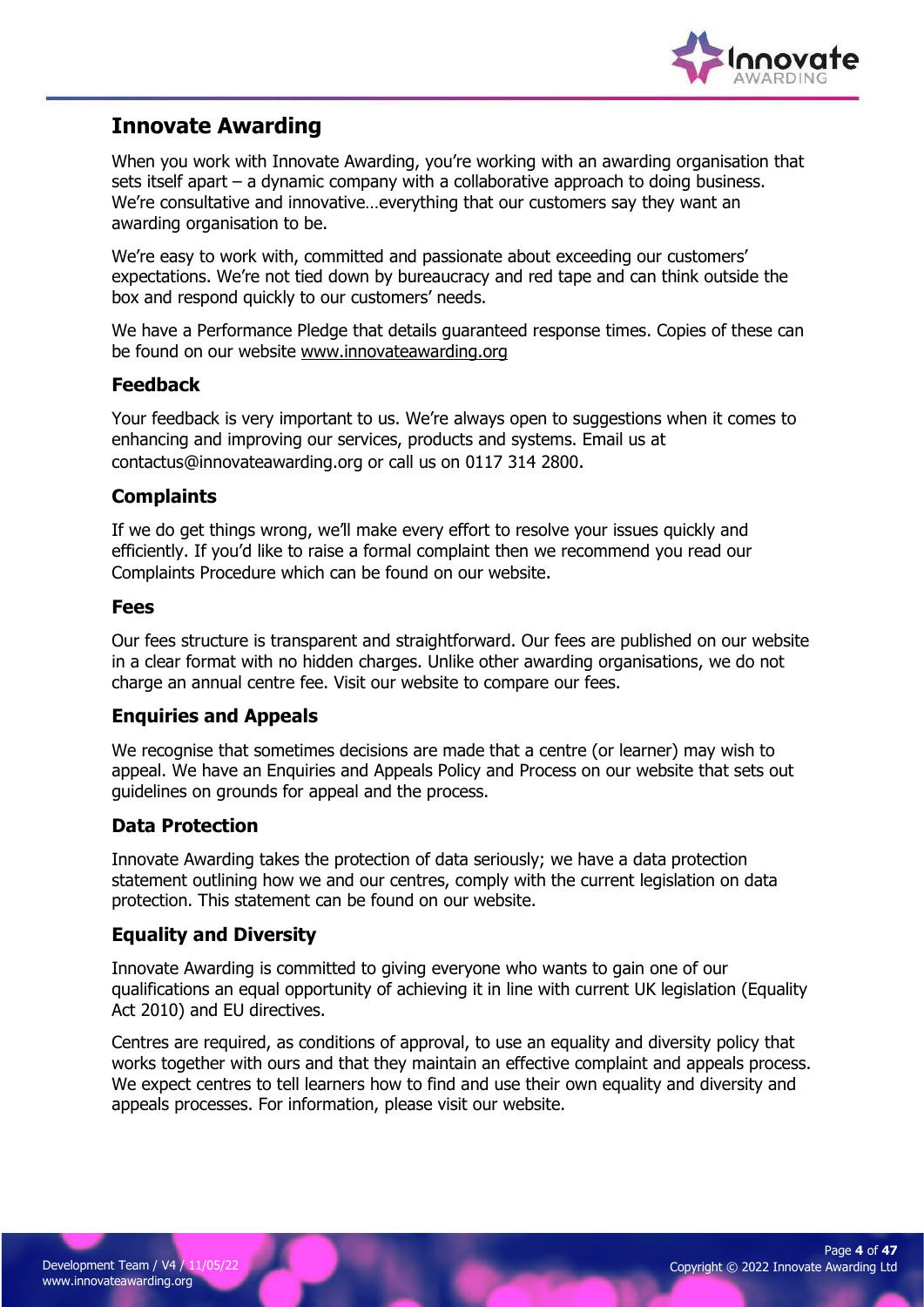

#### Reasonable Adjustment and Special Consideration

All learners must be treated fairly and equally and be given every opportunity to achieve our/the qualifications. A copy of our policy on Reasonable Adjustments and Special Considerations, and application form, can be found on our website.

#### Malpractice and Maladministration

Innovate Awarding has a responsibility to do everything it can to prevent any malpractice or maladministration from occurring, and where it has already occurred, ensuring action is taken proportionate to the gravity and scope of the occurrence.

A copy of our policy and procedure on Malpractice and Maladministration is available on our website.

#### Recognition of Prior Learning (RPL)

RPL recognises how the contribution of a learner's previous experience could contribute to a qualification or unit. Innovate Awarding have produced guidance on RPL and this can be found within our Information and Guidance for Centres on our website.

Please note the above is not a comprehensive guide to running IAO qualifications. Once approved centres must adhere to the Centre Agreement and Information and Guidance for Centres.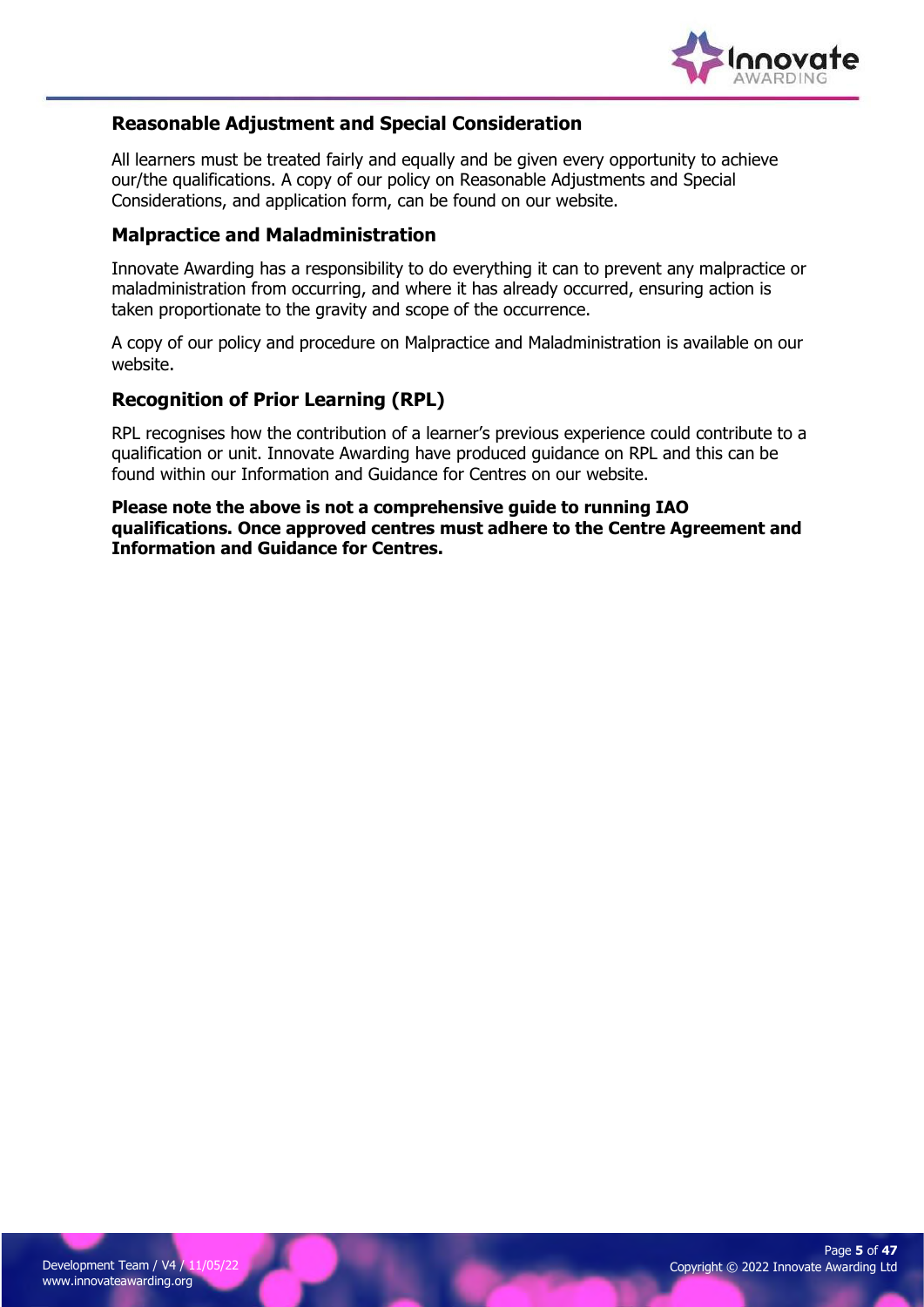

### The Regulated Qualifications Framework (RQF)

#### What is the RQF?

The Regulated Qualifications Framework (RQF) is an Ofqual regulated system of cataloguing qualifications. Qualifications on the RQF can be found by their size or level. Qualifications at a given level can differ depending on their content and purpose.

All of Innovate Awarding's qualifications are on the RQF.

#### Qualification Level

The level reflects the challenge or difficulty of the qualification. There are eight levels of qualification from 1 to 8, supported by three "Entry" levels.

#### Qualification Size

The size of a qualification reflects the estimated total amount of time it would take the average learner to study and be assessed. The size of a qualification is expressed in terms of Total Qualification Time (TQT). The time spent being taught or supervised, rather than studying alone, is the Guided Learning Hours (GLH).

Qualifications can sit at different levels, but require similar amounts of study and assessment. Similarly, qualifications at the same level can take different amounts of time to complete.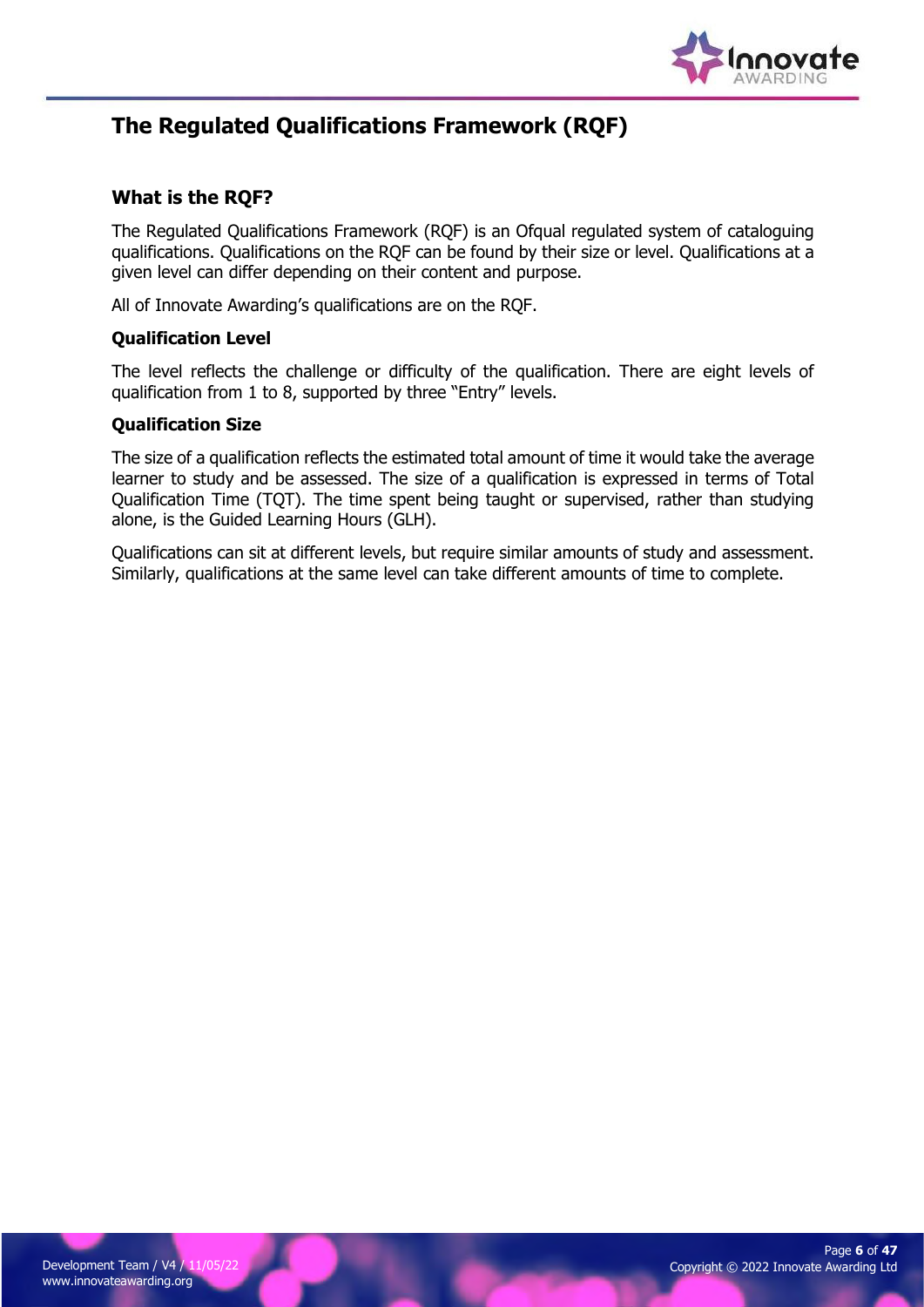

#### Qualification Structure

Learners must achieve all of the mandatory content. Learners must gain all 22 units with a total value of 25 credits to gain the IAO Level 3 Certificate in Web Design and Development (RQF).

The total Guided Learning Hours (GLH) for this qualification is 40 hours.

The Total Qualification Time (TQT) is 250 hours.

#### Unit Structures

All mandatory units are included in this specification pack.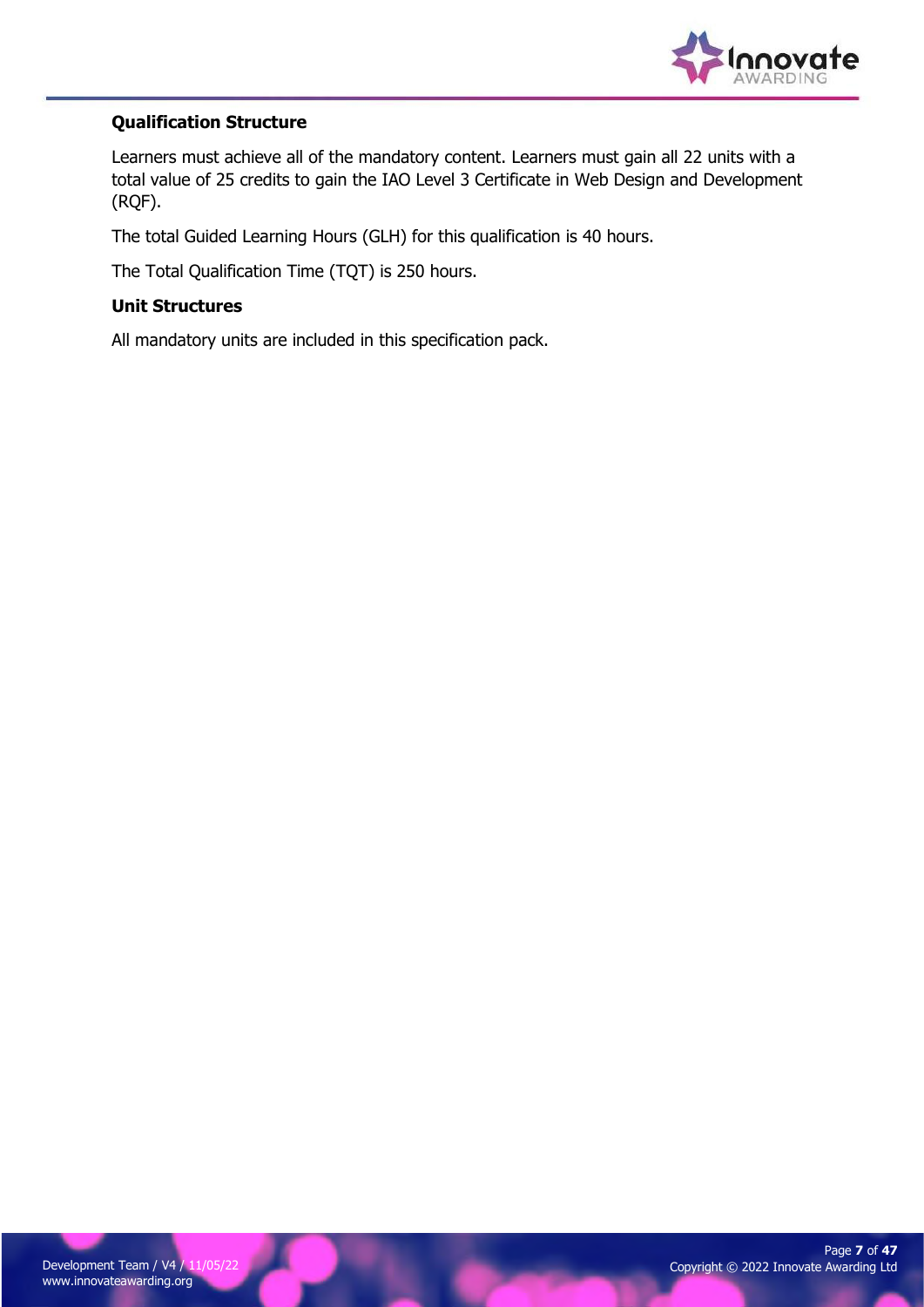

### Mandatory units

| <b>Unit ref</b> | <b>Unit title</b>                                                               | <b>Level</b>   | <b>Credit</b><br>value | <b>GLH</b>     |
|-----------------|---------------------------------------------------------------------------------|----------------|------------------------|----------------|
| F/508/2282      | Applied JavaScript                                                              | 3              | $\mathbf{1}$           | $\overline{2}$ |
| L/508/2284      | Applying Cascading Style Sheets (CSS)                                           | 3              | $\overline{2}$         | $\overline{2}$ |
| D/508/2287      | Communicating with Internet<br>Technology                                       | 3              | $\overline{2}$         | $\overline{4}$ |
| H/508/2291      | Configuring an email client to send and<br>receive email in a workplace context | 3              | $\mathbf{1}$           | $\mathbf 0$    |
| T/508/2294      | Essential JavaScript Principles and<br><b>Practices</b>                         | 3              | $\mathbf{1}$           | $\overline{2}$ |
| M/508/2293      | JavaScript Programming Techniques                                               | 3              | $\mathbf{1}$           | $\overline{2}$ |
| A/508/2278      | JavaScript Technology Extensions                                                | 3              | $\mathbf{1}$           | $\overline{2}$ |
| K/508/2292      | Network maintenance and issues                                                  | 3              | $\mathbf{1}$           | $\overline{2}$ |
| Y/508/2286      | Principles of Database Concepts                                                 | $\overline{2}$ | $\mathbf{1}$           | $\mathbf{1}$   |
| R/508/2285      | Principles of Internet Security                                                 | 3              | $\mathbf{1}$           | 3              |
| K/508/2289      | Principles of networking fundamentals                                           | 3              | $\mathbf{1}$           | $\overline{2}$ |
| R/508/2321      | Seek job opportunities in Information<br>Technology                             | $\overline{2}$ | $\mathbf{1}$           | $\overline{2}$ |
| Y/508/2322      | Server side scripting on web servers                                            | 3              | $\mathbf{1}$           | $\mathbf{1}$   |
| F/508/2296      | Understanding how to Use HTML5                                                  | 3              | $\mathbf{1}$           | $\overline{2}$ |
| F/508/2279      | Understanding Internet Architecture                                             | 3              | $\mathbf{1}$           | $\mathbf{1}$   |
| L/508/2298      | Understanding Project Management in<br><b>Information Technology</b>            | 3              | $\overline{2}$         | 2              |
| A/508/2300      | Understanding Web Browsers                                                      | 3              | $\mathbf{1}$           | $\mathbf 0$    |
| F/508/2301      | Using GUI HTML for Website<br>Development                                       | 3              | 1                      | 0              |
| L/508/2303      | <b>Using Internet Services</b>                                                  | 3              | $\mathbf{1}$           | 5              |
| D/508/2306      | Website development, planning and<br>testing                                    | 3              | 1                      | 2              |
| H/508/2310      | Website Diagram and Design                                                      | 3              | $\mathbf{1}$           | $\overline{2}$ |
| J/508/2297      | Wireless networking and privacy<br>protection                                   | 3              | 1                      | 1              |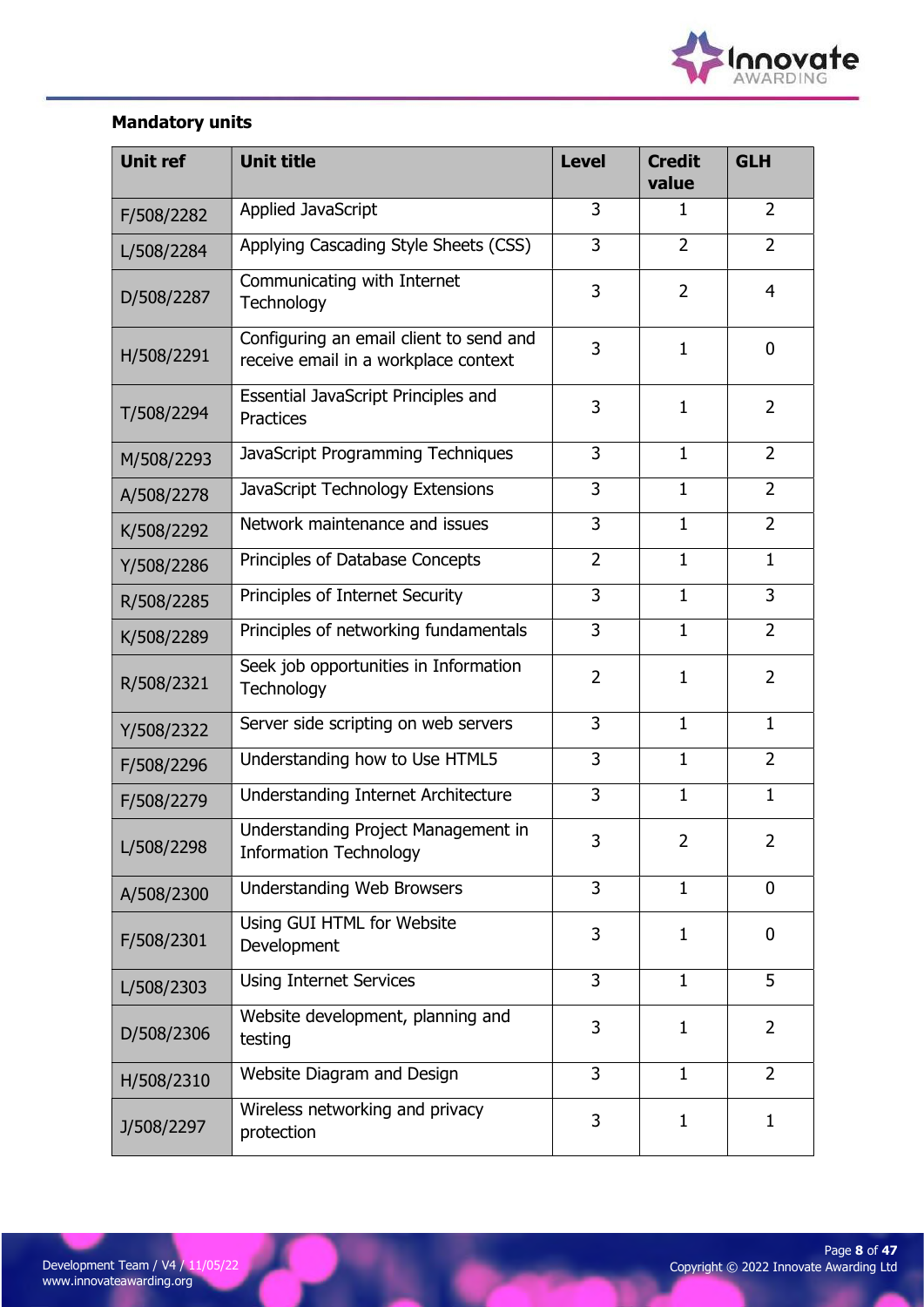

| <b>Title:</b>                                                                 | F/508/2282 Applied JavaScript                                                                                                                                                                                                                                                                                                                                                                                                       |  |  |
|-------------------------------------------------------------------------------|-------------------------------------------------------------------------------------------------------------------------------------------------------------------------------------------------------------------------------------------------------------------------------------------------------------------------------------------------------------------------------------------------------------------------------------|--|--|
| Level:                                                                        | $\overline{\mathbf{3}}$                                                                                                                                                                                                                                                                                                                                                                                                             |  |  |
| <b>Credit Value:</b>                                                          | $\mathbf{1}$                                                                                                                                                                                                                                                                                                                                                                                                                        |  |  |
| <b>Calculated GL:</b>                                                         | $\overline{2}$                                                                                                                                                                                                                                                                                                                                                                                                                      |  |  |
| <b>Calculated TQT:</b>                                                        | 11                                                                                                                                                                                                                                                                                                                                                                                                                                  |  |  |
| <b>Learning Outcomes</b><br>The learner will:                                 | <b>Assessment Criteria</b><br>The learner can:                                                                                                                                                                                                                                                                                                                                                                                      |  |  |
| Be able to use JavaScript to develop<br>1.<br>interactive forms.              | 1.1<br>Use form controls<br>1.2<br>Define the form object<br>1.3<br>Use the button object<br>1.4<br>Use the checkbox object<br>Evaluate text with:<br>1.5<br>text<br>text area objects<br>$\bullet$<br>Process radio object options<br>1.6<br>Capture choices from a select list with<br>1.7<br>the select object.<br>1.8<br>Conduct form validation, including<br>valid X/HTML code.                                               |  |  |
| Be able to modify X/HTML with<br>2.<br>JavaScript.                            | Identify steps and methods for<br>2.1<br>changing X/HTML<br>Modify attributes in X/HTML using<br>2.2<br>DOM (Document Object Model)<br>elements.<br>Modify values in X/HTML using DOM<br>2.3<br>elements.<br>2.4<br>Use the inner HTML element                                                                                                                                                                                      |  |  |
| Understand JavaScript security issues<br>3.<br>involving browsers and cookies | 3.1<br>Distinguish between the browser and<br>the operating system in relation to the<br>elements responsible for security<br>Discuss browser security issues<br>3.2<br>relevant to JavaScript<br>3.3<br>Define signed scripts<br>Determine browser compatibility by<br>3.4<br>performing client-side browser<br>detection<br>3.5<br>Identify the following when creating<br>secure JavaScript code:<br><b>issues</b><br>procedures |  |  |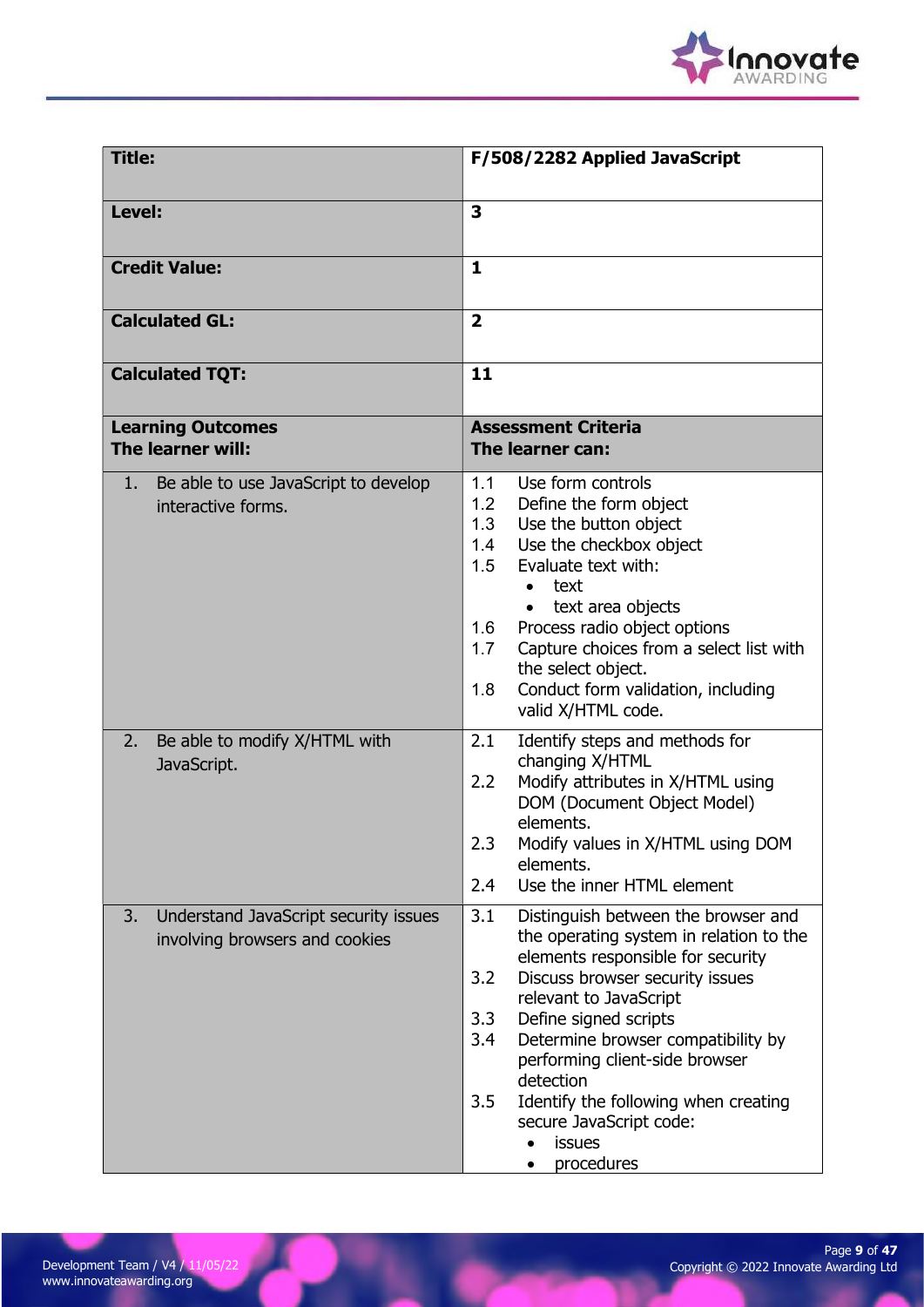

| Additional information about this unit | 3.6<br>Define cross-site scripting, including<br>the associated security risks<br>Define the functions of cookies<br>3.7<br>Manipulate cookies effectively<br>3.8<br>Assign a cookie using JavaScript<br>3.9<br>3.10 Use cookies and passwords to restrict<br>entry to a page |  |
|----------------------------------------|-------------------------------------------------------------------------------------------------------------------------------------------------------------------------------------------------------------------------------------------------------------------------------|--|
|                                        |                                                                                                                                                                                                                                                                               |  |
| N/A                                    |                                                                                                                                                                                                                                                                               |  |
|                                        |                                                                                                                                                                                                                                                                               |  |
| Unit aim (s)                           | The aim of this unit is to build on the<br>knowledge of JavaScript and apply the<br>techniques in interesting and creative ways.                                                                                                                                              |  |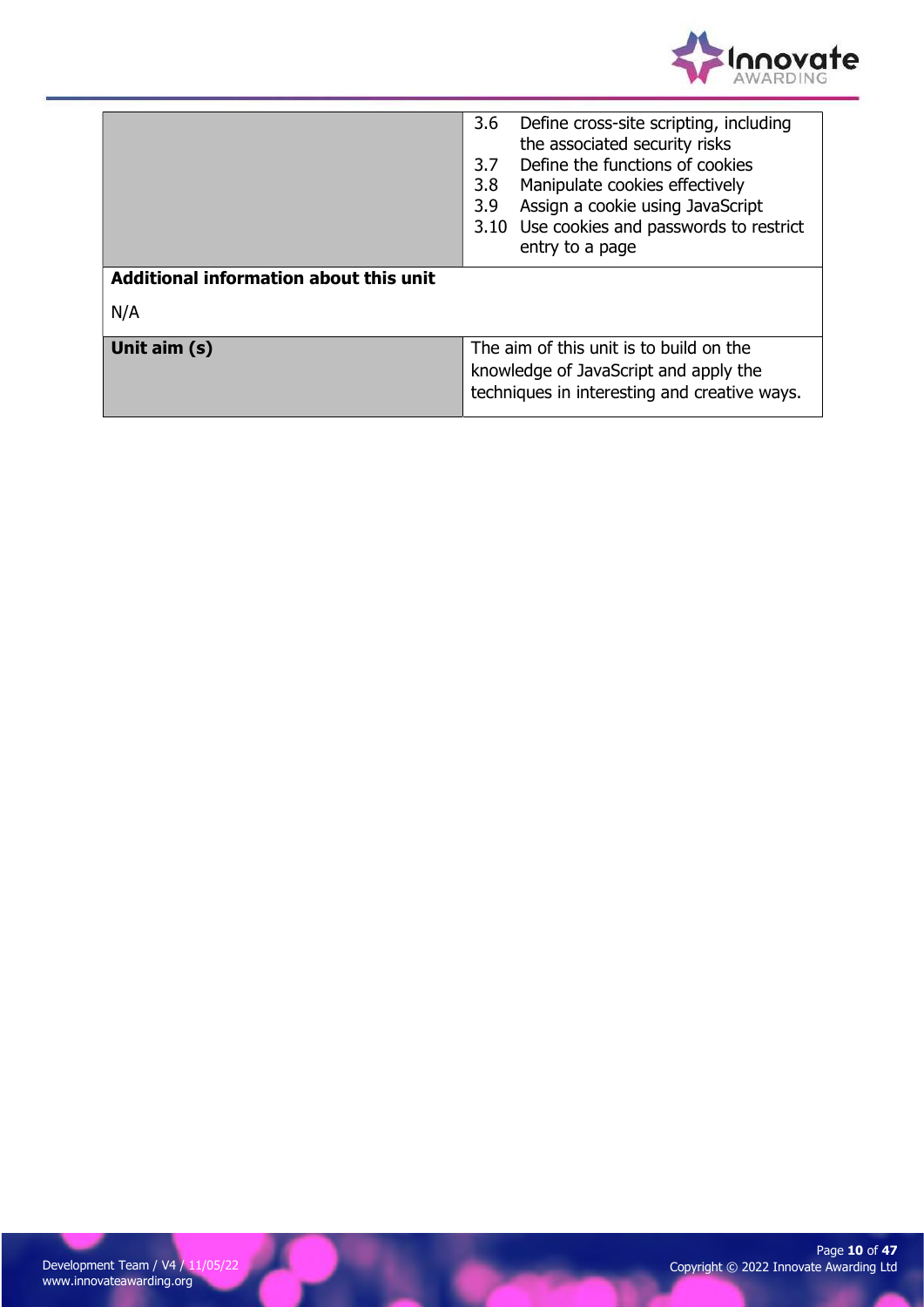

| <b>Title:</b>                                                                                               | L/508/2284 Applying Cascading Style<br><b>Sheets (CSS)</b>                                                                                                                                                                                                                                                         |
|-------------------------------------------------------------------------------------------------------------|--------------------------------------------------------------------------------------------------------------------------------------------------------------------------------------------------------------------------------------------------------------------------------------------------------------------|
| Level:                                                                                                      | 3                                                                                                                                                                                                                                                                                                                  |
| <b>Credit Value:</b>                                                                                        | $\overline{2}$                                                                                                                                                                                                                                                                                                     |
| <b>Calculated GL:</b>                                                                                       | $\overline{\mathbf{2}}$                                                                                                                                                                                                                                                                                            |
| <b>Calculated TQT:</b>                                                                                      | 19                                                                                                                                                                                                                                                                                                                 |
| <b>Learning Outcomes</b><br>The learner will:                                                               | <b>Assessment Criteria</b><br>The learner can:                                                                                                                                                                                                                                                                     |
| 1. Understanding the principle of the<br>current version of CSS (Cascading Style<br>Sheets)                 | Explain the function and purpose of CSS<br>1.1<br>Outline the additional features added to<br>1.2<br>current CSS version<br>1.3 Explain the relationship between<br>property and selector in CSS<br>1.4 Describe the role the CSS box model<br>plays in web design<br>1.5 Define common CSS positioning<br>schemes |
| 2. Be able to apply the basics of the<br>current version of CSS                                             | 2.1 Apply fonts using CSS<br>2.2 Apply text effects using CSS<br>2.3 Apply backgrounds and borders using<br><b>CSS</b><br>2.4 Create border images to have rounded<br>corners                                                                                                                                      |
| 3. Be able to apply the advanced of the<br>current version of CSS<br>Additional information about this unit | 3.1 Apply 2D and 3D transformations using<br><b>CSS</b><br>3.2 Apply transitions and animations using<br><b>CSS</b><br>Create transparencies and overlays<br>3.3<br>using CSS<br>Create menus using buttons with CSS<br>3.4<br>3.5 Explain the common properties used in<br>creating a user interface with CSS     |
| N/A                                                                                                         |                                                                                                                                                                                                                                                                                                                    |

| Unit aim (s) | To understand the underlying concepts of            |
|--------------|-----------------------------------------------------|
|              | the latest version of Cascading Style Sheets        |
|              | $\parallel$ (CSS3) and how to apply them to enhance |
|              | the effectiveness of a web page.                    |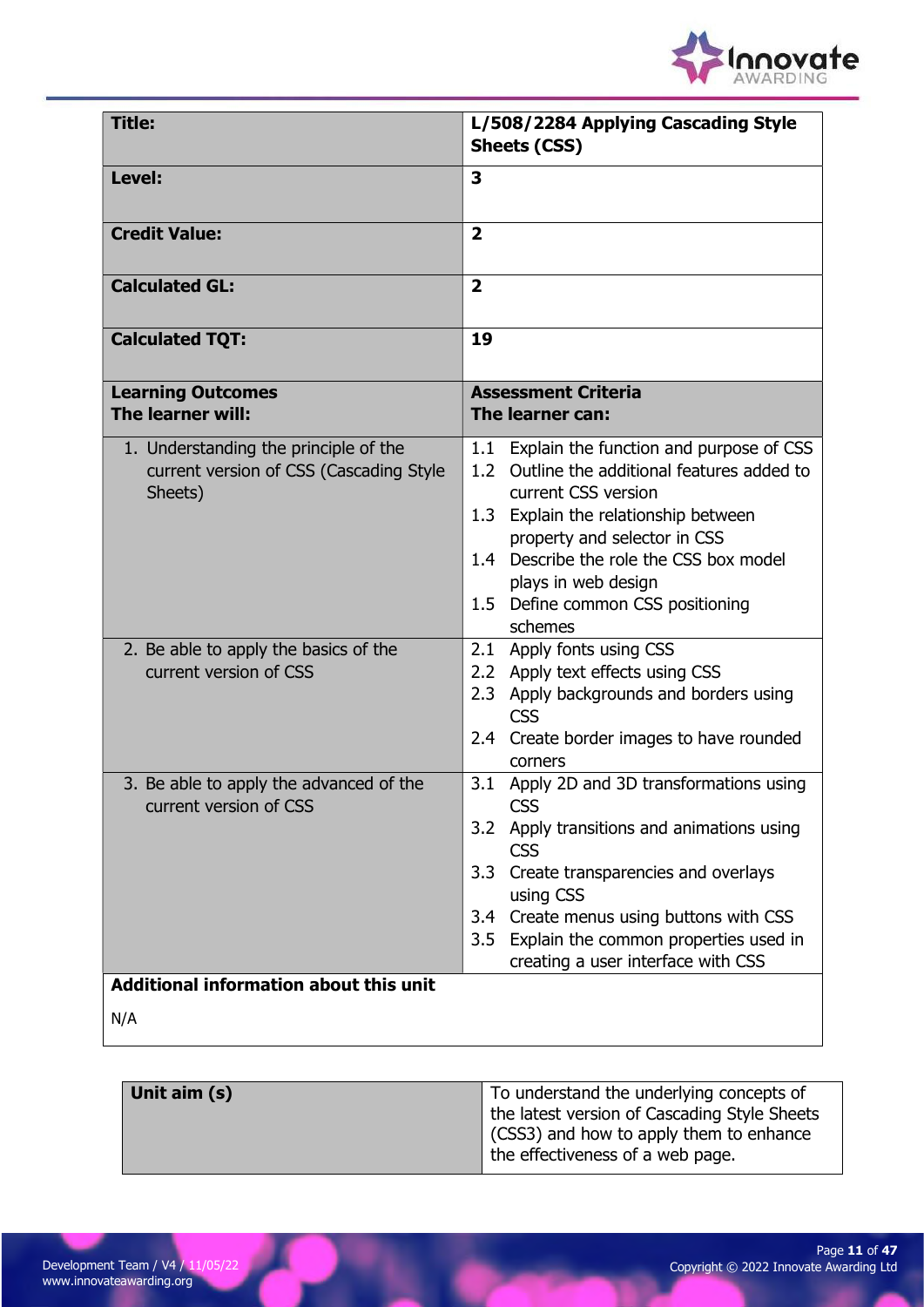

| <b>Title:</b>                                                       | D/508/2287 Communicating with                                                                                                                                                                                                                                                                                                                                                                                           |
|---------------------------------------------------------------------|-------------------------------------------------------------------------------------------------------------------------------------------------------------------------------------------------------------------------------------------------------------------------------------------------------------------------------------------------------------------------------------------------------------------------|
|                                                                     | <b>Internet Technology</b>                                                                                                                                                                                                                                                                                                                                                                                              |
| Level:                                                              | $\overline{\mathbf{3}}$                                                                                                                                                                                                                                                                                                                                                                                                 |
| <b>Credit Value:</b>                                                | $\overline{2}$                                                                                                                                                                                                                                                                                                                                                                                                          |
| <b>Calculated GL:</b>                                               | $\overline{\mathbf{4}}$                                                                                                                                                                                                                                                                                                                                                                                                 |
| <b>Calculated TQT:</b>                                              | 19                                                                                                                                                                                                                                                                                                                                                                                                                      |
| <b>Learning Outcomes</b><br>The learner will:                       | <b>Assessment Criteria</b><br>The learner can:                                                                                                                                                                                                                                                                                                                                                                          |
| Be able to communicate etiquette<br>1.<br>using Internet Technology | 1.1 Describe common communications aids<br>1.2 Explain the link between current<br>legislation and ethical online conduct<br>1.3 Create relevant, appropriate and brief<br>messages<br>1.4 Explain the link between the following:<br>Voice over IP (VoIP)<br>Presencing<br>Mobile computing<br>Call/contact centres<br>Conversion of voice to text<br>1.5 Use communication technology to<br>create effective messages |
| 2.<br>Understand social networking and Web<br>2.0 technologies      | 2.1 Define:<br>social networking<br>Web 2.0 concepts<br>mashup<br>2.1 State elements of a blog<br>2.2 Distinguish between traditional<br>categories and folksonomies<br>2.3 State elements of a news feed service<br>2.4 Outline social networking sites and their<br>features                                                                                                                                          |
| Be able to conduct and understand<br>3.<br>Webcasts                 | 3.1 Conduct a webcast<br>3.2 List the elements of a successful<br>webcast<br>3.3 Distinguish benefits and drawbacks of<br>webcasts versus face-to-face-person<br>meetings                                                                                                                                                                                                                                               |
| Be able to communicate with non-<br>4.<br>technical audiences       | 4.1 Communicate technical issues and<br>concerns to an end user                                                                                                                                                                                                                                                                                                                                                         |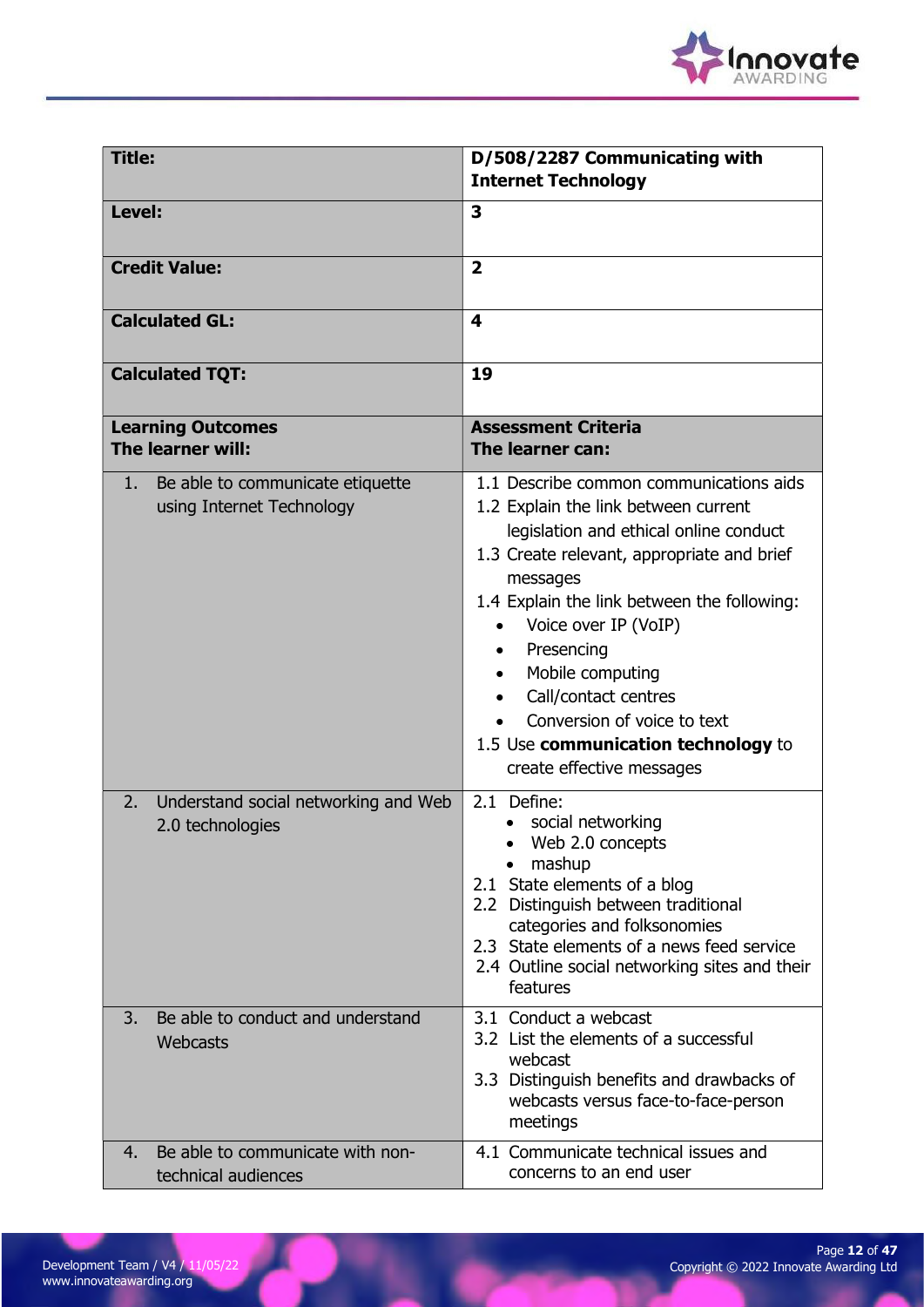

|                                        | 4.2 Explain the value of IT-related expenses<br>to others                                                                                                                                                                                                                                             |
|----------------------------------------|-------------------------------------------------------------------------------------------------------------------------------------------------------------------------------------------------------------------------------------------------------------------------------------------------------|
| Additional information about this unit |                                                                                                                                                                                                                                                                                                       |
| N/A                                    |                                                                                                                                                                                                                                                                                                       |
| Unit aim (s)                           | The aim of this unit is to enable learners to<br>understand the how to communicate<br>effectively and appropriately over the<br>internet which includes learners conducting<br>their own webcasts. This unit also explores<br>the ethical and security issues when<br>communicating via the internet. |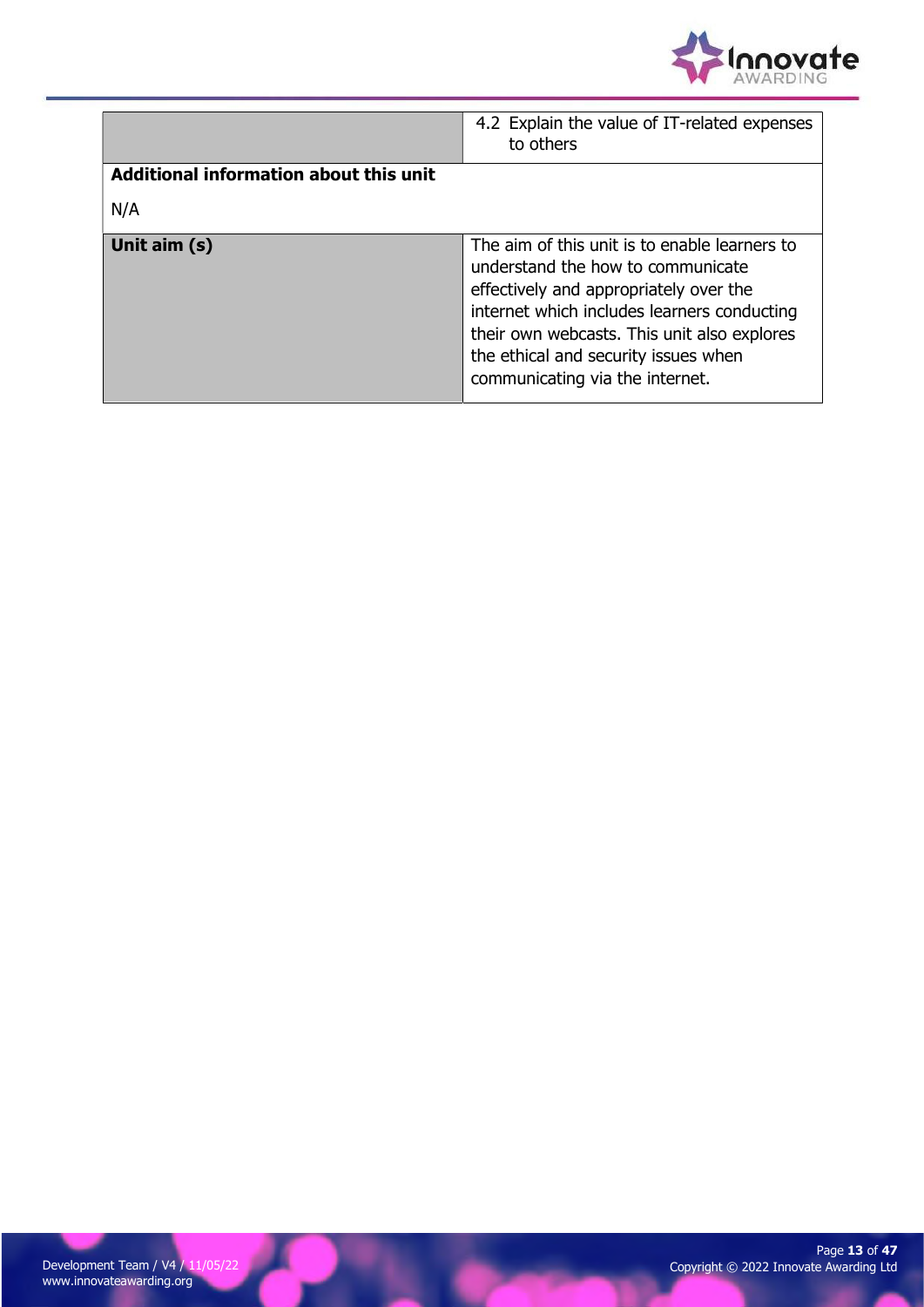

| <b>Title:</b>                                        | H/508/2291 Configuring an email<br>client to send and receive email in a<br>workplace context                                                                                                                                                                                                                                                                                                                                                                                                                                                                                                                                                                                |  |
|------------------------------------------------------|------------------------------------------------------------------------------------------------------------------------------------------------------------------------------------------------------------------------------------------------------------------------------------------------------------------------------------------------------------------------------------------------------------------------------------------------------------------------------------------------------------------------------------------------------------------------------------------------------------------------------------------------------------------------------|--|
| Level:                                               | 3                                                                                                                                                                                                                                                                                                                                                                                                                                                                                                                                                                                                                                                                            |  |
| <b>Credit Value:</b>                                 | $\mathbf{1}$                                                                                                                                                                                                                                                                                                                                                                                                                                                                                                                                                                                                                                                                 |  |
| <b>Calculated GL:</b>                                | $\mathbf{1}$                                                                                                                                                                                                                                                                                                                                                                                                                                                                                                                                                                                                                                                                 |  |
| <b>Calculated TQT:</b>                               | 6                                                                                                                                                                                                                                                                                                                                                                                                                                                                                                                                                                                                                                                                            |  |
| <b>Learning Outcomes</b><br>The learner will:        | <b>Assessment Criteria</b><br>The learner can:                                                                                                                                                                                                                                                                                                                                                                                                                                                                                                                                                                                                                               |  |
| 1. Be able to configure an e-mail client             | 1.1 Configure an e-mail client to send and<br>receive e-mail, including SMTP, POP3,<br>IMAP, Web-based e-mail support<br>1.2 Distinguish between MIME, S/MIME and<br><b>PGP/GPG</b><br>1.3 Configure an e-mail signature<br>1.4 Identify the usefulness of an email<br>signature in a business setting<br>1.5 Identify the usefulness of an e-mail<br>thread/conversation view<br>Describe when it is appropriate to have<br>1.6<br>an email thread/conversation view<br>Manage spam, including creation of<br>1.7<br>client-side filters and SMTP<br>authentication<br>1.8 Define blind copying (BCC)<br>Distinguish e-mail forwarding from<br>1.9 <sub>1</sub><br>replying |  |
| Be able to use email in a workplace<br>2.<br>context | Identify ways that e-mail is used in the<br>2.1<br>workplace, including elements of a<br>successful e-mail message<br>2.2 Identify e-mail issues in the workplace<br>2.3 Use "Out of Office" messages for e-mail<br>automatic reply<br>2.4 Attach files to e-mail messages<br>2.5 Use e-mail to share files and documents<br>within and across organisations<br>Identify concerns for Web-based and<br>2.6<br><b>IMAP-based e-mail</b><br>2.7 Identify situations in business<br>environments when e-mail is more<br>appropriate than texting for<br>communicating, and vice-versa                                                                                           |  |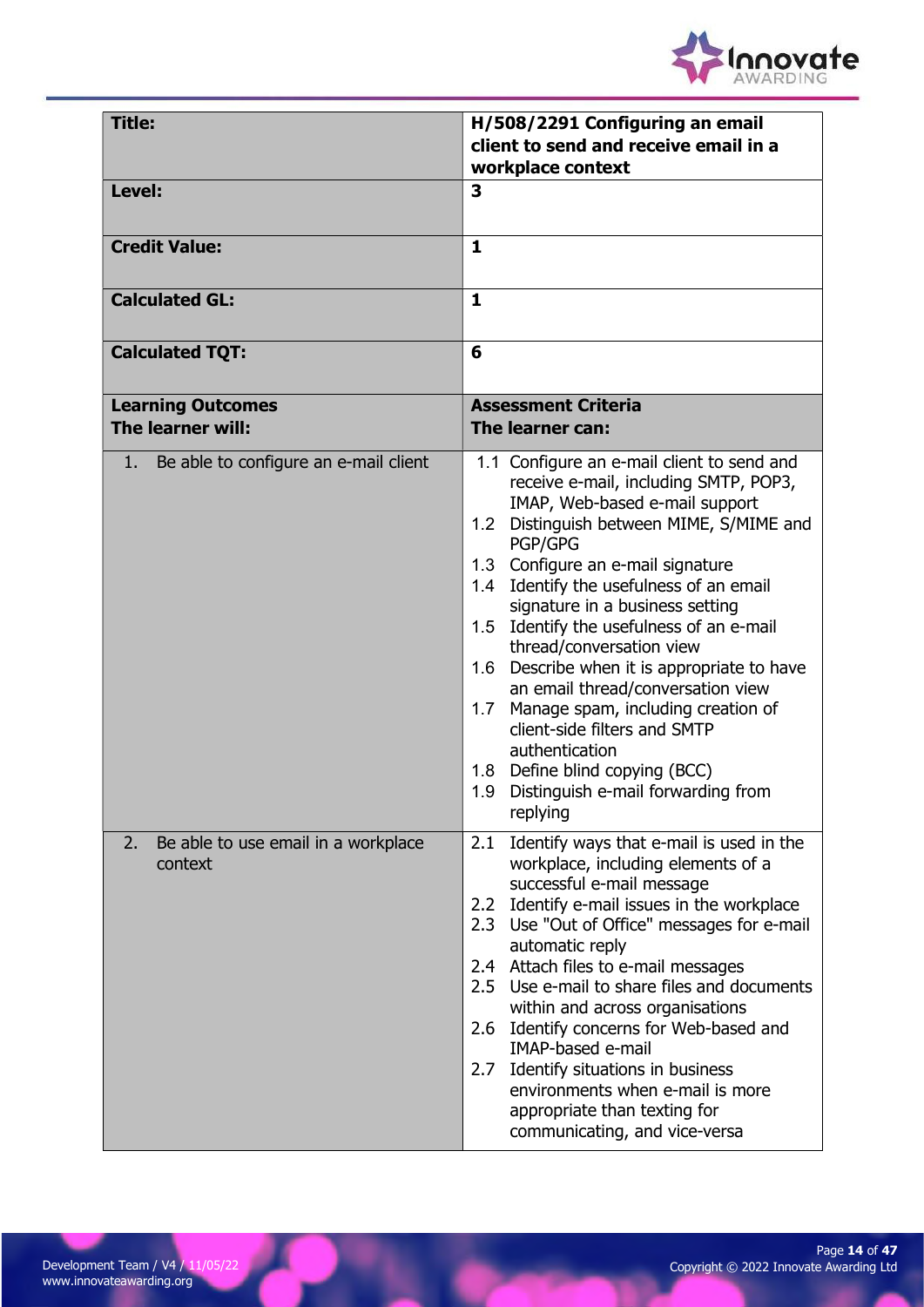

| Additional information about this unit |                                                                                     |
|----------------------------------------|-------------------------------------------------------------------------------------|
| N/A                                    |                                                                                     |
| Unit aim (s)                           | The aim of this unit is to enable learners to<br>understand and use email services. |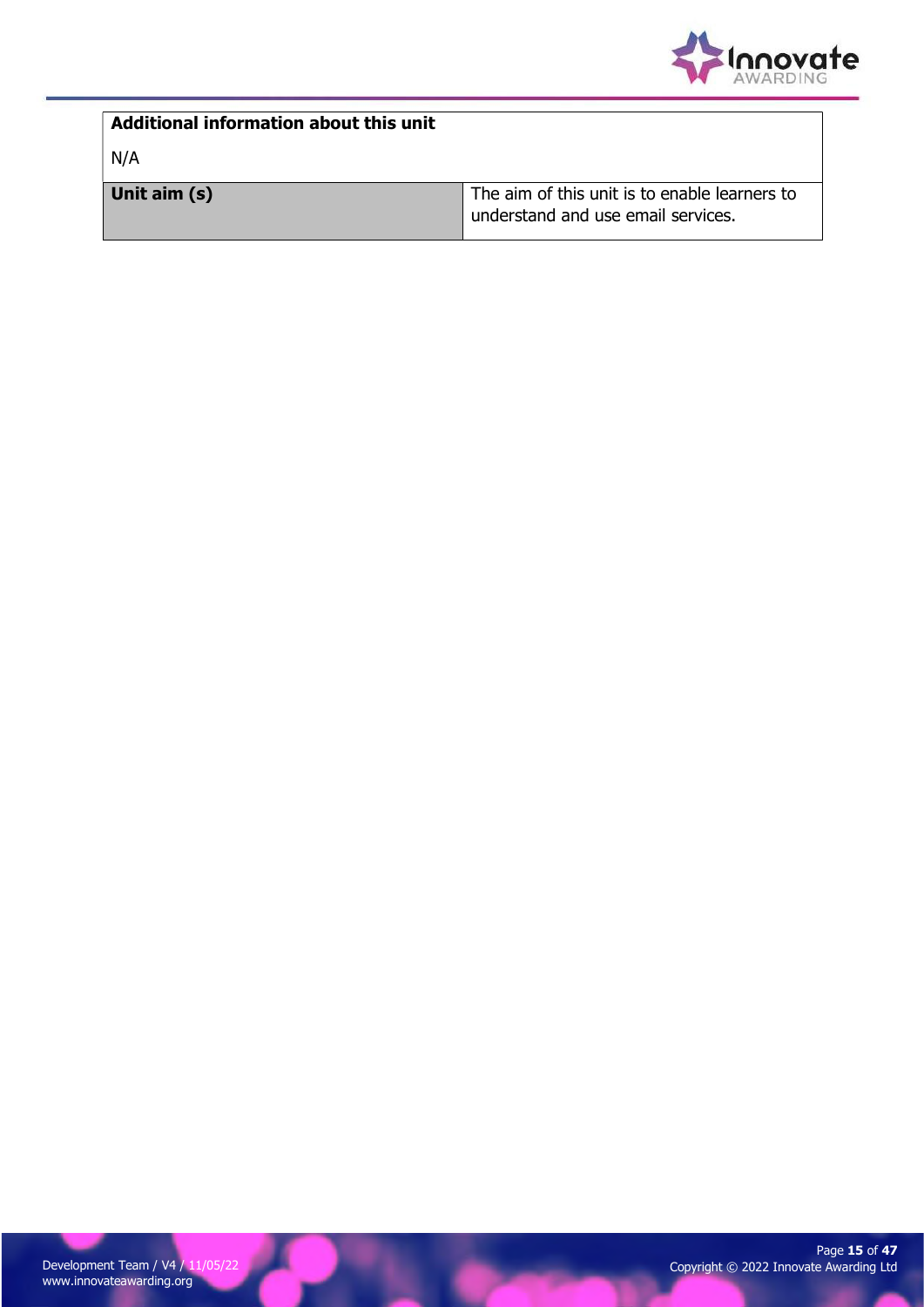

| Title:                                                                                            | T/508/2294 Essential JavaScript<br><b>Principles and Practices</b>                                                                                                                                                                                                                                                                                                                                                                                                                                                                                                                |
|---------------------------------------------------------------------------------------------------|-----------------------------------------------------------------------------------------------------------------------------------------------------------------------------------------------------------------------------------------------------------------------------------------------------------------------------------------------------------------------------------------------------------------------------------------------------------------------------------------------------------------------------------------------------------------------------------|
| Level:                                                                                            | 3                                                                                                                                                                                                                                                                                                                                                                                                                                                                                                                                                                                 |
| <b>Credit Value:</b>                                                                              | $\mathbf{1}$                                                                                                                                                                                                                                                                                                                                                                                                                                                                                                                                                                      |
| <b>Calculated GL:</b>                                                                             | $\overline{2}$                                                                                                                                                                                                                                                                                                                                                                                                                                                                                                                                                                    |
| <b>Calculated TQT:</b>                                                                            | 10                                                                                                                                                                                                                                                                                                                                                                                                                                                                                                                                                                                |
| <b>Learning Outcomes</b><br>The learner will:                                                     | <b>Assessment Criteria</b><br>The learner can:                                                                                                                                                                                                                                                                                                                                                                                                                                                                                                                                    |
| Understand characteristics of<br>1 <sub>1</sub><br>JavaScript and common programming<br>practices | 1.1 List key JavaScript characteristics<br>1.2 Identify programming concepts,<br>including objects, properties and<br>methods<br>1.3 Describe various JavaScript<br>versions<br>flavours<br>1.4 Distinguish between server-side and<br>client-side JavaScript applications<br>1.5 Describe coding practices, including<br>appropriate use of comment tags and<br>the tag                                                                                                                                                                                                          |
| Understanding variables and data in<br>2.<br><b>JavaScript</b>                                    | 2.1 Use attributes and methods to<br>communicate with users, including the<br>type attribute, and the alert(), prompt()<br>and confirm() methods<br>2.2 Define variables<br>2.3 Use data types, including null and<br>undefined<br>2.4 Obtain user input and store it in<br>variables<br>2.5 Report variable text to the client window<br>2.6 Distinguish between concatenation and<br>addition<br>2.7 Use expressions<br>2.8 Use operators<br>2.9 Implement inline scripting<br>2.10 Implement simple event handlers<br>2.11 Define keywords and reserved words in<br>the script |

| Be able to use JavaScript functions, |                       | 3.1 Use methods as functions         |
|--------------------------------------|-----------------------|--------------------------------------|
| methods, and events                  | 3.2 Define functions. |                                      |
|                                      |                       | 3.3 Use data type conversion methods |
|                                      | 3.4 Call functions    |                                      |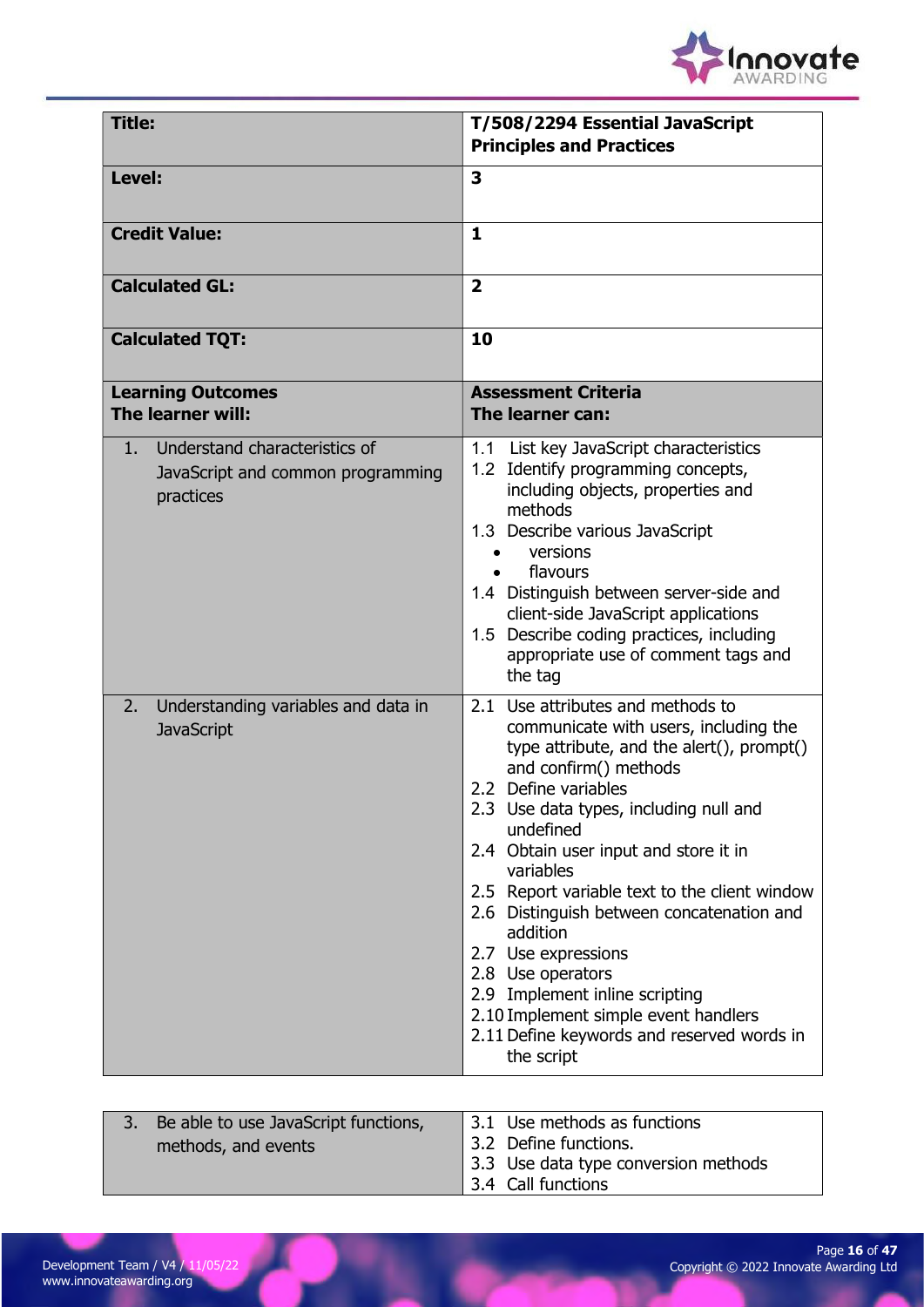

|                                        | 3.5 Pass arguments to functions<br>3.6 Return values from functions<br>3.7 Distinguish between global and local<br>variables<br>3.8 Use the conditional operator<br>3.9 Identify user events and event handlers<br>3.10 Use built-in functions and cast variables |  |
|----------------------------------------|-------------------------------------------------------------------------------------------------------------------------------------------------------------------------------------------------------------------------------------------------------------------|--|
| Additional information about this unit |                                                                                                                                                                                                                                                                   |  |
| N/A                                    |                                                                                                                                                                                                                                                                   |  |
| Unit aim (s)                           | The aim of this unit is to provide an<br>introductory guide to the working principles<br>and practices of JavaScript                                                                                                                                              |  |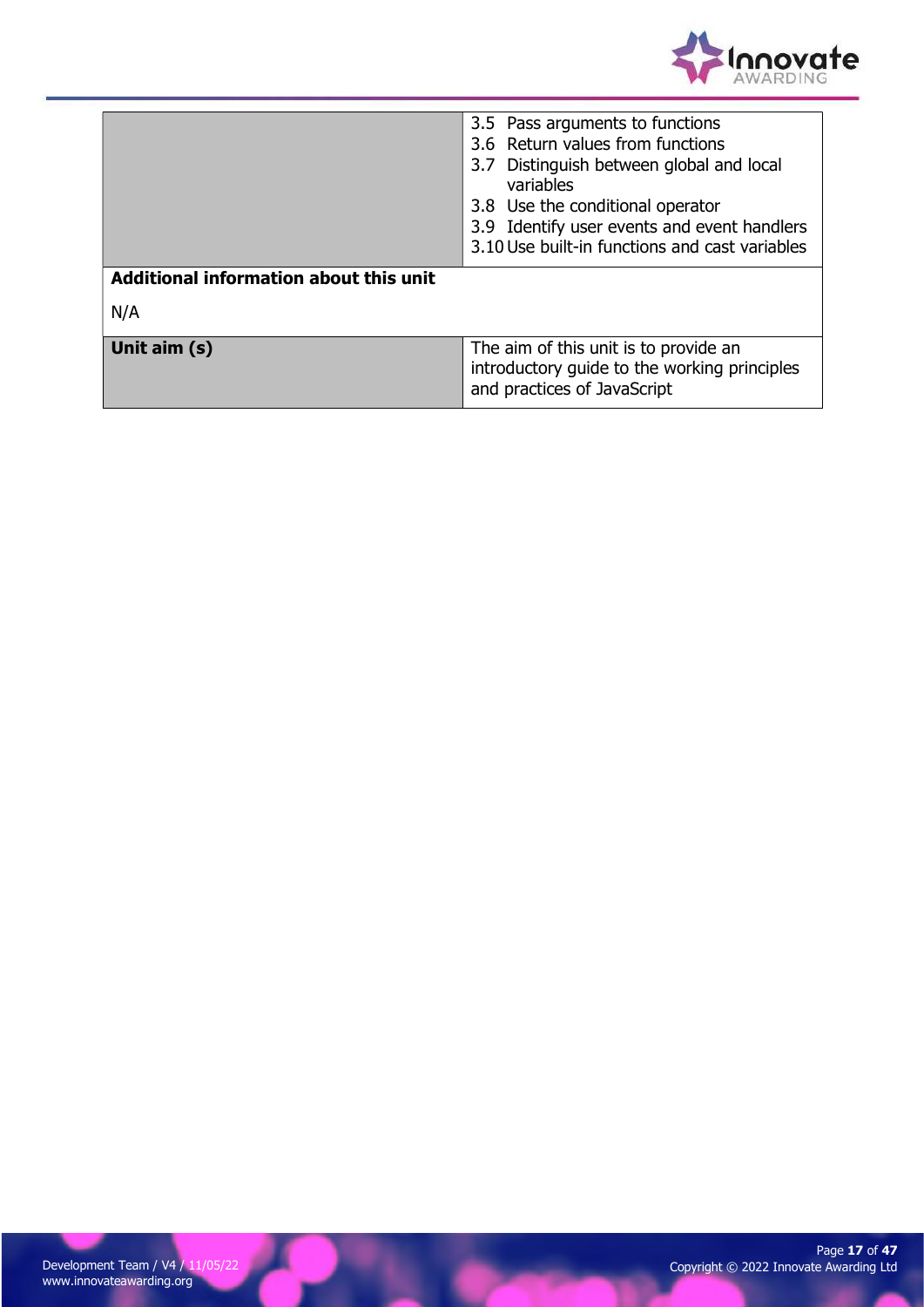

| <b>Title:</b>                                                                                        | M/508/2293 JavaScript Programming<br><b>Techniques</b>                                                                                                                                                                                                                                                                                                                       |
|------------------------------------------------------------------------------------------------------|------------------------------------------------------------------------------------------------------------------------------------------------------------------------------------------------------------------------------------------------------------------------------------------------------------------------------------------------------------------------------|
| Level:                                                                                               | 3                                                                                                                                                                                                                                                                                                                                                                            |
| <b>Credit Value:</b>                                                                                 | $\mathbf{1}$                                                                                                                                                                                                                                                                                                                                                                 |
| <b>Calculated GL:</b>                                                                                | $\overline{2}$                                                                                                                                                                                                                                                                                                                                                               |
| <b>Calculated TQT:</b>                                                                               | 11                                                                                                                                                                                                                                                                                                                                                                           |
| <b>Learning Outcomes</b><br>The learner will:                                                        | <b>Assessment Criteria</b><br>The learner can:                                                                                                                                                                                                                                                                                                                               |
| Be able to use JavaScript statements<br>1.<br>to control program flow                                | 1.1 Use the following statements to control<br>program flow on JavaScript:<br>if<br>while<br>do while<br>for<br>break<br>switch                                                                                                                                                                                                                                              |
| 2.<br>Be able to use the JavaScript<br>Document Object Model (DOM) and<br>Browser Object Model (BOM) | 2.1 Use JavaScript to manipulate the<br>Document Object Model (DOM) and<br>Browser Object Model (BOM)<br>2.2 Use the window<br>2.3 Use the with statement<br>2.4 Use the image, including image rollover<br>creation<br>2.5 Use the history<br>2.6 Evaluate URL information with the<br>location<br>2.7 Change URL information with the<br>location<br>2.8 Use the navigator |
| Be able to use JavaScript language<br>3.<br>objects and create expressions.                          | 3.1 Use the String object to test user input<br>3.2 Evaluate strings<br>3.3 Identify basic regular expressions and<br>the RegExp object<br>3.4 Use the Array object to create efficient<br>code<br>3.5 Identify uses for the Date and Math<br>objects                                                                                                                        |
| Be able to create and use custom<br>4.<br>JavaScript objects.                                        | 4.1 Create a custom JavaScript object<br>4.2 Define properties and methods of<br>custom objects<br>4.3 Create new object instances<br>4.4 Create client-side arrays using custom<br>objects                                                                                                                                                                                  |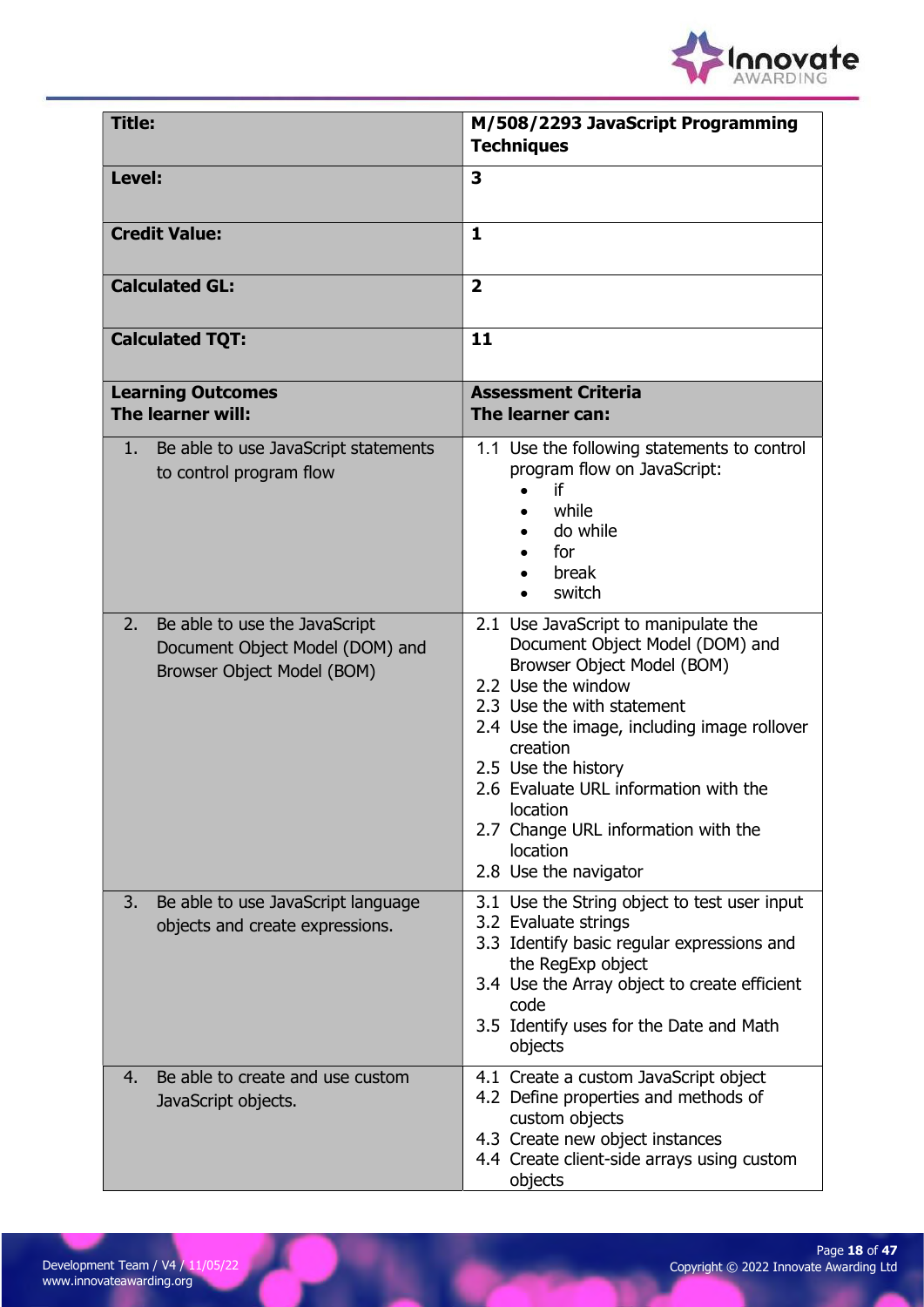

|                                                            | 4.5 Create functions and methods for<br>manipulating client-side arrays<br>4.6 Use the prototype property                                                                                                                                                                  |  |
|------------------------------------------------------------|----------------------------------------------------------------------------------------------------------------------------------------------------------------------------------------------------------------------------------------------------------------------------|--|
| Be able to debug and troubleshoot<br>5.<br>JavaScript code | 5.1 List common steps for debugging<br>JavaScript code<br>5.2 Describe various native and<br>supplemental debugging tools<br>5.3 Utilise various native and<br>supplementation debugging tools<br>5.4 Test code in multiple display platforms,<br>including mobile devices |  |
| Additional information about this unit                     |                                                                                                                                                                                                                                                                            |  |
| N/A                                                        |                                                                                                                                                                                                                                                                            |  |
| Unit aim (s)                                               | The aim of this unit is to provide an<br>intermediate quide to the working principles<br>and practices of JavaScript                                                                                                                                                       |  |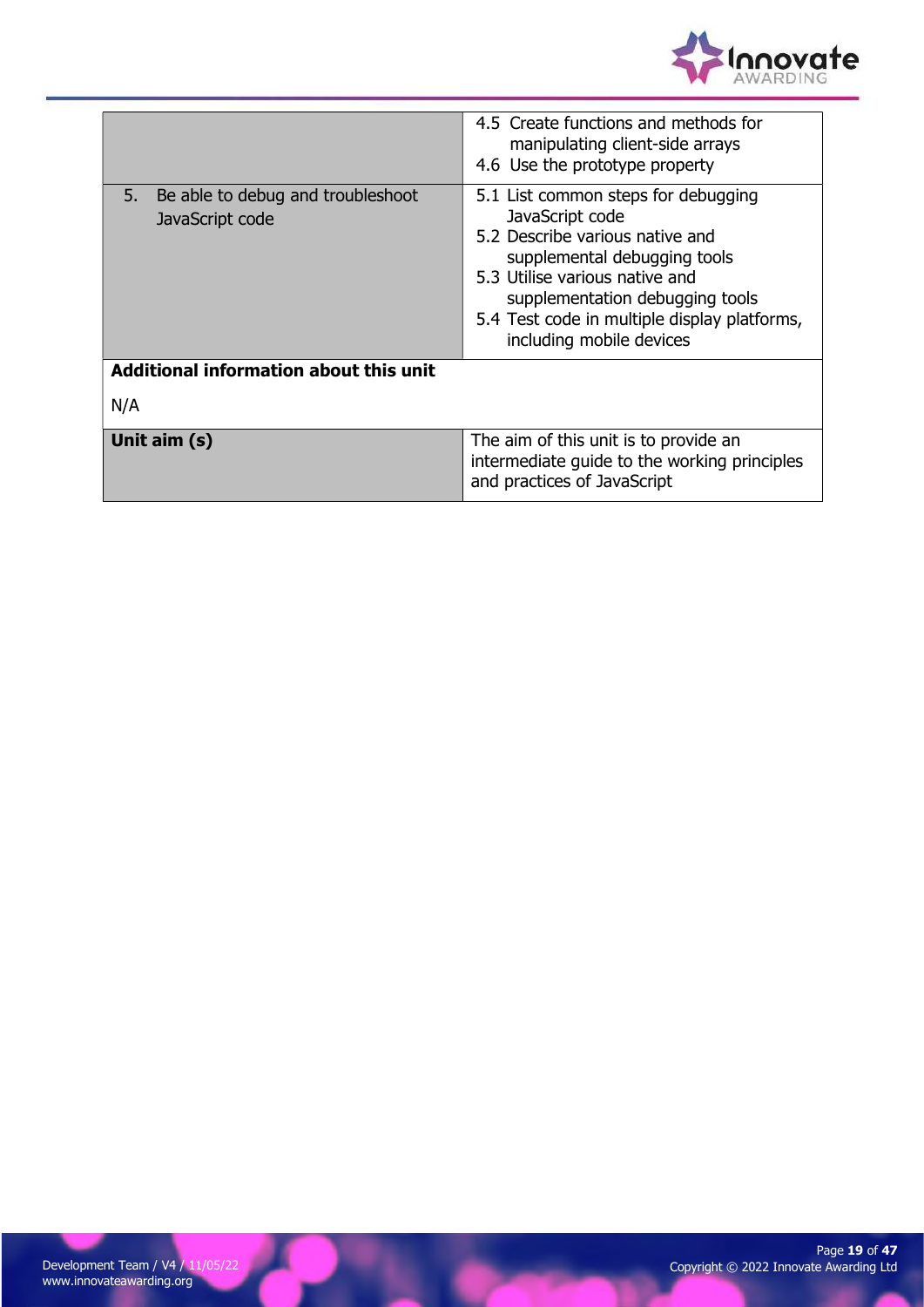

| <b>Title:</b>                                                                      | A/508/2278 JavaScript Technology<br><b>Extensions</b>                                                                                                                                                                                                                                                                                                                                                                                                                                      |
|------------------------------------------------------------------------------------|--------------------------------------------------------------------------------------------------------------------------------------------------------------------------------------------------------------------------------------------------------------------------------------------------------------------------------------------------------------------------------------------------------------------------------------------------------------------------------------------|
| Level:                                                                             | 3                                                                                                                                                                                                                                                                                                                                                                                                                                                                                          |
| <b>Credit Value:</b>                                                               | $\mathbf{1}$                                                                                                                                                                                                                                                                                                                                                                                                                                                                               |
| <b>Calculated GL:</b>                                                              | $\overline{2}$                                                                                                                                                                                                                                                                                                                                                                                                                                                                             |
| <b>Calculated TQT:</b>                                                             | 9                                                                                                                                                                                                                                                                                                                                                                                                                                                                                          |
| <b>Learning Outcomes</b><br>The learner will:                                      | <b>Assessment Criteria</b><br>The learner can:                                                                                                                                                                                                                                                                                                                                                                                                                                             |
| 1. Understand JavaScript libraries                                                 | Evaluate the benefits and drawbacks of<br>11<br>using predefined libraries and plug-ins<br>1.2 Identify steps for using libraries<br>1.3 Identify steps for:<br>loading scripts<br>referencing external scripts<br>$\bullet$<br>premade external scripts<br>$\bullet$                                                                                                                                                                                                                      |
| Be able to use JavaScript and AJAX to<br>2.<br>create interactive web applications | 2.1 Define AJAX<br>• elements<br>• procedures<br>2.2 Identify key XML structures and<br>restrictions in relation to JavaScript<br>2.3 Explain how the XMLHttpRequest object<br>interacts with XML<br>2.4 Use the XMLHttpRequest object to<br>retrieve data.<br>2.5 Describe typical AJAX-based requests<br>2.6 Identify key server response issues<br>related to AJAX-based requests<br>2.7 Use JavaScript to communicate with<br>databases<br>2.8 Identify alternatives to XML-based AJAX |
| <b>Additional information about this unit</b><br>N/A                               |                                                                                                                                                                                                                                                                                                                                                                                                                                                                                            |
| Unit aim (s)                                                                       | The aim of this unit is to apply JavaScript<br>extensions to build interactive web pages.                                                                                                                                                                                                                                                                                                                                                                                                  |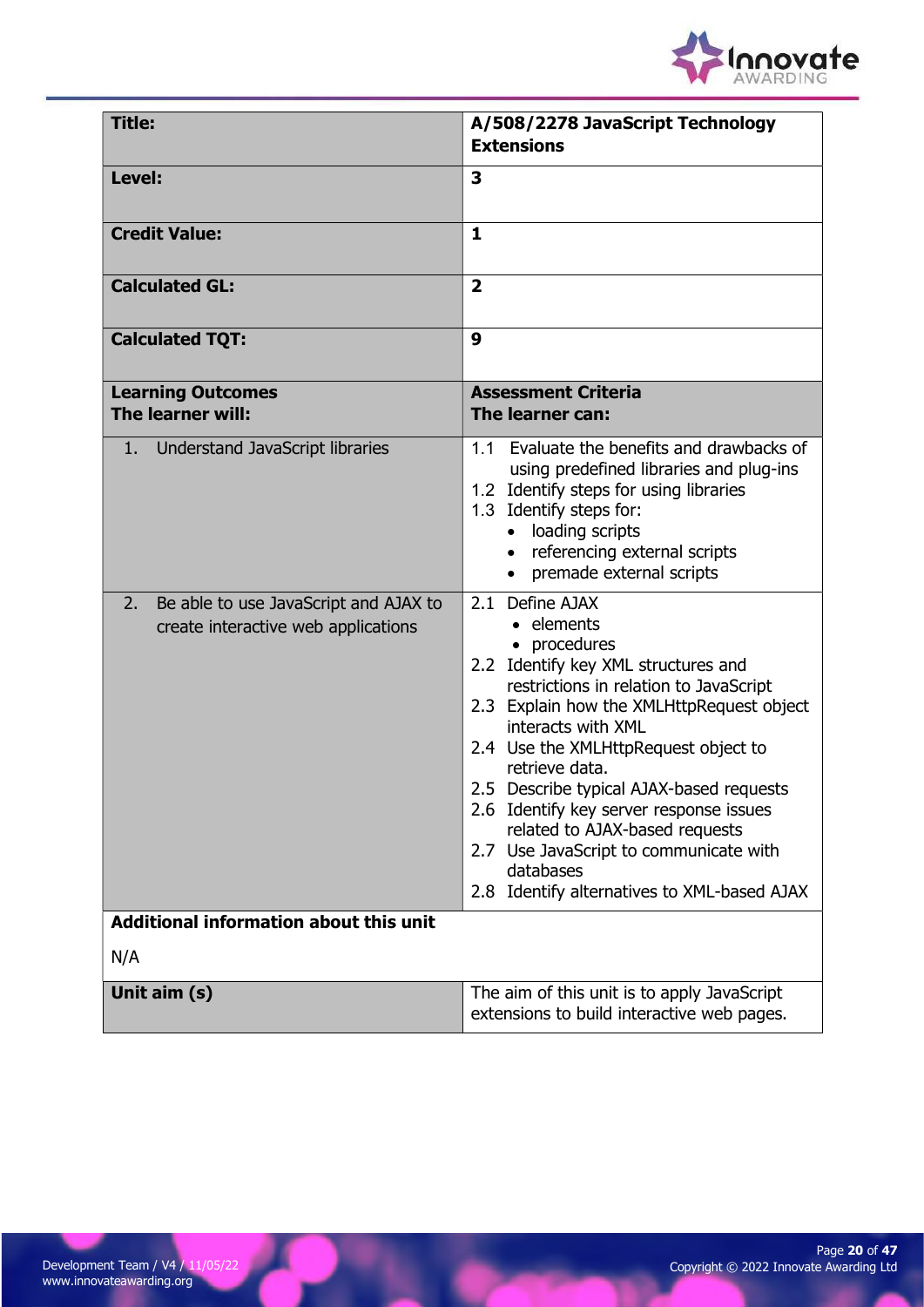

| <b>Title:</b>                                                                                                | K/508/2292 Network maintenance and<br><b>issues</b>                                                                                                                                                                                                                                                                                                                                                                                                                                                                                                                                                                                                                                                                                                                                                                                                                                            |  |
|--------------------------------------------------------------------------------------------------------------|------------------------------------------------------------------------------------------------------------------------------------------------------------------------------------------------------------------------------------------------------------------------------------------------------------------------------------------------------------------------------------------------------------------------------------------------------------------------------------------------------------------------------------------------------------------------------------------------------------------------------------------------------------------------------------------------------------------------------------------------------------------------------------------------------------------------------------------------------------------------------------------------|--|
| Level:                                                                                                       | 3                                                                                                                                                                                                                                                                                                                                                                                                                                                                                                                                                                                                                                                                                                                                                                                                                                                                                              |  |
| <b>Credit Value:</b>                                                                                         | $\mathbf{1}$                                                                                                                                                                                                                                                                                                                                                                                                                                                                                                                                                                                                                                                                                                                                                                                                                                                                                   |  |
| <b>Calculated GL:</b>                                                                                        | $\overline{2}$                                                                                                                                                                                                                                                                                                                                                                                                                                                                                                                                                                                                                                                                                                                                                                                                                                                                                 |  |
| <b>Calculated TQT:</b>                                                                                       | 8                                                                                                                                                                                                                                                                                                                                                                                                                                                                                                                                                                                                                                                                                                                                                                                                                                                                                              |  |
| <b>Learning Outcomes</b><br>The learner will:                                                                | <b>Assessment Criteria</b><br>The learner can:                                                                                                                                                                                                                                                                                                                                                                                                                                                                                                                                                                                                                                                                                                                                                                                                                                                 |  |
| 1. Understand internet security issues<br>2.<br>Understand principles of networks in<br>relation to security | 1.1<br>Describe procedures to counter<br>attacks.<br>Explain how social engineering attacks<br>1.2<br>are:<br>Recognised<br>$\bullet$<br>Avoided<br>Explain the difference between:<br>1.3<br>Symmetric encryption<br>Asymmetric encryption<br>Define authentication principles<br>1.4<br>Describe the purposes of remote<br>1.5<br>access protocols<br>Define fundamental Public Key<br>1.6<br>Infrastructure (PKI) concepts<br>2.1<br>Identify the required items for BYOD<br>policies.<br>2.2<br>Discuss mobile device management<br>(MDM) tools and the mobile device life<br>cycle<br>2.3<br>Identify types of security threats to<br>cloud-based services<br>Explain the points of an effective<br>2.4<br>disaster recovery plan for cloud based<br>services<br>Determine the most effective<br>2.5<br>continuous data protection (CDP)<br>techniques, depending on network<br>scenarios |  |
| Be able to deal with performance<br>3.<br>issues affecting Internet clients                                  | 3.1<br>Identify issues to consider when<br>troubleshooting IP-enabled systems<br>Identify when to use various<br>3.2<br>diagnostic tools for troubleshooting<br>and resolving Internet problems                                                                                                                                                                                                                                                                                                                                                                                                                                                                                                                                                                                                                                                                                                |  |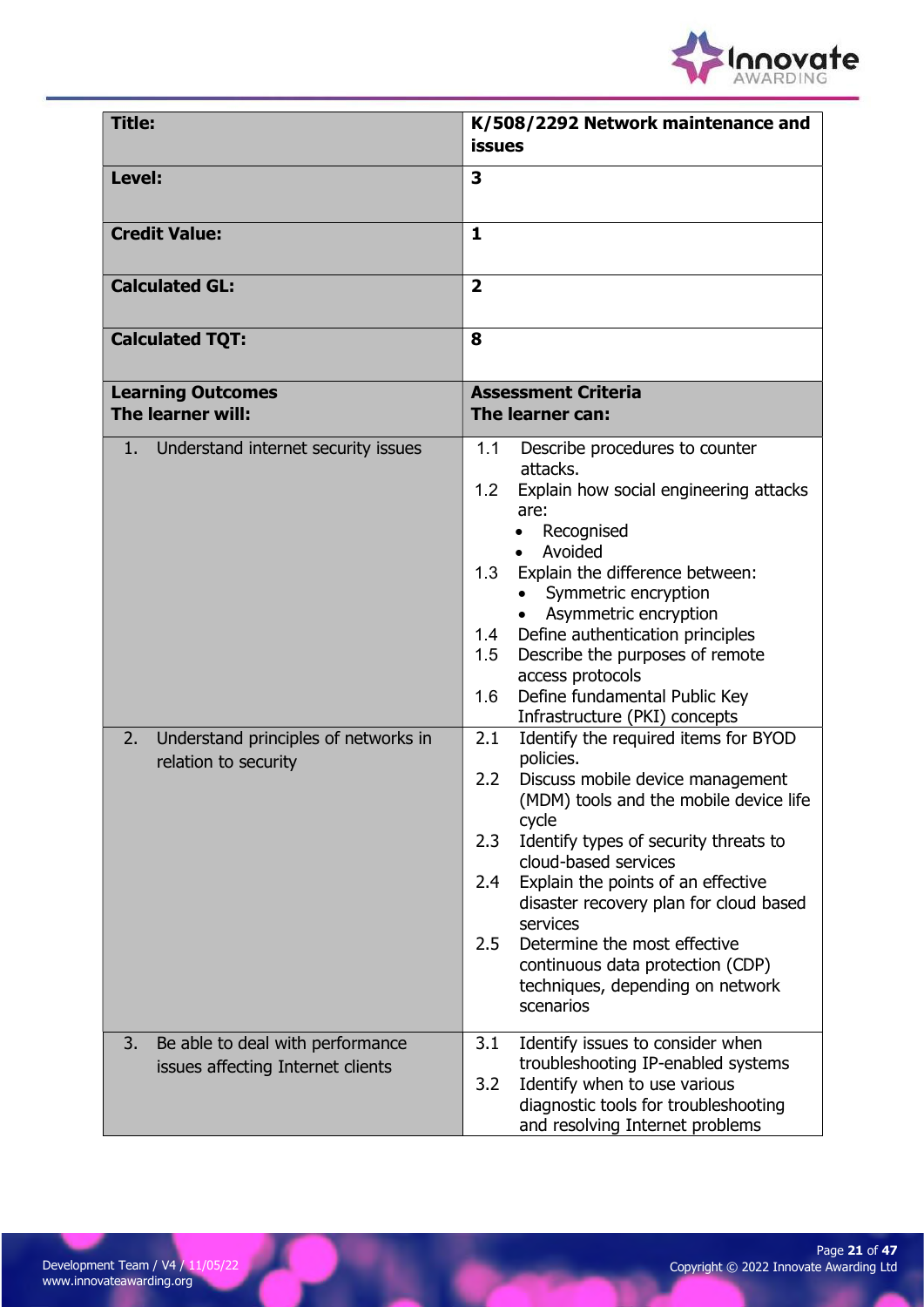

|                                                                                     | 3.3<br>Distinguish between client-side<br>problems and server-side problems<br>when troubleshooting services<br>Troubleshoot cable and ADSL modem<br>3.4<br>connectivity                                                                                                                                                                                                                                                                                                              |  |
|-------------------------------------------------------------------------------------|---------------------------------------------------------------------------------------------------------------------------------------------------------------------------------------------------------------------------------------------------------------------------------------------------------------------------------------------------------------------------------------------------------------------------------------------------------------------------------------|--|
| Understand basic networks in relation<br>4.<br>to hardware and maintenance          | Identify maintenance tasks that can<br>4.1<br>help prevent computer system failures<br>Explain the functions of the following<br>4.2<br>in relation to Network Servers:<br>Motherboards<br>Storage devices<br>Optical discs<br>Explain how to identify boot problems<br>4.3<br>Explain why a hard drive must be<br>4.4<br>partitioned and formatted.<br>4.5<br>Identify Network File Systems (NFS)                                                                                    |  |
| Be able to implement elements of<br>5.<br>network-based client operating<br>systems | 5.1<br>Obtain proper licensing for operating<br>systems and associated applications<br>5.2<br>Recover from application failures<br>5.3<br>Restart the system<br>5.4<br>Connect peripherals required for the<br>network<br>5.5<br>Manage basic file and directory<br>permissions<br>5.6<br>Use file system management tools<br>5.7<br>Delete temporary files manually and by<br>using operating-system specific<br>methods<br>5.8<br>Back-up and restore files to prevent<br>data loss |  |
| <b>Additional information about this unit</b><br>N/A                                |                                                                                                                                                                                                                                                                                                                                                                                                                                                                                       |  |
| Unit aim (s)                                                                        | The aim of this unit is to understand how to<br>maintain a network effectively by performing<br>and understanding network maintenance<br>issues.                                                                                                                                                                                                                                                                                                                                      |  |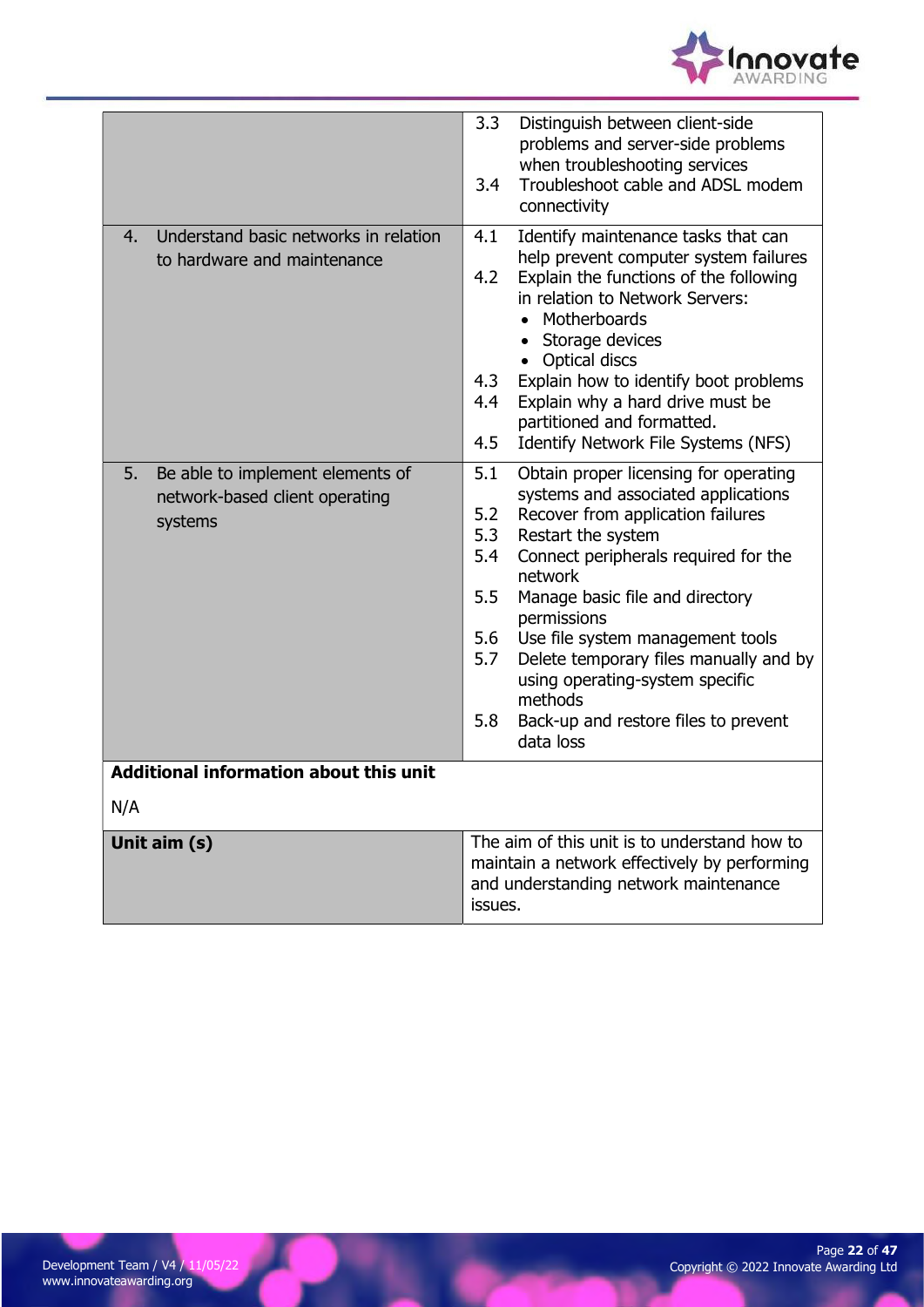

| Title:                                        | Y/508/2286 Principles of Database<br><b>Concepts</b>                                                                                                                                                                                                      |
|-----------------------------------------------|-----------------------------------------------------------------------------------------------------------------------------------------------------------------------------------------------------------------------------------------------------------|
| Level:                                        | $\overline{2}$                                                                                                                                                                                                                                            |
| <b>Credit Value:</b>                          | 1                                                                                                                                                                                                                                                         |
| <b>Calculated GL:</b>                         | $\mathbf{1}$                                                                                                                                                                                                                                              |
| <b>Calculated TQT:</b>                        | 5                                                                                                                                                                                                                                                         |
| <b>Learning Outcomes</b><br>The learner will: | <b>Assessment Criteria</b><br>The learner can:                                                                                                                                                                                                            |
| Understand database concepts<br>1             | Distinguish between relational and non-<br>1.1<br>relational databases<br>1.2 Define relational database concept<br>1.3 Identify relationships between tables<br>1.4 Explain the purpose of SQL in querying<br>databases<br>1.5 Identify database vendors |
| <b>Additional information about this unit</b> |                                                                                                                                                                                                                                                           |
| N/A                                           |                                                                                                                                                                                                                                                           |
| Unit aim (s)                                  | The aim of this unit is to enable learners to<br>understand the database concepts                                                                                                                                                                         |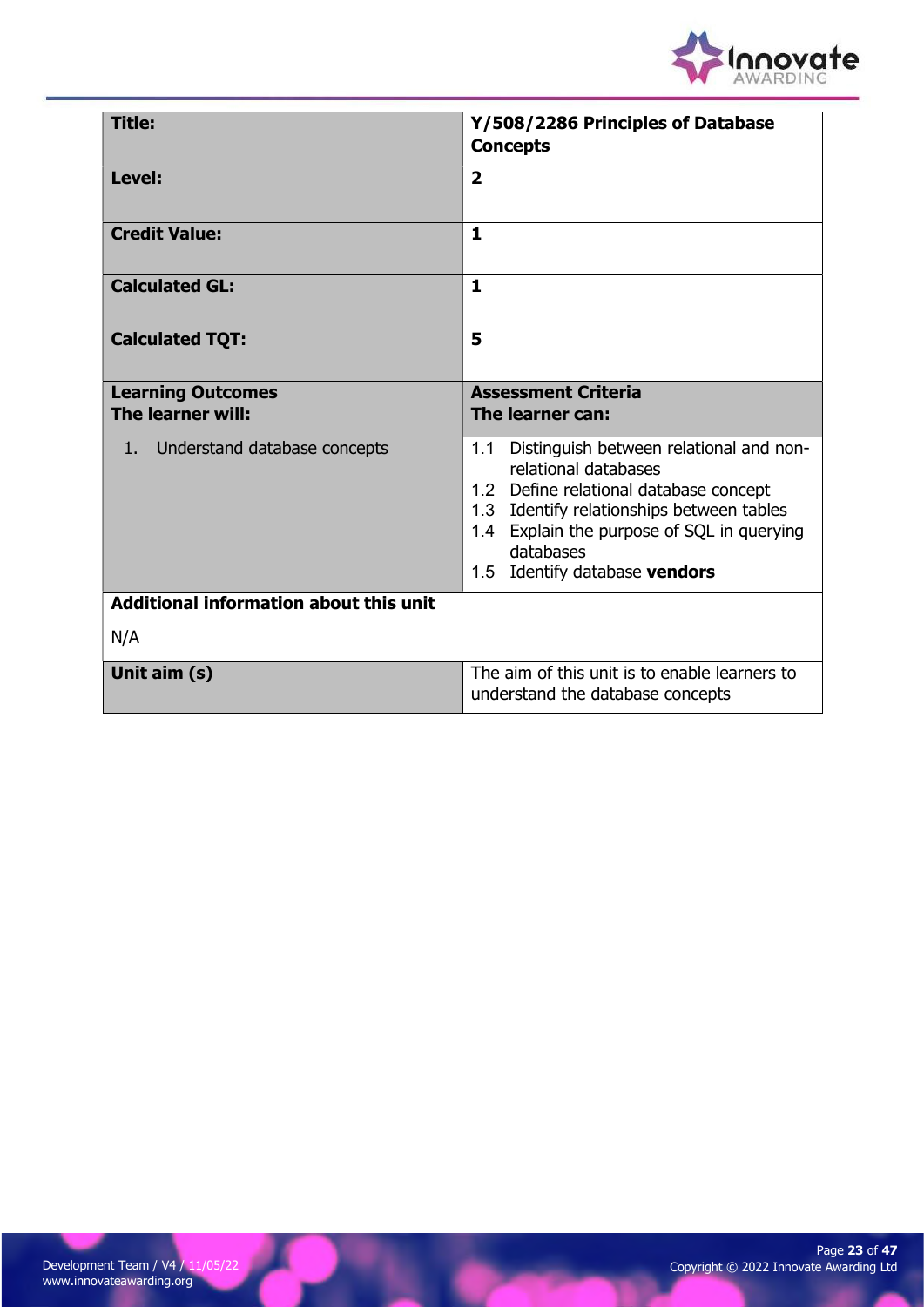

| <b>Title:</b>                                                                                                      | R/508/2285 Principles of Internet<br><b>Security</b>                                                                                                                                                                                                                                                                                                                                                                                                                                                                                                                                                                                                                                                                                                                                                                                                                                              |
|--------------------------------------------------------------------------------------------------------------------|---------------------------------------------------------------------------------------------------------------------------------------------------------------------------------------------------------------------------------------------------------------------------------------------------------------------------------------------------------------------------------------------------------------------------------------------------------------------------------------------------------------------------------------------------------------------------------------------------------------------------------------------------------------------------------------------------------------------------------------------------------------------------------------------------------------------------------------------------------------------------------------------------|
| Level:                                                                                                             | 3                                                                                                                                                                                                                                                                                                                                                                                                                                                                                                                                                                                                                                                                                                                                                                                                                                                                                                 |
| <b>Credit Value:</b>                                                                                               | 1                                                                                                                                                                                                                                                                                                                                                                                                                                                                                                                                                                                                                                                                                                                                                                                                                                                                                                 |
| <b>Calculated GL:</b>                                                                                              | 3                                                                                                                                                                                                                                                                                                                                                                                                                                                                                                                                                                                                                                                                                                                                                                                                                                                                                                 |
| <b>Calculated TQT:</b>                                                                                             | 14                                                                                                                                                                                                                                                                                                                                                                                                                                                                                                                                                                                                                                                                                                                                                                                                                                                                                                |
| <b>Learning Outcomes</b><br>The learner will:                                                                      | <b>Assessment Criteria</b><br>The learner can:                                                                                                                                                                                                                                                                                                                                                                                                                                                                                                                                                                                                                                                                                                                                                                                                                                                    |
| Understand security issues related to<br>1.<br>Internet clients                                                    | 1.1 Define the three major types of<br>encryption:<br><b>WEP</b><br><b>WPA</b><br>WPA <sub>2</sub><br>1.2 Identify ways that authentication, digital<br>certificates, encryption and firewalls<br>provide Web security<br>1.3 Identify ways in which encryption helps<br>enforce:<br>data confidentiality<br>$\bullet$<br>data integrity<br>$\bullet$<br>non-repudiation to secure end-user<br>transactions<br>1.4 Describe a computer virus<br>1.5 Explain how to protect computers from<br>virus attack<br>1.6 Explain the functions of patches and<br>updates to client software<br>1.7 Identify the process to follow when<br>unexpected attachments are received<br>1.8 Identify steps to take when an attack is<br>suspected<br>1.9 Identify how to lock a computer to<br>increase security<br>1.10 Distinguish between a virus and a<br>worm.<br>1.11 Explain the functionality of spyware |
| Understand security-related ethical and<br>2.<br>legal issues faced by IT professionals<br>when using the internet | 2.1 Describe privacy concerns related to<br>using the internet<br>2.2 Identify appropriate use of company<br>and personal systems.<br>2.3 Explain copyright issues<br>2.4 Explain the purpose of encrypting<br>company transmissions<br>2.5 Explain company encryption policies                                                                                                                                                                                                                                                                                                                                                                                                                                                                                                                                                                                                                   |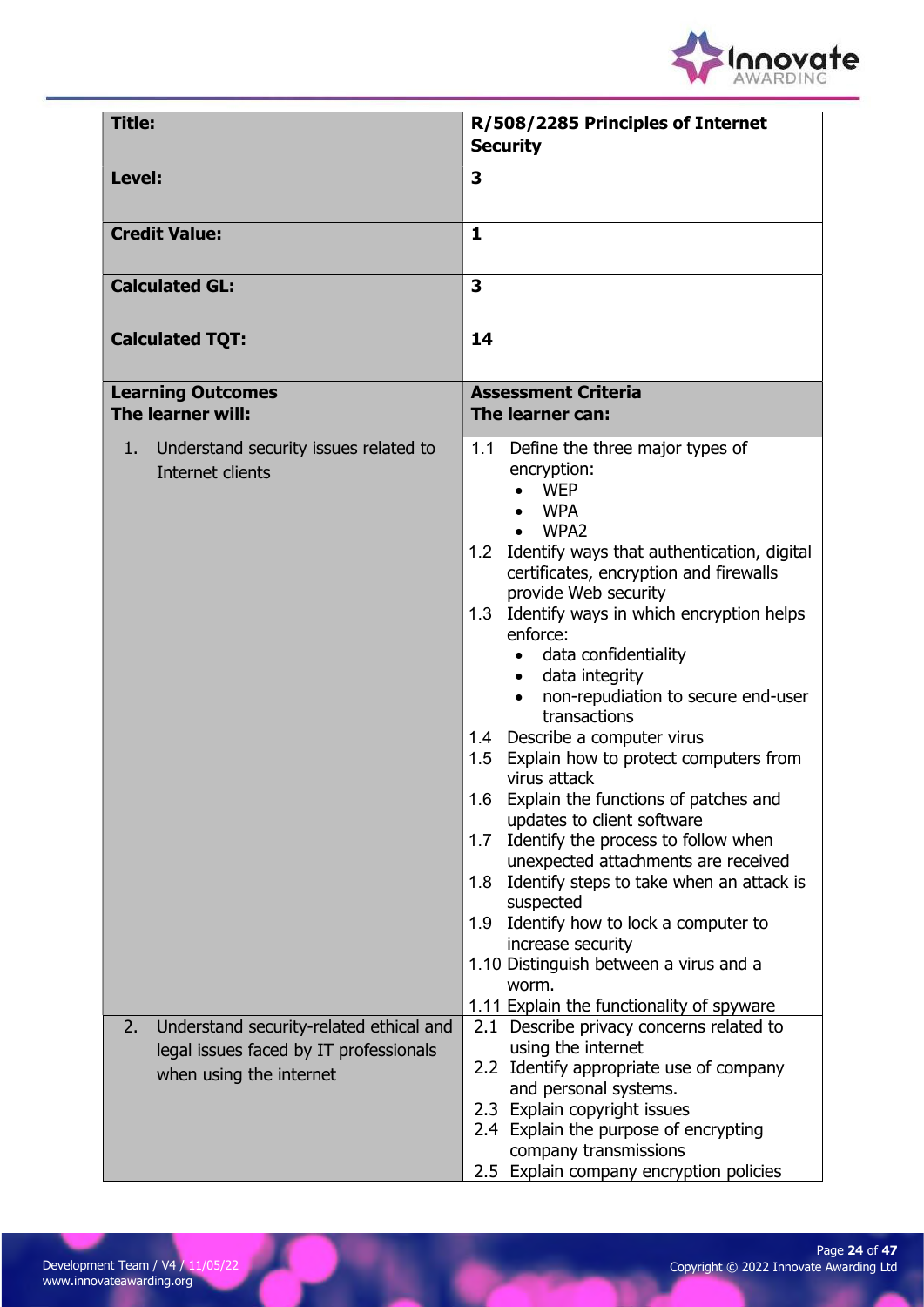

|                                        | 2.6 Discuss the "Right to Be Forgotten" and<br>possible ramifications of damaging<br>posts on the Internet.                                                                                                         |  |
|----------------------------------------|---------------------------------------------------------------------------------------------------------------------------------------------------------------------------------------------------------------------|--|
| Additional information about this unit |                                                                                                                                                                                                                     |  |
| N/A                                    |                                                                                                                                                                                                                     |  |
| Unit aim (s)                           | The aim of this unit is to enable learners to<br>understand the factors which effect internet<br>security. Learners will also have the<br>opportunity to use technologies which will<br>allow safe browsing online. |  |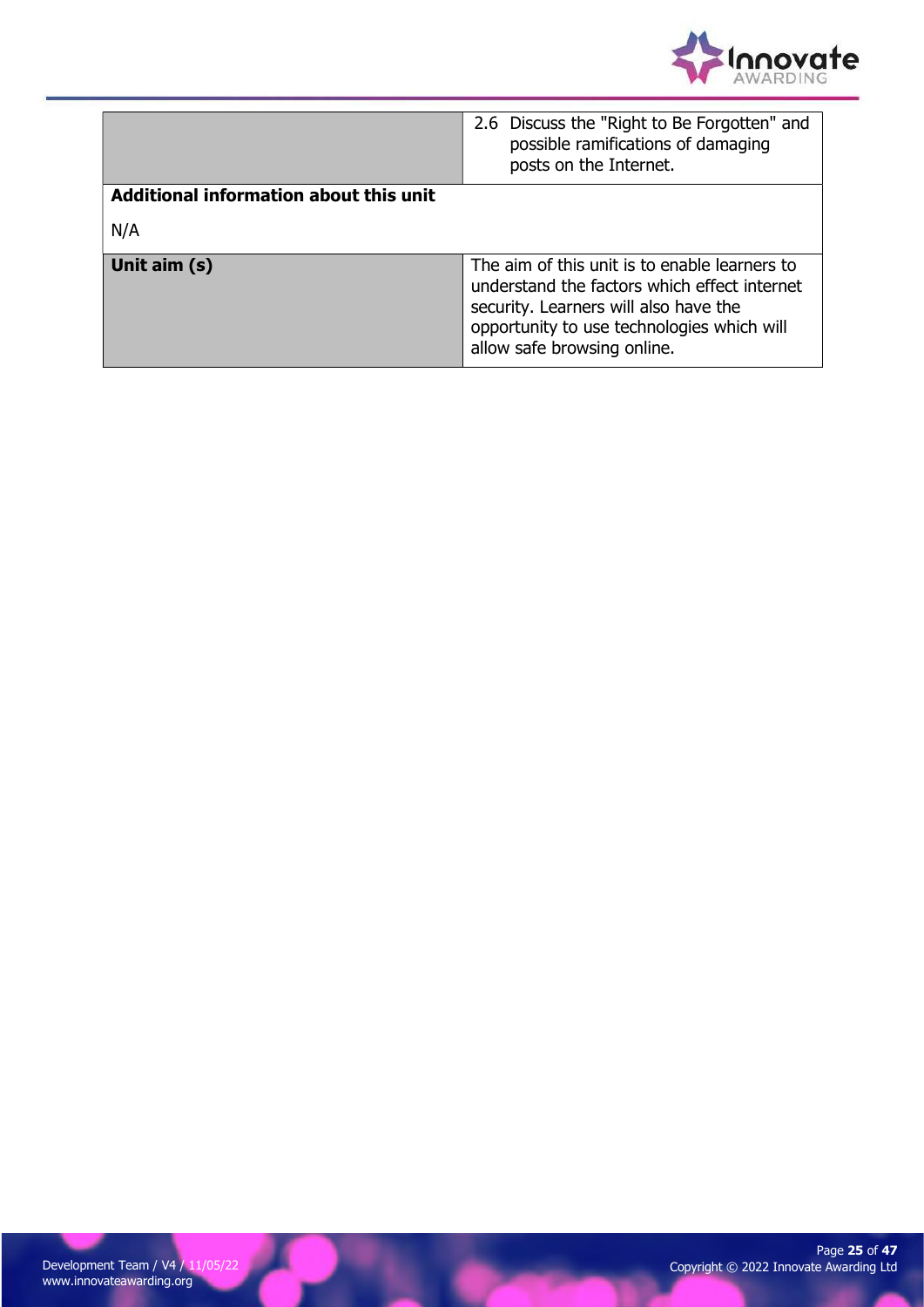

| <b>Title:</b>                                                                                       | K/508/2289 Principles of networking<br>fundamentals                                                                                                                                                                                                                                                                                                                                                                                                                                                                                                                                                                                                                                                                                                                                                                          |
|-----------------------------------------------------------------------------------------------------|------------------------------------------------------------------------------------------------------------------------------------------------------------------------------------------------------------------------------------------------------------------------------------------------------------------------------------------------------------------------------------------------------------------------------------------------------------------------------------------------------------------------------------------------------------------------------------------------------------------------------------------------------------------------------------------------------------------------------------------------------------------------------------------------------------------------------|
| Level:                                                                                              | 3                                                                                                                                                                                                                                                                                                                                                                                                                                                                                                                                                                                                                                                                                                                                                                                                                            |
| <b>Credit Value:</b>                                                                                | $\mathbf{1}$                                                                                                                                                                                                                                                                                                                                                                                                                                                                                                                                                                                                                                                                                                                                                                                                                 |
| <b>Calculated GL:</b>                                                                               | $\overline{2}$                                                                                                                                                                                                                                                                                                                                                                                                                                                                                                                                                                                                                                                                                                                                                                                                               |
| <b>Calculated TQT:</b>                                                                              | 8                                                                                                                                                                                                                                                                                                                                                                                                                                                                                                                                                                                                                                                                                                                                                                                                                            |
| <b>Learning Outcomes</b><br>The learner will:                                                       | <b>Assessment Criteria</b><br>The learner can:                                                                                                                                                                                                                                                                                                                                                                                                                                                                                                                                                                                                                                                                                                                                                                               |
| Understand basic data communication<br>1.<br>components                                             | 1.1 Define basic concepts in:<br>data network concepts<br>• telephony network concepts<br>1.2 Identify basic network topologies<br>1.3 Define the Open Systems<br>Interconnection reference model<br>(OSI/RM) in terms of packet creation<br>1.4 Define the operation essentials of<br>Transmission Control Protocol/Internet<br>Protocol (TCP/IP)<br>1.5 Define the following types of Networks<br>• local area network (LAN)<br>• wide area network (WAN)<br>1.6 Identify how components of the current<br>Internet infrastructure relate to each<br>other<br>1.7 Identify the components of a Network<br>Operations Center (NOC)<br>1.8 Compare and contrast server-based<br>networks and peer-to-peer (P2P)<br>networks<br>1.9 Define the following:<br><b>Distributed Architectures</b><br><b>Distributed Computing</b> |
| 2.<br>Understand the role of networking<br>hardware, and configure common<br>hardware for operation | 2.1 Distinguish among common cable types<br>used in networking<br>2.2 Describe the uses of hardware and<br>software connection devices<br>2.3 Explain the routing process, including<br>static routing versus dynamic routing,<br>interior versus exterior routing protocols<br>2.4 Identify TCP/IP network parameters                                                                                                                                                                                                                                                                                                                                                                                                                                                                                                       |
| 3.<br>Understand the relationships between<br>IP addresses and domain names                         | 3.1 Explain IP addressing covering the<br>concept of uniqueness<br>3.2 Identify the uses of:                                                                                                                                                                                                                                                                                                                                                                                                                                                                                                                                                                                                                                                                                                                                 |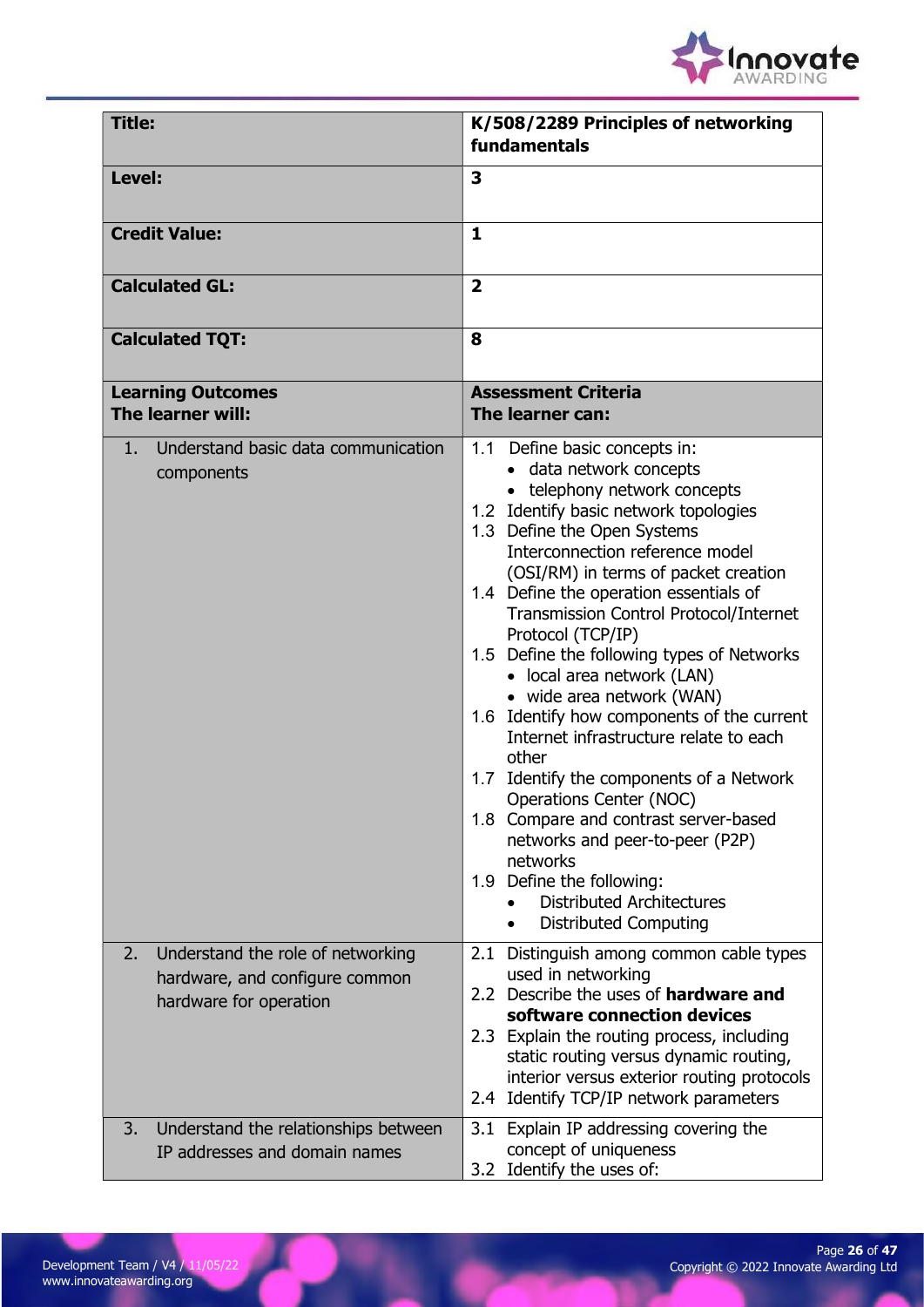

|                                                  | Public IP addresses                       |  |
|--------------------------------------------------|-------------------------------------------|--|
|                                                  | Private IP addresses                      |  |
|                                                  | 3.3 Compare and contrast IPv4 and IPv6    |  |
| <b>Additional information about this unit</b>    |                                           |  |
|                                                  |                                           |  |
| <b>Hardware and Software Connection Devices</b>  |                                           |  |
| Switch                                           |                                           |  |
| Hub                                              |                                           |  |
| Repeater                                         |                                           |  |
| Router                                           |                                           |  |
| Modem<br>$\bullet$                               |                                           |  |
| Gateway<br>$\bullet$                             |                                           |  |
| <b>Bridge</b>                                    |                                           |  |
| NIC (Network Interface Card)<br>$\bullet$        |                                           |  |
| Cable                                            |                                           |  |
| <b>DSL</b>                                       |                                           |  |
| POTS (The Plain old telephone line)<br>$\bullet$ |                                           |  |
|                                                  |                                           |  |
| Some of the above can also be Hybrid             |                                           |  |
|                                                  |                                           |  |
| Unit aim (s)                                     | The aim of this unit is to understand the |  |
|                                                  | basic fundamentals of networking.         |  |
|                                                  |                                           |  |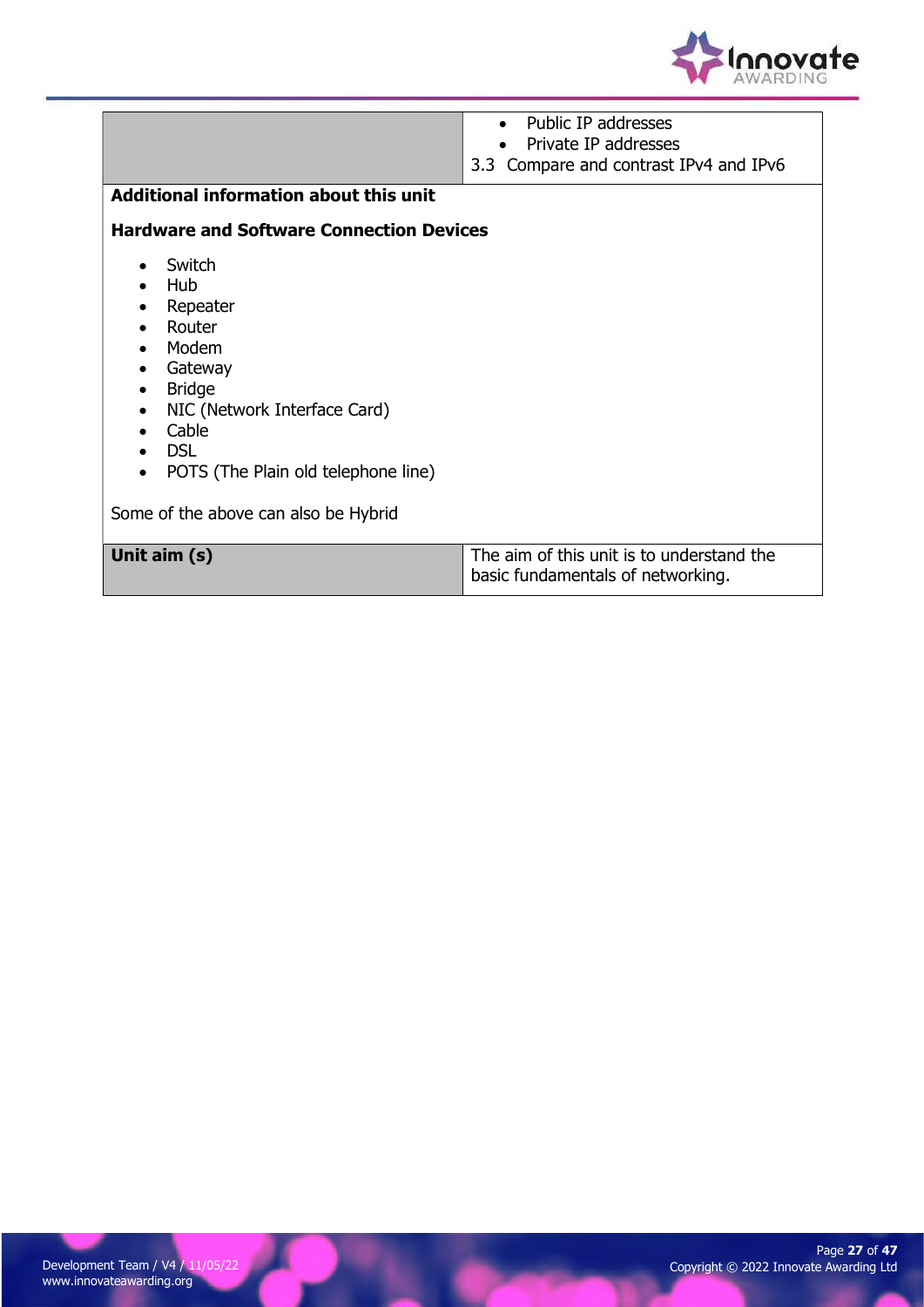

| <b>Title:</b>                                                                          | R/508/2321 Seek job opportunities in<br><b>Information Technology</b>                                                                                                                                                                                                                                                                                                                                                                                                                                                                                                                                                                                                                                                                                      |
|----------------------------------------------------------------------------------------|------------------------------------------------------------------------------------------------------------------------------------------------------------------------------------------------------------------------------------------------------------------------------------------------------------------------------------------------------------------------------------------------------------------------------------------------------------------------------------------------------------------------------------------------------------------------------------------------------------------------------------------------------------------------------------------------------------------------------------------------------------|
| Level:                                                                                 | $\overline{2}$                                                                                                                                                                                                                                                                                                                                                                                                                                                                                                                                                                                                                                                                                                                                             |
| <b>Credit Value:</b>                                                                   | $\mathbf{1}$                                                                                                                                                                                                                                                                                                                                                                                                                                                                                                                                                                                                                                                                                                                                               |
| <b>Calculated GL:</b>                                                                  | $\overline{2}$                                                                                                                                                                                                                                                                                                                                                                                                                                                                                                                                                                                                                                                                                                                                             |
| <b>Calculated TQT:</b>                                                                 | $\overline{\mathbf{z}}$                                                                                                                                                                                                                                                                                                                                                                                                                                                                                                                                                                                                                                                                                                                                    |
| <b>Learning Outcomes</b><br>The learner will:                                          | <b>Assessment Criteria</b><br>The learner can:                                                                                                                                                                                                                                                                                                                                                                                                                                                                                                                                                                                                                                                                                                             |
| Understand the job roles in the<br>1.<br>Information Technology industry               | 1.1 Explain the importance of education due<br>to the nature of changes in the IT<br>industry<br>1.2 Explain the responsibilities, tasks and<br>skills needed of a:<br>Website analyst<br>Website manager<br>Database administrator<br>Server administrator<br>Help desk technician<br>Web marketing manager<br>Mobile web application developer<br>PC and mobile repair technician<br>1.3 Distinguish between a web architect and<br>a web application developer<br>1.4 Distinguish between a security manager<br>and a security analyst / consultant<br>1.5 Distinguish the difference between a<br>common business organization chart,<br>including identifying duties of a Chief<br>Executive Officer (CEO) versus a Chief<br>Operations Officer (COO) |
| 2.<br>Be able to search career opportunities<br>in the Information Technology industry | 2.1 Research career opportunities in the IT<br>industry that relate to personal career<br>goals<br>2.2 Carry out job searches<br>2.3 Create a up-to-date résumé in a suitable<br>file format                                                                                                                                                                                                                                                                                                                                                                                                                                                                                                                                                               |
| Additional information about this unit                                                 |                                                                                                                                                                                                                                                                                                                                                                                                                                                                                                                                                                                                                                                                                                                                                            |
| N/A                                                                                    |                                                                                                                                                                                                                                                                                                                                                                                                                                                                                                                                                                                                                                                                                                                                                            |
| Unit aim (s)                                                                           | The aim of this unit is to enable learners to<br>understand the different IT job roles and<br>responsibilities. This will inform learners of                                                                                                                                                                                                                                                                                                                                                                                                                                                                                                                                                                                                               |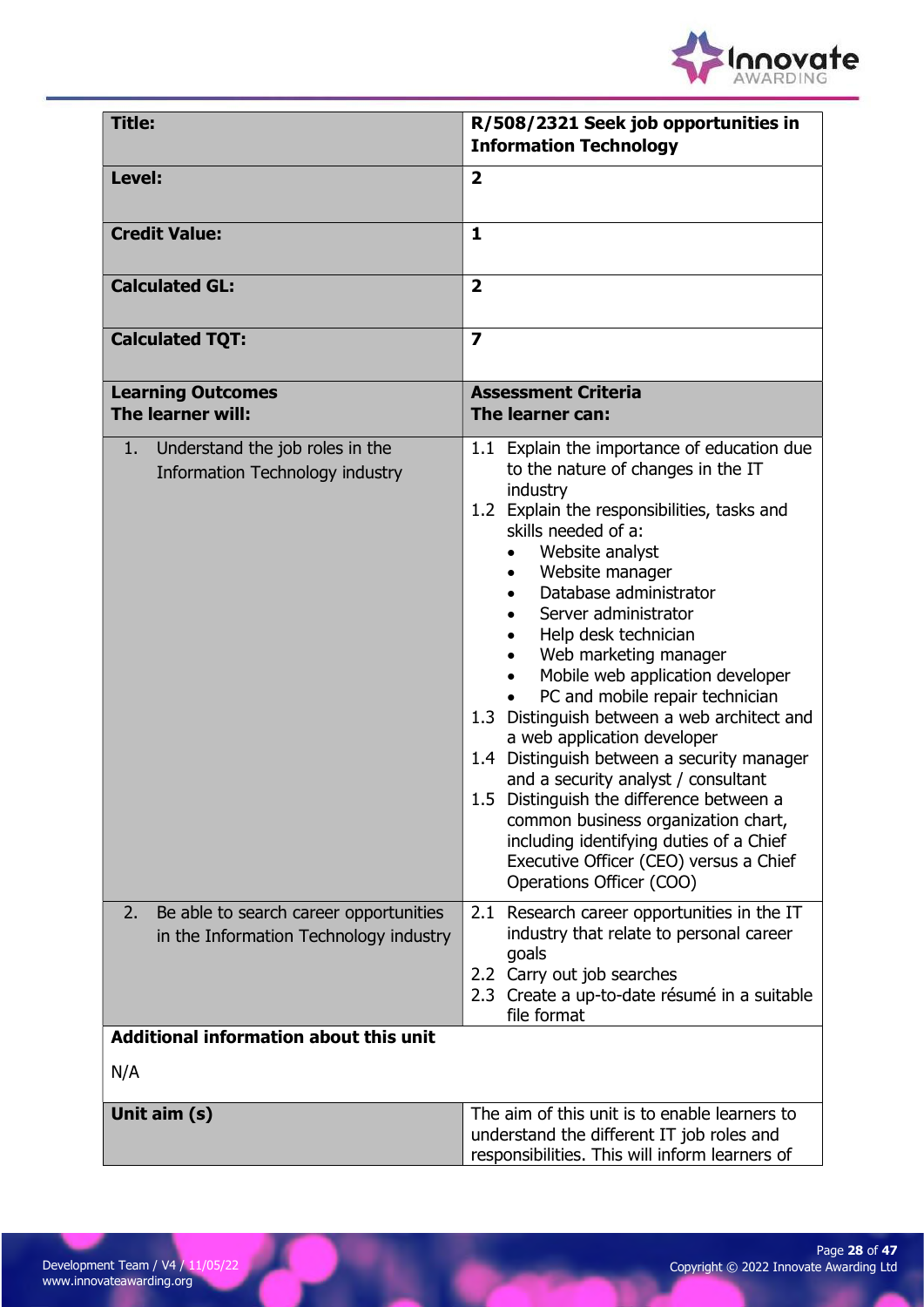

|  | the range of job role opportunities available<br>to them |
|--|----------------------------------------------------------|
|--|----------------------------------------------------------|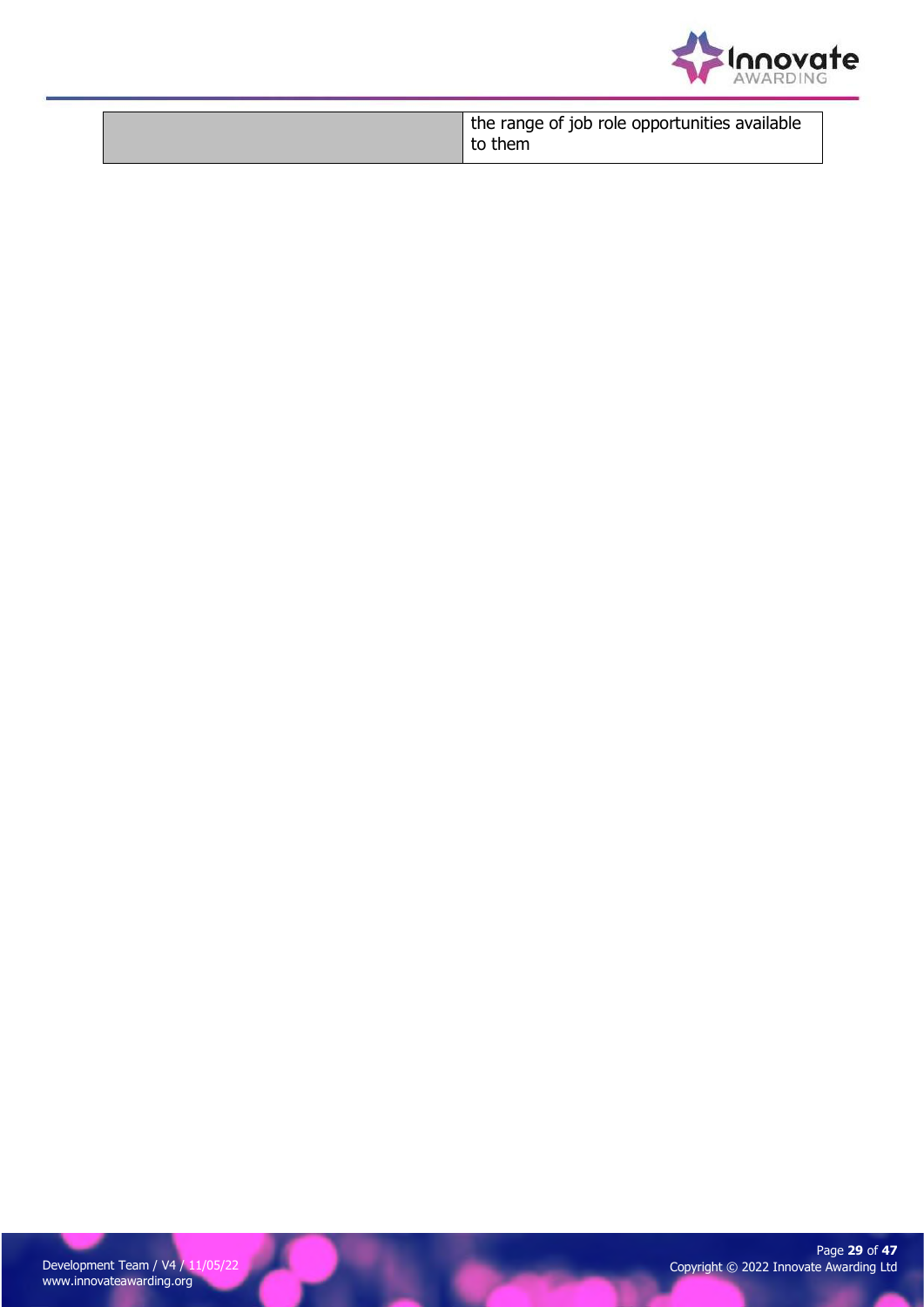

| <b>Title:</b>                                                                                                                                                                      | Y/508/2322 Server side scripting on<br>web servers                                                                                                                                                                                                                                                                                            |
|------------------------------------------------------------------------------------------------------------------------------------------------------------------------------------|-----------------------------------------------------------------------------------------------------------------------------------------------------------------------------------------------------------------------------------------------------------------------------------------------------------------------------------------------|
| Level:                                                                                                                                                                             | 3                                                                                                                                                                                                                                                                                                                                             |
| <b>Credit Value:</b>                                                                                                                                                               | $\mathbf{1}$                                                                                                                                                                                                                                                                                                                                  |
| <b>Calculated GL:</b>                                                                                                                                                              | $\mathbf{1}$                                                                                                                                                                                                                                                                                                                                  |
| <b>Calculated TQT:</b>                                                                                                                                                             | 8                                                                                                                                                                                                                                                                                                                                             |
| <b>Learning Outcomes</b><br>The learner will:                                                                                                                                      | <b>Assessment Criteria</b><br>The learner can:                                                                                                                                                                                                                                                                                                |
| Understand knowledge of languages<br>1.<br>used to provide database connectivity<br>to websites                                                                                    | 1.1 Compare popular client-side and server-<br>side programming languages.<br>1.2 Define Common Gateway Interface<br>(CGI) methods<br>1.3 Define database connectivity<br>technologies<br>1.4 Distinguish between:<br>Tradition 2 tier models<br>N-tier architecture<br>1.5 Identify the advantages of n-tier<br>architecture                 |
| 2.<br>Be able to run own web server                                                                                                                                                | 2.1 Investigate costs associated with placing<br>and developing your own server<br>2.2 Identify costs associated with using a<br>cloud service provider<br>2.3 Distinguish among<br>dedicated hosting<br>co-location<br>virtual servers<br>2.4 Activate features provided by managed<br>services<br>2.5 Manage information relevant to a site |
| Additional information about this unit                                                                                                                                             |                                                                                                                                                                                                                                                                                                                                               |
| <b>JavaScript</b><br><b>PHP</b><br>Python<br>C family<br>$\bullet$<br><b>Visual Basic</b><br>C#<br><b>CGI/PERL</b><br><b>COLD FUSION</b><br><b>ASP</b><br><b>PHP</b><br><b>JSP</b> |                                                                                                                                                                                                                                                                                                                                               |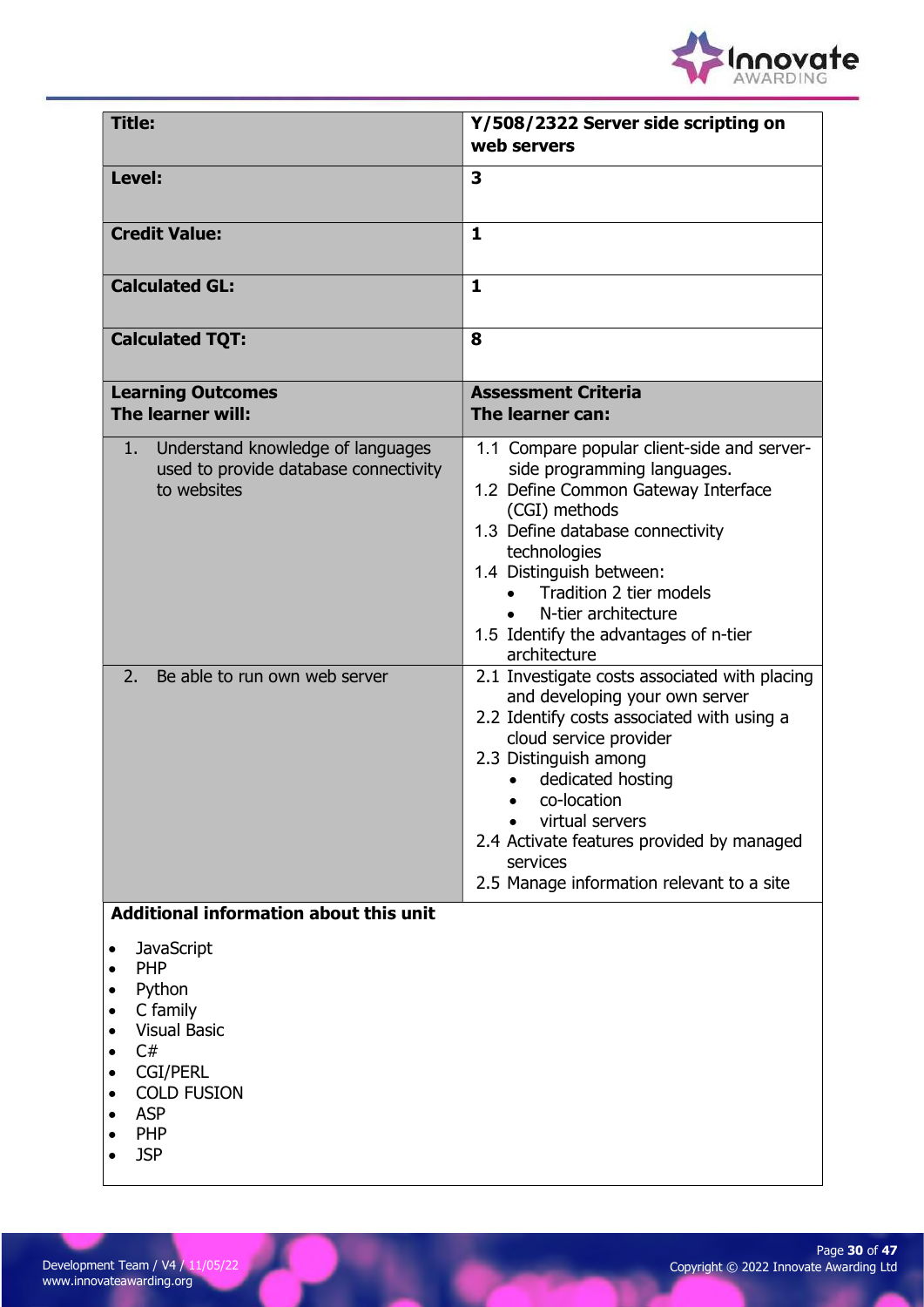

| Unit aim (s) | The aim of this unit is to enable learners to |
|--------------|-----------------------------------------------|
|              | understand how server side scripting is       |
|              | applied to create database connectivity.      |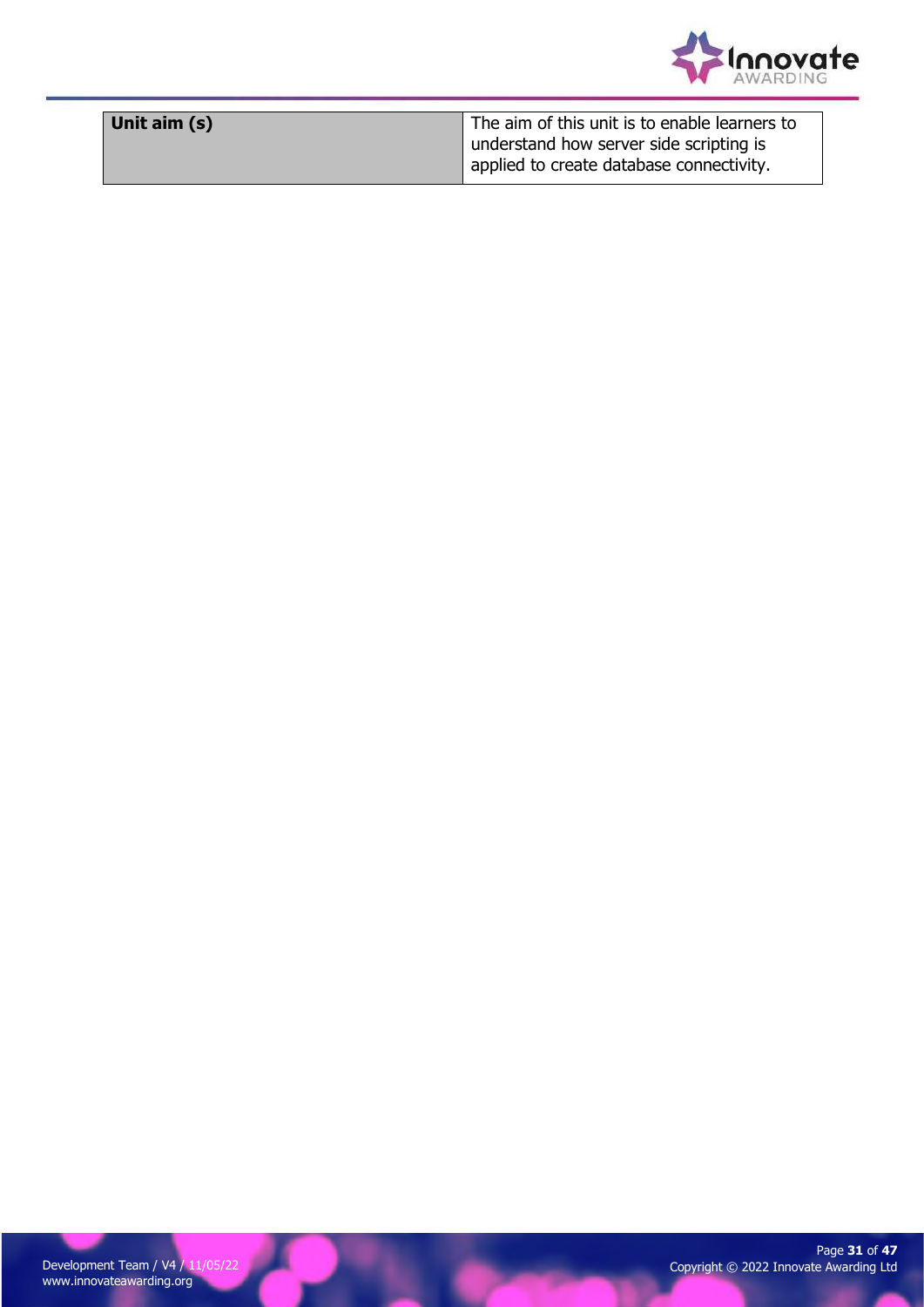

| Title:                                                                                                     | F/508/2296 Understanding how to Use<br><b>HTML5</b>                                                                                                                                                                                                                                                                                                                                                 |
|------------------------------------------------------------------------------------------------------------|-----------------------------------------------------------------------------------------------------------------------------------------------------------------------------------------------------------------------------------------------------------------------------------------------------------------------------------------------------------------------------------------------------|
| Level:                                                                                                     | 3                                                                                                                                                                                                                                                                                                                                                                                                   |
| <b>Credit Value:</b>                                                                                       | $\mathbf{1}$                                                                                                                                                                                                                                                                                                                                                                                        |
| <b>Calculated GL:</b>                                                                                      | $\overline{\mathbf{2}}$                                                                                                                                                                                                                                                                                                                                                                             |
| <b>Calculated TQT:</b>                                                                                     | 8                                                                                                                                                                                                                                                                                                                                                                                                   |
| <b>Learning Outcomes</b><br>The learner will:                                                              | <b>Assessment Criteria</b><br>The learner can:                                                                                                                                                                                                                                                                                                                                                      |
| Understand technologies for enhancing<br>1.<br>the user's web experience                                   | 1.1<br>Identify the uses and benefits of various<br><b>document formats</b> and multimedia<br>file formats<br>1.2 Describe how to insert an audio file into<br>a Web page using the HTML5 element<br>and attributes<br>1.3 Describe various HTML5 Application<br>Programming Interfaces (APIs)<br>Demonstrate basic HTML5 API<br>1.4<br>functionality using JavaScript and<br><b>HTML5</b> elements |
| Be able use HTML5 and Cascading<br>2.<br>Style Sheets (CSS) to design web<br>pages                         | Use CSS and HTML5 elements to create<br>2.1<br>document structure<br>Distinguish between fixed-width and<br>2.2 <sub>2</sub><br>liquid design layouts<br>Create Web pages that rank highly for<br>2.3<br>search engines that use spiders and<br>screen readers<br>Identify ways to create pages for<br>2.4<br>traditional and mobile-device browsers                                                |
| <b>Additional information about this unit</b>                                                              |                                                                                                                                                                                                                                                                                                                                                                                                     |
| <b>PDF</b><br><b>DOC</b><br><b>XLS</b><br><b>PPT</b><br><b>TXT</b><br><b>RTF</b><br>ODF(t)<br>Unit aim (s) | The aim of this unit is to enable learners to<br>understand and use HTML5 to develop                                                                                                                                                                                                                                                                                                                |
|                                                                                                            | webpages in                                                                                                                                                                                                                                                                                                                                                                                         |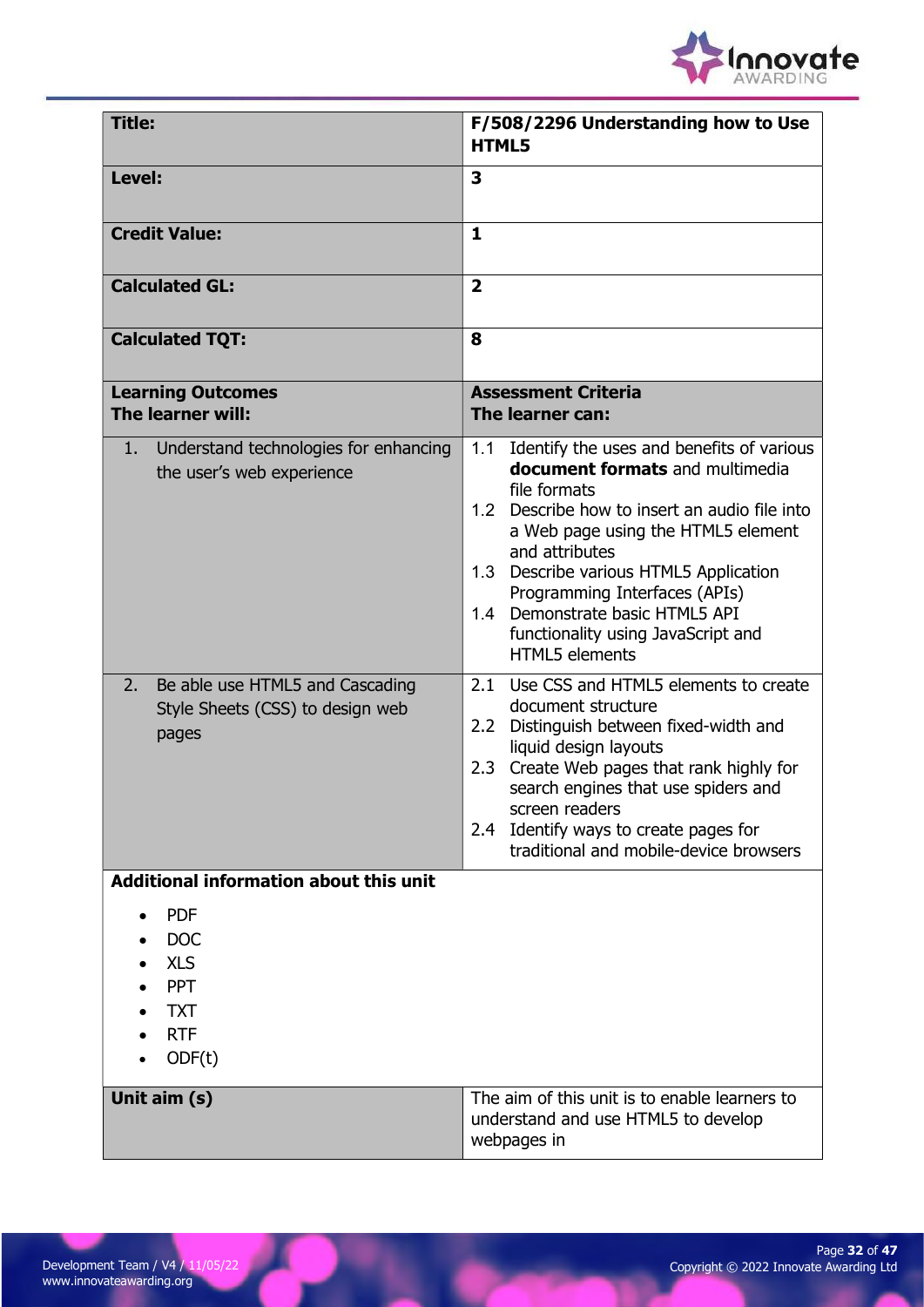

| <b>Title:</b>                                                                                                  | F/508/2279 Understanding Internet<br><b>Architecture</b>                                                                                                                                                                                                                                                                                                                                                                   |
|----------------------------------------------------------------------------------------------------------------|----------------------------------------------------------------------------------------------------------------------------------------------------------------------------------------------------------------------------------------------------------------------------------------------------------------------------------------------------------------------------------------------------------------------------|
| Level:                                                                                                         | 3                                                                                                                                                                                                                                                                                                                                                                                                                          |
| <b>Credit Value:</b>                                                                                           | 1                                                                                                                                                                                                                                                                                                                                                                                                                          |
| <b>Calculated GL:</b>                                                                                          | $\mathbf{1}$                                                                                                                                                                                                                                                                                                                                                                                                               |
| <b>Calculated TQT:</b>                                                                                         | $\overline{\mathbf{4}}$                                                                                                                                                                                                                                                                                                                                                                                                    |
| <b>Learning Outcomes</b><br>The learner will:                                                                  | <b>Assessment Criteria</b><br>The learner can:                                                                                                                                                                                                                                                                                                                                                                             |
| Understand the infrastructure required<br>1.<br>to access the internet                                         | 1.1 Distinguish between a client and a<br>server<br>1.2 Explain current internet protocols<br>1.3 Identify the infrastructure needed to<br>support an internet client<br>1.4 Identify hardware and software<br>connection devices to connect to the<br>Internet<br>1.5 Explain benefits and drawbacks of cloud<br>computing                                                                                                |
| Understand Internet communications<br>2.<br>protocols and their roles in delivering<br>basic internet services | 2.1 Explain the purpose of:<br>Remote Access protocols<br>Point-to-point protocols<br>Point-to-point protocol over<br>$\bullet$<br>Ethernet<br>2.2 Identify various types of internet<br>bandwidth technologies<br>2.3 Describe how to map protocols to<br>specific business services<br>2.4 Explain the uses of Really Simple<br>Syndication (RSS) and Atom, including<br>RSS/Atom clients and underlying<br>technologies |
| Understand the basic principles of the<br>3.<br>Domain Name System (DNS)                                       | 3.1 Explain the purpose of the Domain<br>Name System (DNS)<br>3.2 Identify internet domain names<br>3.3 Describe the hierarchical structure of<br><b>DNS</b><br>3.4 Identify basic domain name server roles<br>3.5 Describe internet addresses<br>3.6 Define shared domains                                                                                                                                                |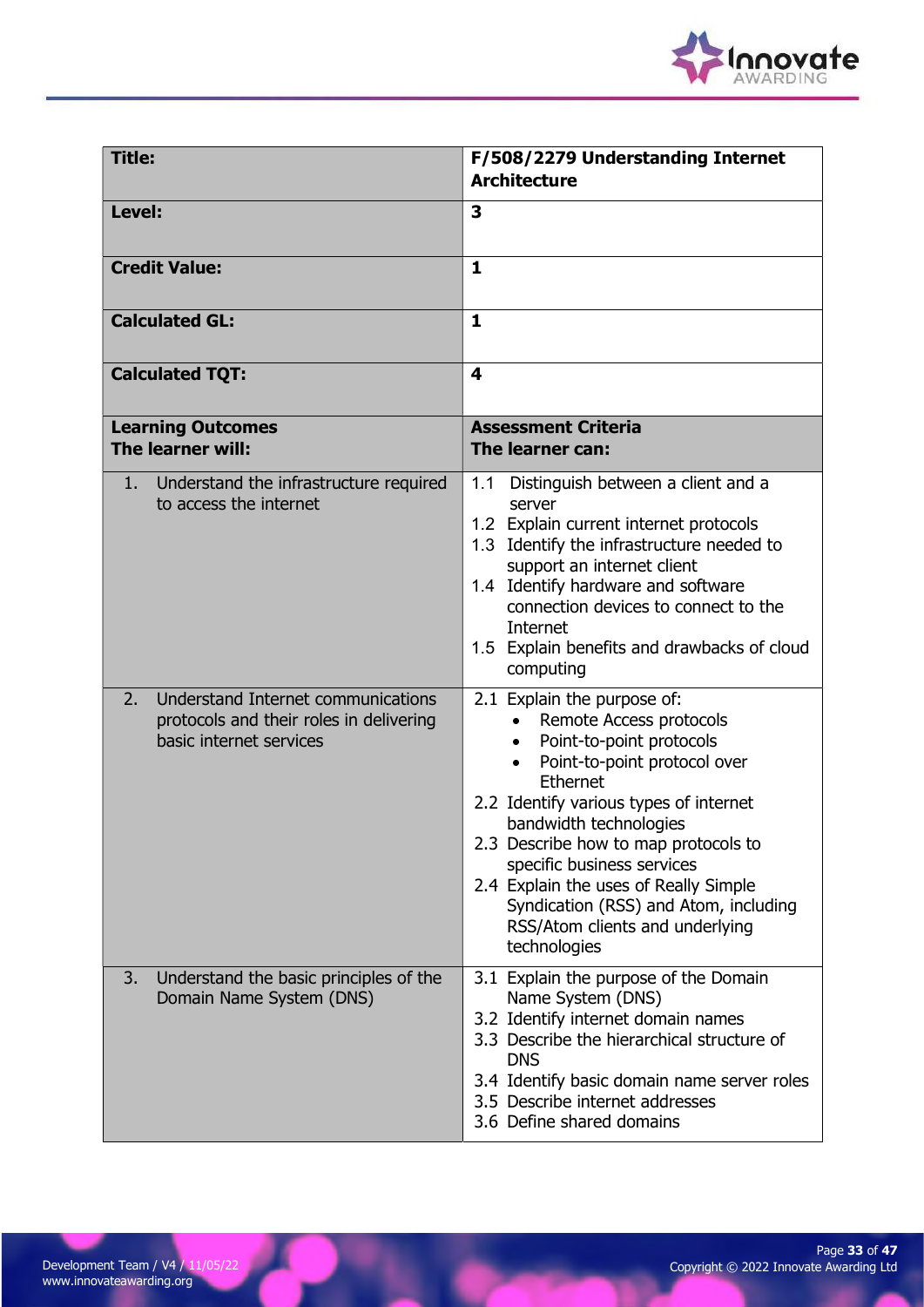

| Additional information about this unit |                                                                                                                     |
|----------------------------------------|---------------------------------------------------------------------------------------------------------------------|
| N/A                                    |                                                                                                                     |
| Unit aim (s)                           | The aim of this unit is to provide learners<br>with the knowledge of how communication<br>occurs over the Internet. |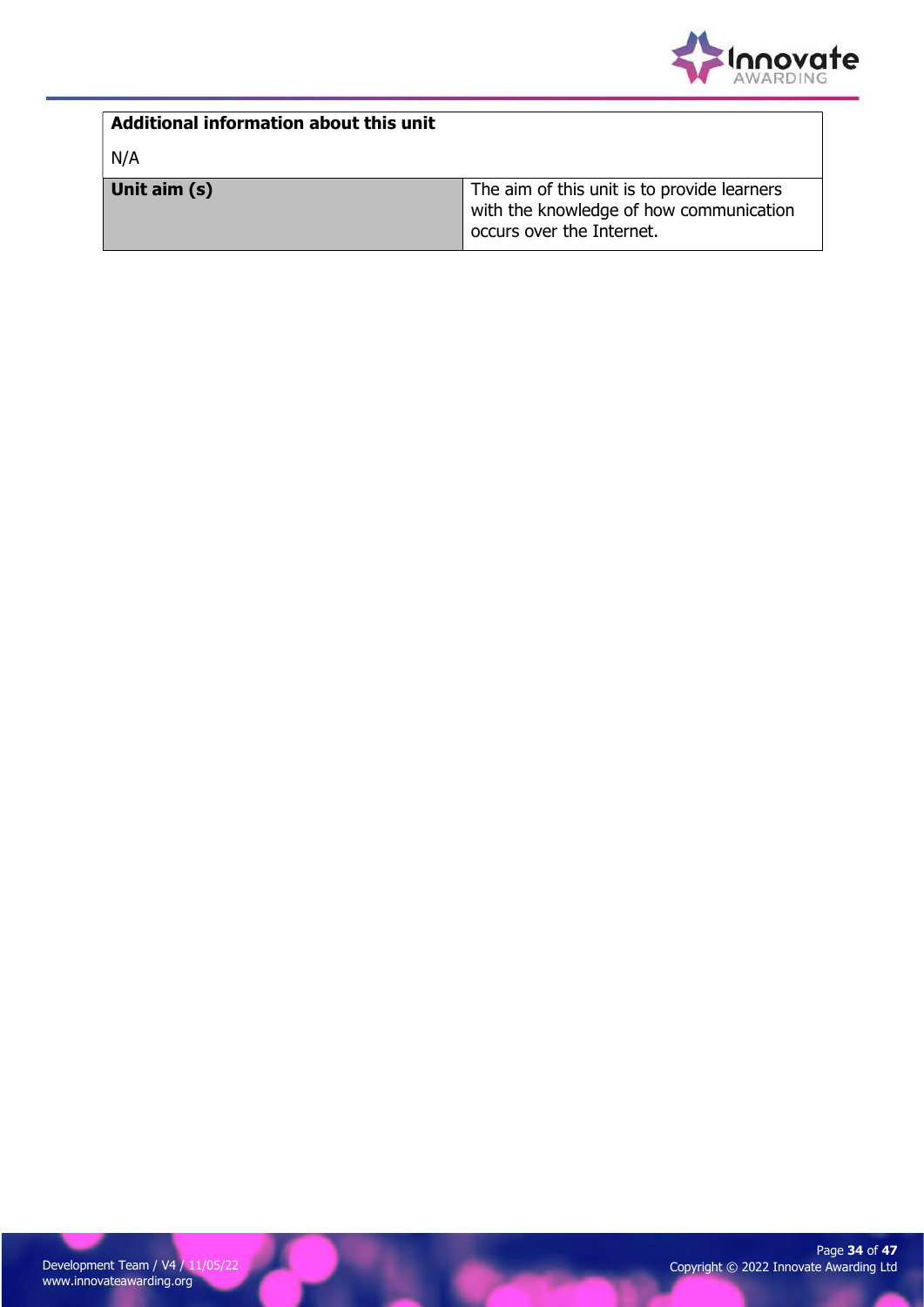

| <b>Title:</b>                                                        | L/508/2298 Understanding Project                                                                                                                                                                                                                                                                                                                                                                                                                                                                                                                                                                                                                                                                                                                                                                      |
|----------------------------------------------------------------------|-------------------------------------------------------------------------------------------------------------------------------------------------------------------------------------------------------------------------------------------------------------------------------------------------------------------------------------------------------------------------------------------------------------------------------------------------------------------------------------------------------------------------------------------------------------------------------------------------------------------------------------------------------------------------------------------------------------------------------------------------------------------------------------------------------|
|                                                                      | <b>Management in Information</b><br><b>Technology</b>                                                                                                                                                                                                                                                                                                                                                                                                                                                                                                                                                                                                                                                                                                                                                 |
| Level:                                                               | 3                                                                                                                                                                                                                                                                                                                                                                                                                                                                                                                                                                                                                                                                                                                                                                                                     |
| <b>Credit Value:</b>                                                 | $\overline{2}$                                                                                                                                                                                                                                                                                                                                                                                                                                                                                                                                                                                                                                                                                                                                                                                        |
| <b>Calculated GL:</b>                                                | $\overline{2}$                                                                                                                                                                                                                                                                                                                                                                                                                                                                                                                                                                                                                                                                                                                                                                                        |
| <b>Calculated TQT:</b>                                               | 15                                                                                                                                                                                                                                                                                                                                                                                                                                                                                                                                                                                                                                                                                                                                                                                                    |
| <b>Learning Outcomes</b><br>The learner will:                        | <b>Assessment Criteria</b><br>The learner can:                                                                                                                                                                                                                                                                                                                                                                                                                                                                                                                                                                                                                                                                                                                                                        |
| Understand project management in<br>$1$ .<br>relation to IT projects | 1.1 Identify components of the project<br>triangle<br>1.2 Identify components of a needs analysis<br>1.3 Define:<br>• project scope<br>• scope creep<br>1.4 Use project management software and<br>charts to determine a project timeline.<br>1.5 Identify a cross-functional team and its<br>relevance to an IT-based project<br>1.6 Explain models for information flow<br>1.7 Describe the reporting between IT and<br>upper management<br>1.8 Identify the value of a Statement Of<br>Work (SOW) order<br>1.9 Analyse social and practical implications<br>of technical decisions<br>1.10 Identify ways that technical changes<br>affect a business's revenue<br>1.11 Describe how to use the concept of<br>Return On Investment (ROI) to justify<br>IT-based expenses in relation to a<br>budget |
| Understand the quality elements of<br>2.<br>project management       | 2.1 Define and perform a formal project<br>review, including acceptance tests,<br>determining success and implications of<br>activities<br>2.2 Identify the importance of documenting<br>a project<br>2.3 Explain how the concept of separation<br>of duties can help ensure quality<br>management<br>2.4 Explain how to relate technical<br>information systems functions, concerns<br>and capabilities to business concerns                                                                                                                                                                                                                                                                                                                                                                         |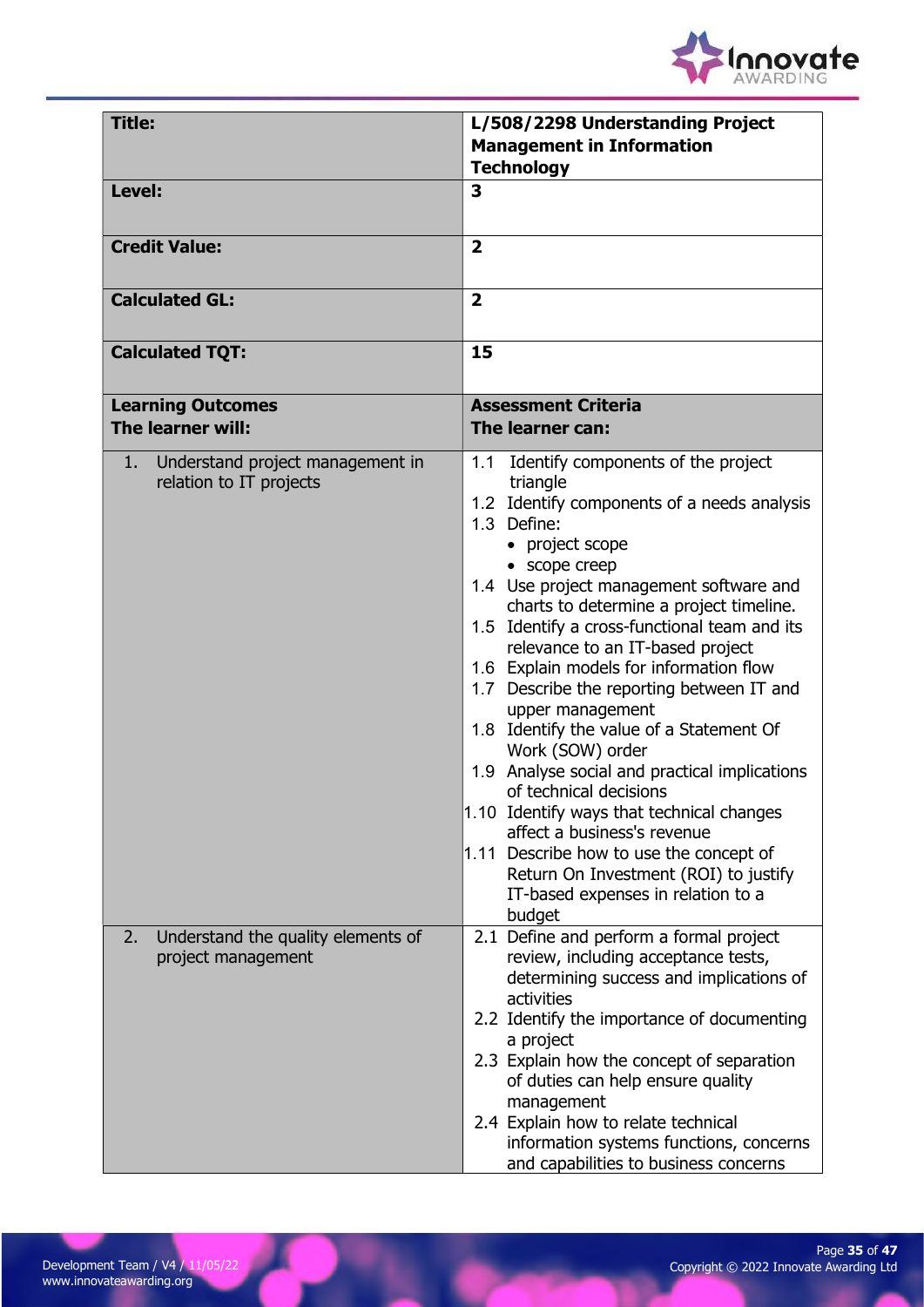

|                                        | 2.5 Identify the importance of quality<br>management and assurance.<br>2.6 Identify times when it is necessary to<br>evaluate risks and escalate concerns |
|----------------------------------------|-----------------------------------------------------------------------------------------------------------------------------------------------------------|
| Additional information about this unit |                                                                                                                                                           |
| N/A                                    |                                                                                                                                                           |
| Unit aim (s)                           | The aim of this unit is to enable learners to<br>understand the concepts of project<br>management and how to use its software<br>appropriately.           |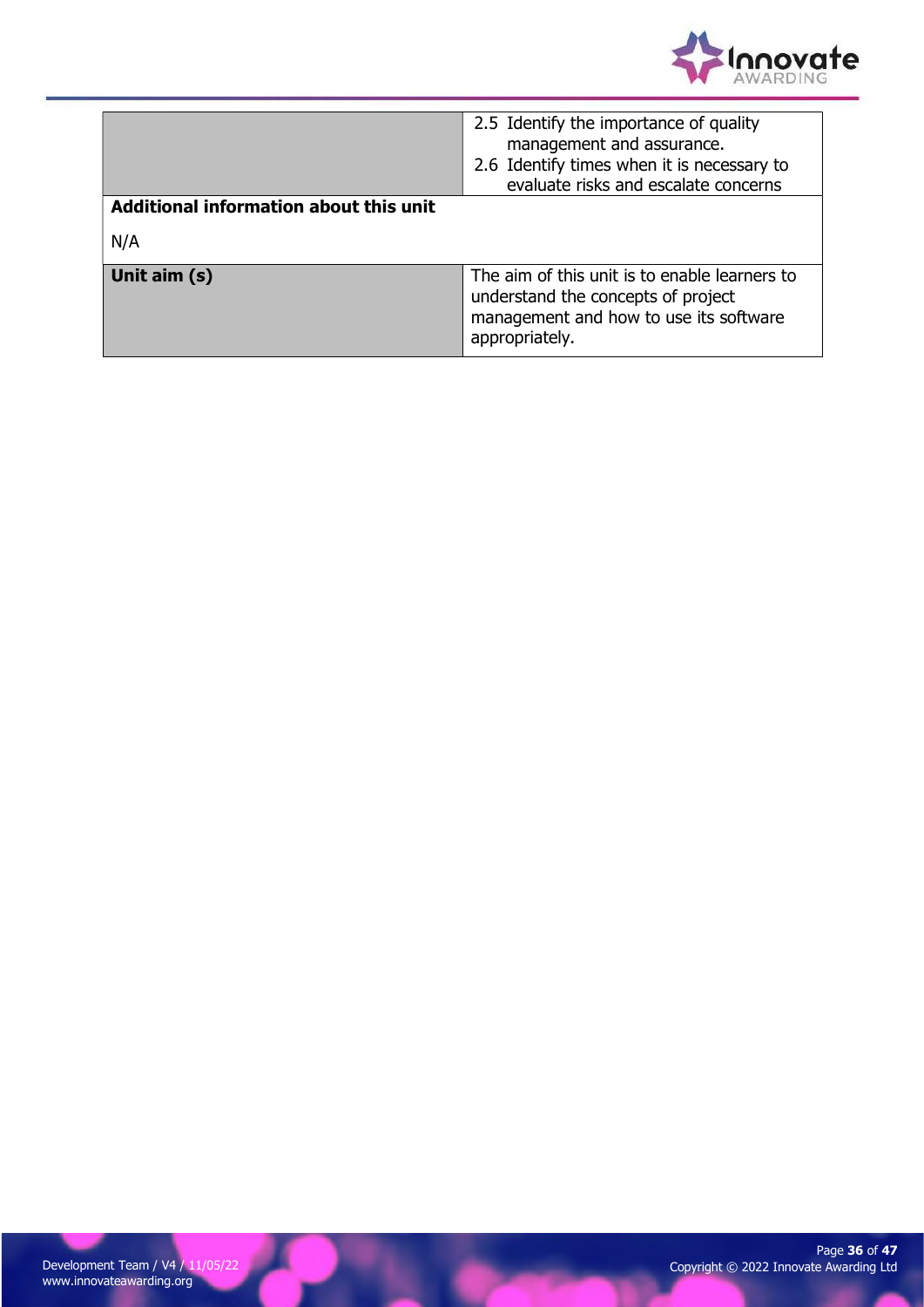

| <b>Title:</b>                                     | A/508/2300 Understanding Web<br><b>Browsers</b>                                                                                                                                                                                                                                                                                                                                                                                                                                                                                                                                                                                                                                                                                                                                |
|---------------------------------------------------|--------------------------------------------------------------------------------------------------------------------------------------------------------------------------------------------------------------------------------------------------------------------------------------------------------------------------------------------------------------------------------------------------------------------------------------------------------------------------------------------------------------------------------------------------------------------------------------------------------------------------------------------------------------------------------------------------------------------------------------------------------------------------------|
| Level:                                            | 3                                                                                                                                                                                                                                                                                                                                                                                                                                                                                                                                                                                                                                                                                                                                                                              |
| <b>Credit Value:</b>                              | $\mathbf{1}$                                                                                                                                                                                                                                                                                                                                                                                                                                                                                                                                                                                                                                                                                                                                                                   |
| <b>Calculated GL:</b>                             | $\mathbf{1}$                                                                                                                                                                                                                                                                                                                                                                                                                                                                                                                                                                                                                                                                                                                                                                   |
| <b>Calculated TQT:</b>                            | $\overline{\mathbf{z}}$                                                                                                                                                                                                                                                                                                                                                                                                                                                                                                                                                                                                                                                                                                                                                        |
| <b>Learning Outcomes</b><br>The learner will:     | <b>Assessment Criteria</b><br>The learner can:                                                                                                                                                                                                                                                                                                                                                                                                                                                                                                                                                                                                                                                                                                                                 |
| Understand web browsers and<br>1<br>functionality | 1.1 Describe the functions and components<br>of:<br><b>URN</b><br><b>URI</b><br>1.2 Identify ways to stop unwanted pop-up<br>and pop-under windows in a browser<br>1.3 Define the functions of Secure Sockets<br>Layer (SSL), Transport Layer Security<br>(TLS) and other encryption methods in<br>securing communication for various<br>protocols<br>1.4 Explain the following terms:<br>Intranet<br>Extranet<br>Internet<br>1.5 Identify business uses of the web and<br>web clients<br>1.6 Identify benefits and drawbacks of using<br>alternative browsers<br>1.7 Explain the function of a CAPTCHA when<br>requesting services from the web<br>1.8 Explain the purpose of anonymous<br>browsing<br>1.9 Describe how anonymous browsing is<br>carried out on a web browser |
| Be able to use web browsers<br>2.                 | 2.1 Navigate between and within websites.<br>2.2 Use multiple browser windows and tabs<br>2.3 Use common web browsers from<br>installation<br>2.4 Use a web browser to:<br>Download files<br>Store files<br>2.5 Use common web browser software<br>features and various clients                                                                                                                                                                                                                                                                                                                                                                                                                                                                                                |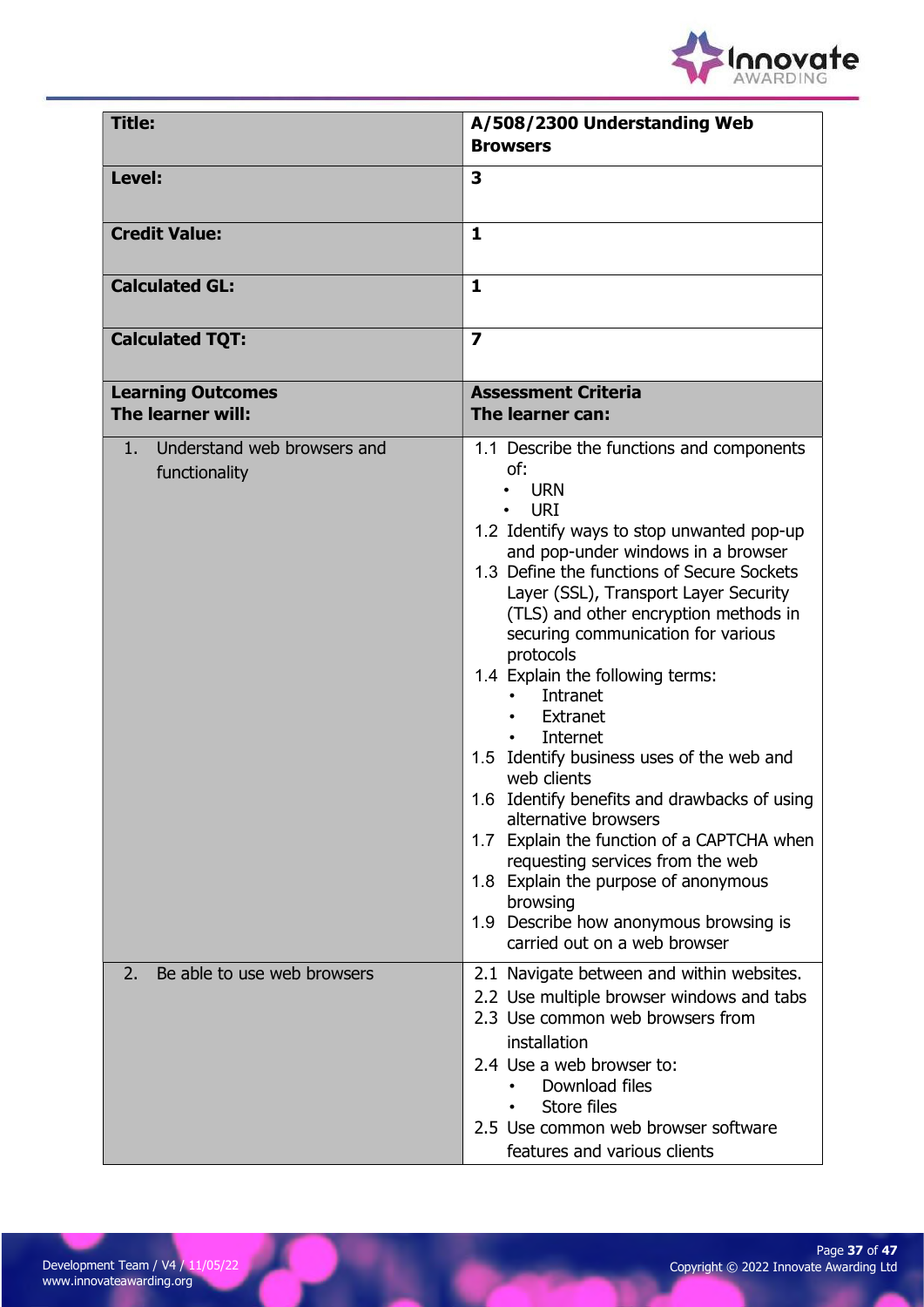

| Additional information about this unit                                                                                                                                                                                                            | 2.6 Describe how to install common plug-<br>ins, add-ons and viewers through<br>upgrades<br>2.7 Use different types file formats |
|---------------------------------------------------------------------------------------------------------------------------------------------------------------------------------------------------------------------------------------------------|----------------------------------------------------------------------------------------------------------------------------------|
|                                                                                                                                                                                                                                                   |                                                                                                                                  |
| File formats for graphics for example include:<br><b>JPEG</b><br>$\bullet$<br><b>WEBP</b><br>$\bullet$<br><b>TIFF</b><br>$\bullet$<br>GIF<br>$\bullet$<br><b>BMP</b><br>$\bullet$<br><b>PNG</b>                                                   |                                                                                                                                  |
| Others commonly seen:<br><b>HTML</b><br>$\bullet$<br><b>HTM</b><br>$\bullet$<br><b>CSS</b><br>$\bullet$<br><b>EXE</b><br>$\bullet$<br><b>DOC</b><br>$\bullet$<br><b>TXT</b><br><b>ZIP</b><br>$\bullet$<br><b>MPEG</b><br><b>MOV</b><br><b>PDF</b> |                                                                                                                                  |
| Audio types:<br>$\bullet$ WAV<br>MP3<br>Midi<br><b>RAM</b>                                                                                                                                                                                        |                                                                                                                                  |
| Unit aim (s)                                                                                                                                                                                                                                      | The aim of this unit is to enable learners to<br>understand and use different web browsers<br>and understand their functionality |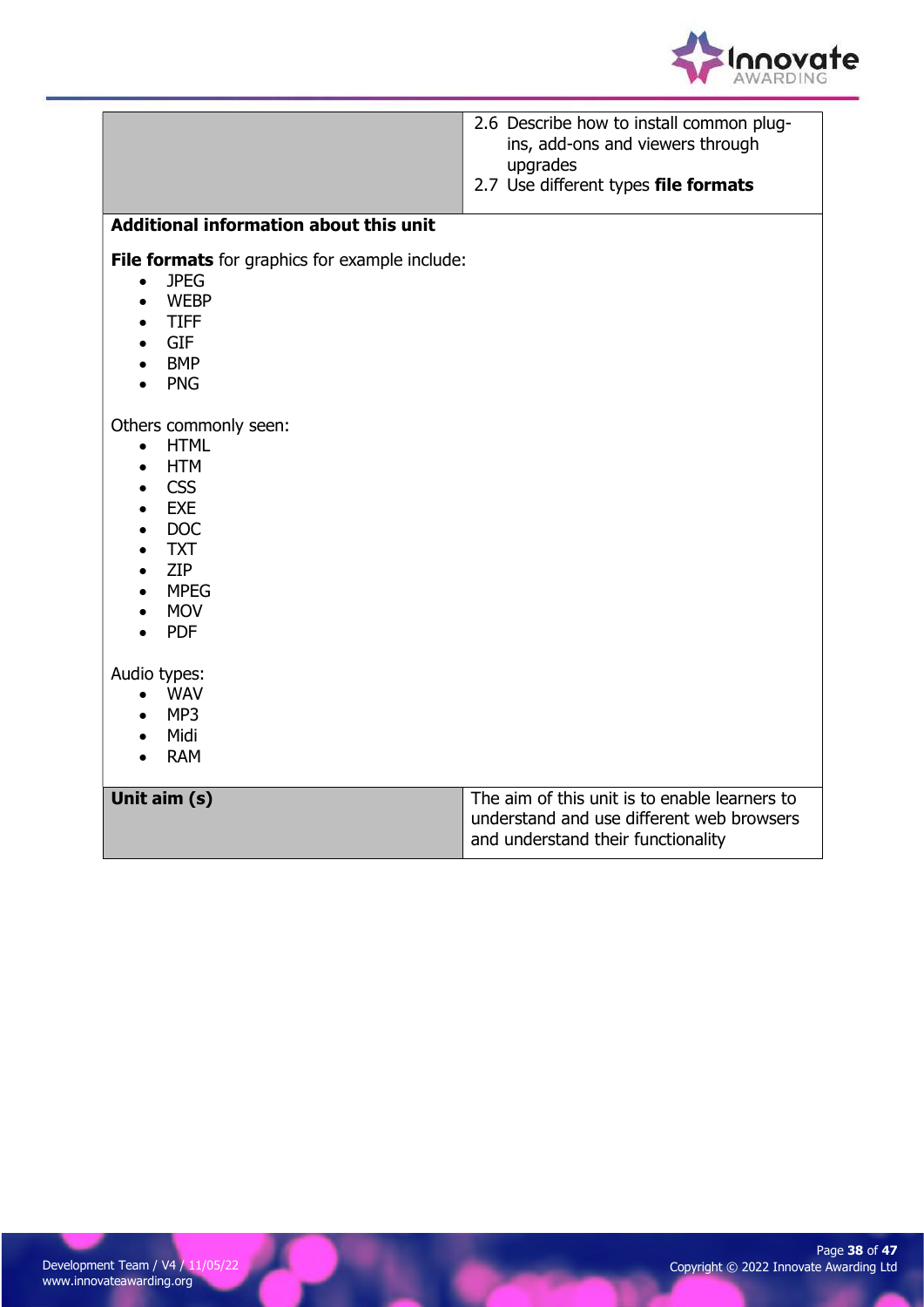

| <b>Title:</b>                                           | F/508/2301 Using GUI HTML for<br><b>Website Development</b>                                                                                                                                                                                                                                                                                                                                                                                                                                                                                                                                |
|---------------------------------------------------------|--------------------------------------------------------------------------------------------------------------------------------------------------------------------------------------------------------------------------------------------------------------------------------------------------------------------------------------------------------------------------------------------------------------------------------------------------------------------------------------------------------------------------------------------------------------------------------------------|
| Level:                                                  | 3                                                                                                                                                                                                                                                                                                                                                                                                                                                                                                                                                                                          |
| <b>Credit Value:</b>                                    | $\mathbf{1}$                                                                                                                                                                                                                                                                                                                                                                                                                                                                                                                                                                               |
| <b>Calculated GL:</b>                                   | $\mathbf{1}$                                                                                                                                                                                                                                                                                                                                                                                                                                                                                                                                                                               |
| <b>Calculated TQT:</b>                                  | $\overline{\mathbf{z}}$                                                                                                                                                                                                                                                                                                                                                                                                                                                                                                                                                                    |
| <b>Learning Outcomes</b><br>The learner will:           | <b>Assessment Criteria</b><br>The learner can:                                                                                                                                                                                                                                                                                                                                                                                                                                                                                                                                             |
| 1.<br>Be able to use Rapid Website<br>Development tools | 1.1<br>Evaluate a GUI HTML editor according<br>to the W3C Authoring Tool Accessibility<br>Guidelines<br>Validate HTML code<br>1.2<br>1.3<br>Use font and page appearance options<br>in a GUI HTML editor<br>1.4<br>View source code<br>Preview web pages in a browser<br>1.5<br>1.6<br>Create HTML tables using a GUI HTML<br>editor<br>1.7<br>Publish web pages and sites to a Web<br>server<br>Evaluate various types of HTML editors<br>1.8<br>that can edit files in<br>Mobile devices<br>$\bullet$<br>Cloud services<br>1.9<br>Distinguish between mobile apps and<br>mobile websites |
| Additional information about this unit<br>N/A           |                                                                                                                                                                                                                                                                                                                                                                                                                                                                                                                                                                                            |
| Unit aim $(s)$                                          | The aim of this unit is to enable learners to<br>use GUI based HTML editors to rapidly<br>develop websites.                                                                                                                                                                                                                                                                                                                                                                                                                                                                                |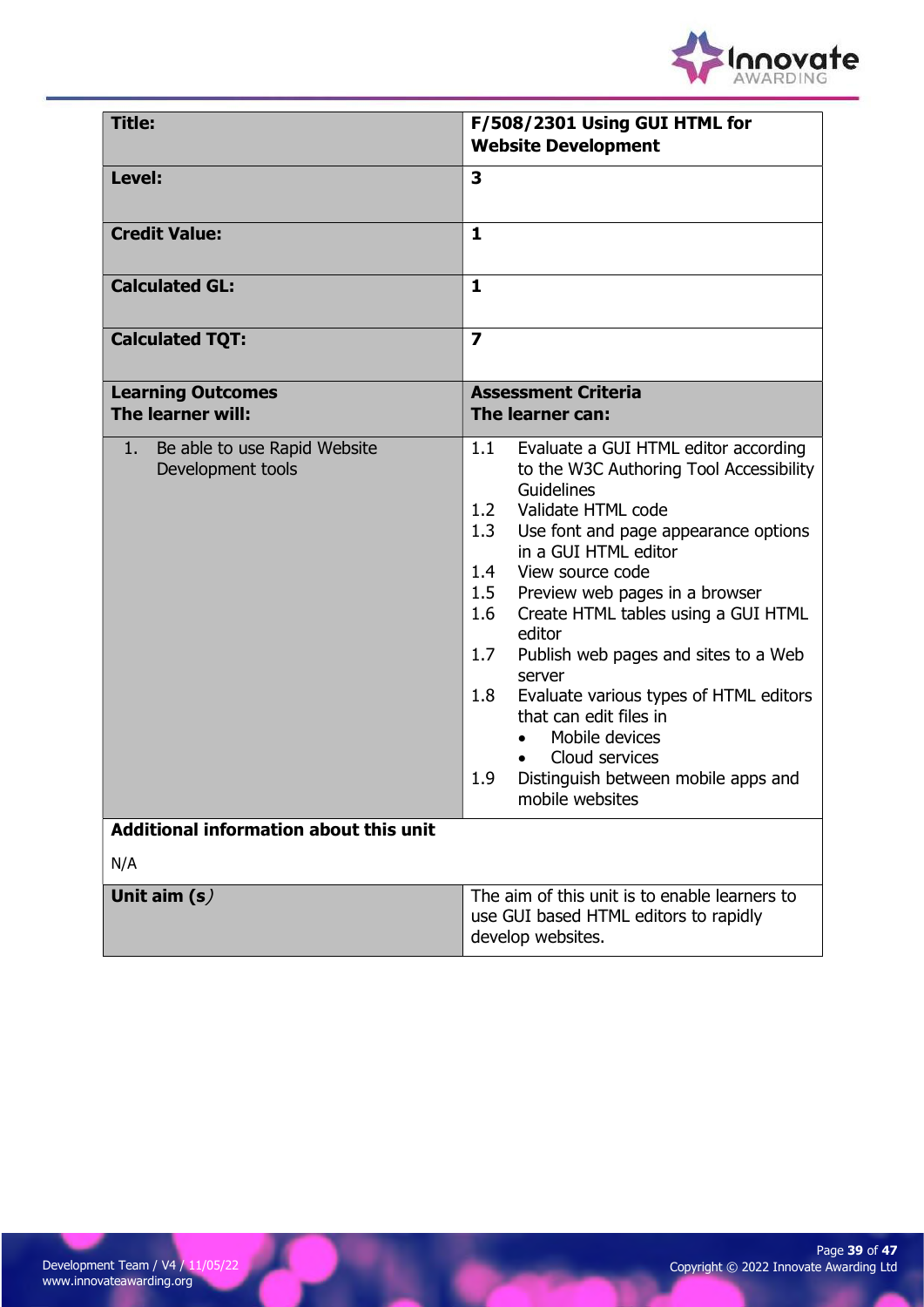

| <b>Title:</b>                                                                       | L/508/2303 Using Internet Services                                                                                                                                                                                                                                                                                                                                                                                                                                                                                                                                                                                                                                                                                         |
|-------------------------------------------------------------------------------------|----------------------------------------------------------------------------------------------------------------------------------------------------------------------------------------------------------------------------------------------------------------------------------------------------------------------------------------------------------------------------------------------------------------------------------------------------------------------------------------------------------------------------------------------------------------------------------------------------------------------------------------------------------------------------------------------------------------------------|
| Level:                                                                              | $\overline{\mathbf{3}}$                                                                                                                                                                                                                                                                                                                                                                                                                                                                                                                                                                                                                                                                                                    |
| <b>Credit Value:</b>                                                                | $\mathbf{1}$                                                                                                                                                                                                                                                                                                                                                                                                                                                                                                                                                                                                                                                                                                               |
| <b>Calculated GL:</b>                                                               | 5                                                                                                                                                                                                                                                                                                                                                                                                                                                                                                                                                                                                                                                                                                                          |
| <b>Calculated TQT:</b>                                                              | 14                                                                                                                                                                                                                                                                                                                                                                                                                                                                                                                                                                                                                                                                                                                         |
| <b>Learning Outcomes</b><br>The learner will:                                       | <b>Assessment Criteria</b><br>The learner can:                                                                                                                                                                                                                                                                                                                                                                                                                                                                                                                                                                                                                                                                             |
| Be able to use different types of web<br>1.<br>search engines                       | 1.1 Identify Boolean operators<br>1.2 Describe the relationship between<br>Boolean operators and search engines<br>1.3 Conduct searches using operators<br>common to search engines<br>1.4 Identify the importance of keywords<br>1.5 Conduct keyword searches<br>1.6 Distinguish between:<br>search sites<br>information portals<br>pages<br>1.7 Identify meta search engines, and the<br>relationship with search engine ranking<br>techniques<br>1.8 Explain how search engine sites use<br>spiders to enhance search results.<br>1.9 Distinguish between:<br>• authoritative peer reviewed<br>open peer reviewed sources<br>Give examples of:<br>$ 1.10\rangle$<br>primary resources<br>secondary resources<br>indexes |
| Be able to configure user<br>2.<br>customisation features in web<br><b>browsers</b> | 2.1 Configure common browser preferences.<br>To include:<br>fonts<br>home Pages<br>• favourites<br>history<br>browser cache<br>• image Loading<br>• security settings<br>2.2 Identify advantages and disadvantages<br>of using cookies<br>2.3 Explain caching, including the<br>implications of caching                                                                                                                                                                                                                                                                                                                                                                                                                    |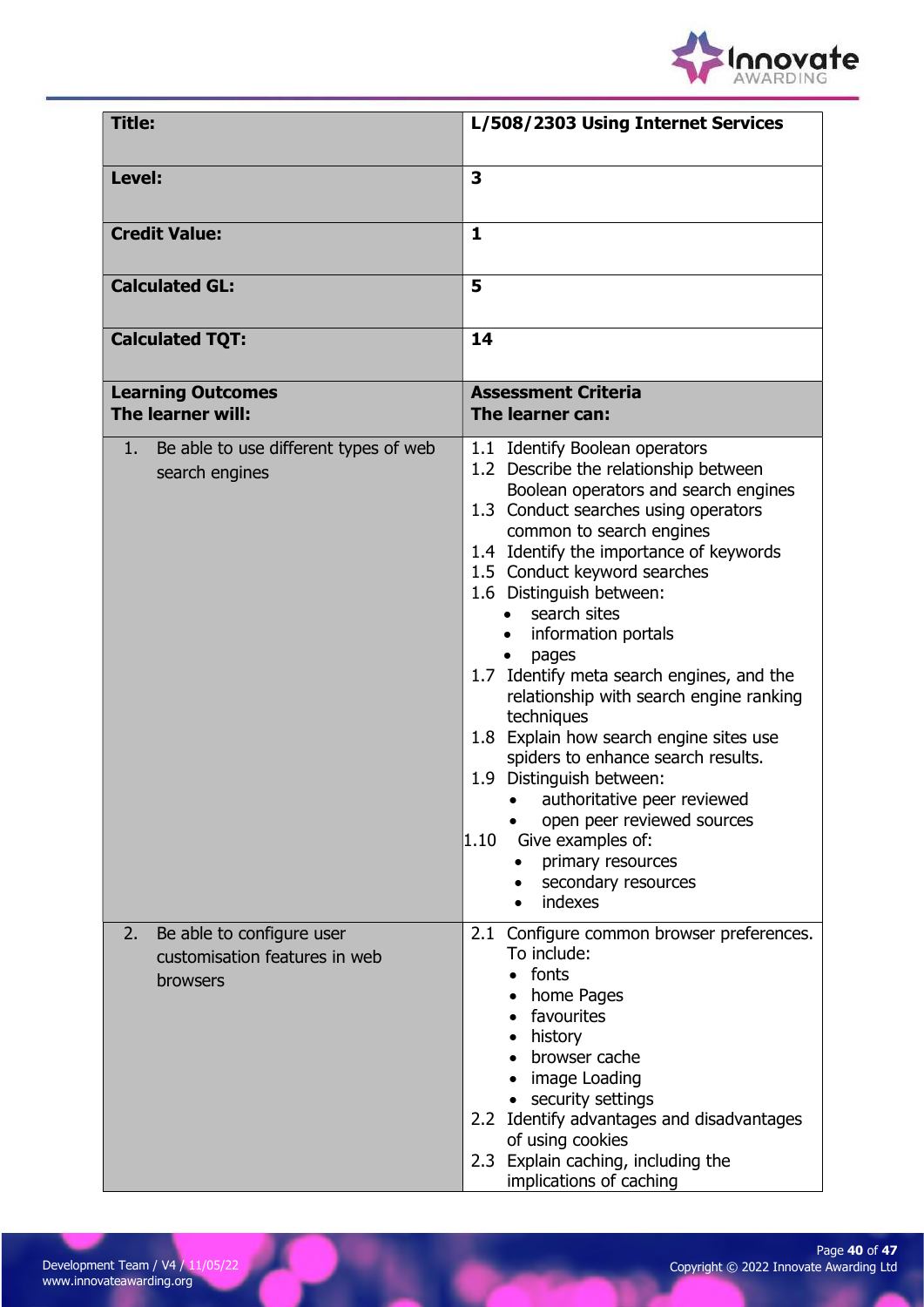

| Know the principles of Personal<br>3.<br>Information Management (PIM) | 2.4 Identify issues to configure when<br>configuring the desktop. To include:<br>Proxy configuration<br>Client-side caching<br>2.5 Describe troubleshoot connectivity<br>issues<br>3.1 Identify ways that calendar and<br>scheduling software helps organise IT-<br>based activities<br>3.2 Identify Personal Information<br>Management (PIM) productivity<br>applications, including tools for PCs and                                                                                                                              |
|-----------------------------------------------------------------------|--------------------------------------------------------------------------------------------------------------------------------------------------------------------------------------------------------------------------------------------------------------------------------------------------------------------------------------------------------------------------------------------------------------------------------------------------------------------------------------------------------------------------------------|
|                                                                       | smartphones                                                                                                                                                                                                                                                                                                                                                                                                                                                                                                                          |
| Be able to define and use networking<br>4.<br>and internet services   | 4.1 Use remote-assistance clients and<br>servers<br>4.2 Configure and use instant messaging<br>clients<br>4.3 Define Peer-to-Peer (P2P) services<br>4.4 Identify privacy concerns related to<br>network communications<br>4.5 Use Internet conferencing software<br>4.6 Identify the benefits and drawbacks of<br>text messaging and Short Message<br>Service (SMS) applications<br>4.7 Explain the various uses of mass e-mail<br>and texting services<br>Join and manage own participation in an<br>4.8<br>e-mail list serve group |
| <b>Additional information about this unit</b>                         |                                                                                                                                                                                                                                                                                                                                                                                                                                                                                                                                      |
| N/A                                                                   |                                                                                                                                                                                                                                                                                                                                                                                                                                                                                                                                      |
| Unit aim (s)                                                          | The aim of this unit is to enable learners to<br>understand and use different internet<br>services. By understanding how these<br>services work it will allow learners to<br>communicate more effectively as well as find<br>what they want more efficiently.                                                                                                                                                                                                                                                                        |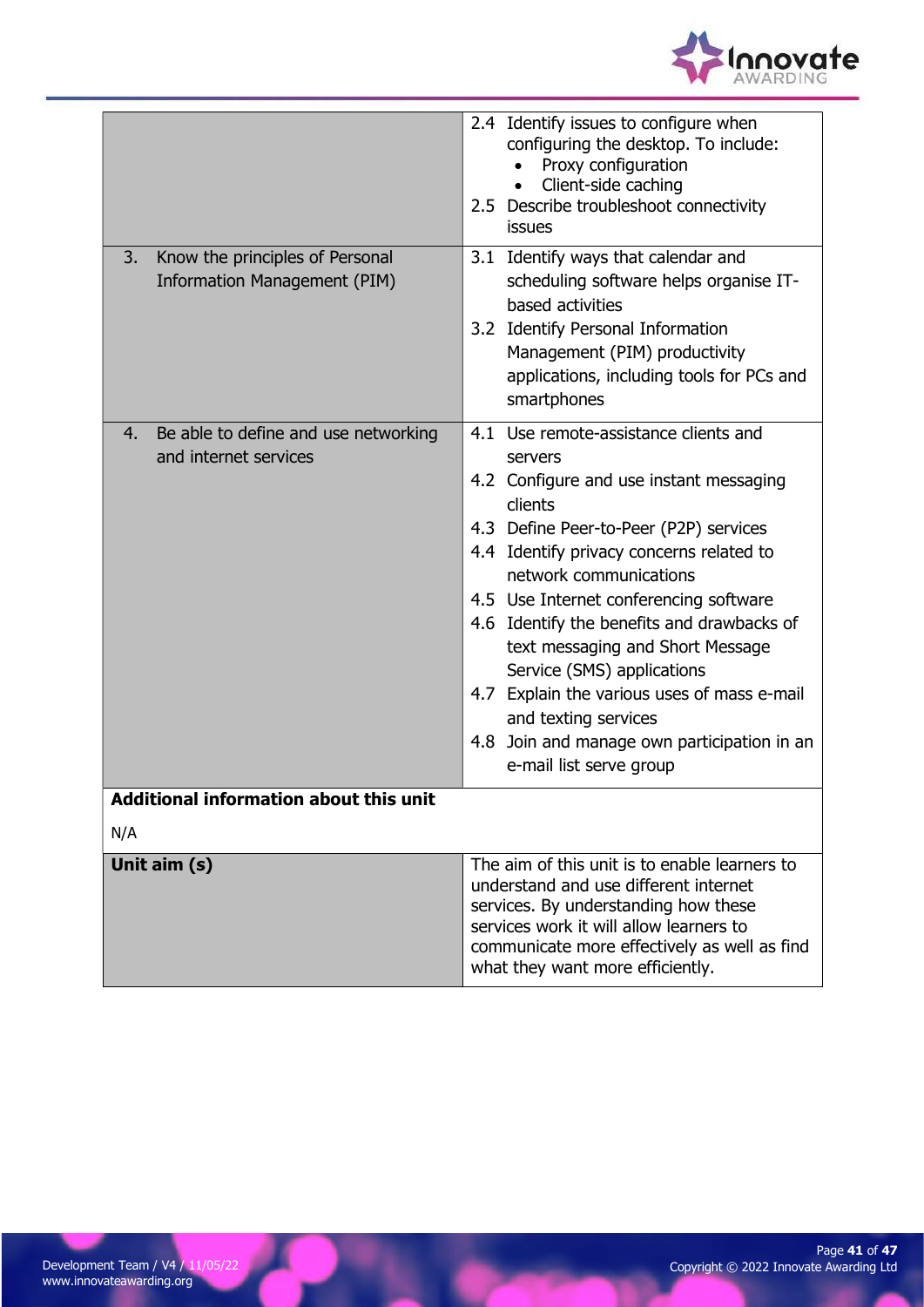

| <b>Title:</b>                                                                       | D/508/2306 Website development,<br>planning and testing                                                                                                                                                                                                                                                                                                                              |
|-------------------------------------------------------------------------------------|--------------------------------------------------------------------------------------------------------------------------------------------------------------------------------------------------------------------------------------------------------------------------------------------------------------------------------------------------------------------------------------|
| Level:                                                                              | 3                                                                                                                                                                                                                                                                                                                                                                                    |
| <b>Credit Value:</b>                                                                | 1                                                                                                                                                                                                                                                                                                                                                                                    |
| <b>Calculated GL:</b>                                                               | $\overline{2}$                                                                                                                                                                                                                                                                                                                                                                       |
| <b>Calculated TQT:</b>                                                              | 9                                                                                                                                                                                                                                                                                                                                                                                    |
| <b>Learning Outcomes</b><br>The learner will:                                       | <b>Assessment Criteria</b><br>The learner can:                                                                                                                                                                                                                                                                                                                                       |
| Be able to manage the website<br>1.<br>planning process with stakeholders           | 1.1 Work as a team member to develop<br>pages and sites<br>1.2 Collaborate with members of an<br>organisation to ensure sites meet<br>requirements<br>1.3 Determine information and audience<br>requirements for a site<br>1.4 Document a website plan<br>1.5 Communicate the website plan both<br>orally and in writing<br>1.6 Document feedback improving the site<br>where needed |
| Be able to test and analyse website<br>2.<br>performance issues                     | 2.1 Ensure web documents are<br>tested<br>validated<br>2.2 Estimate download time for web pages<br>2.3 Test web pages in multiple browsers<br>2.4 Document results of website<br>functionality testing                                                                                                                                                                               |
| Be able to manage essential issues in<br>3.<br>developing and maintaining a website | 3.1 Outline legal issues related to a website<br>3.2 Describe fundamentals of project<br>management<br>3.3 Identify processes of pre-launch<br>site/application functionality testing<br>3.4 Manage existing sites<br>3.5 Remove old sites and pages                                                                                                                                 |
| Be able to plan and deliver<br>4.<br>presentations of your website                  | 4.1 State ways to elicit useful feedback from<br>management and customers<br>4.2 Use presentation aids and support<br>materials in delivering the presentation<br>4.3 Clarify technical concepts for a non-<br>technical audience<br>4.4 Use strategies to retain listener interest<br>within the presentation<br>4.5 Gain feedback                                                  |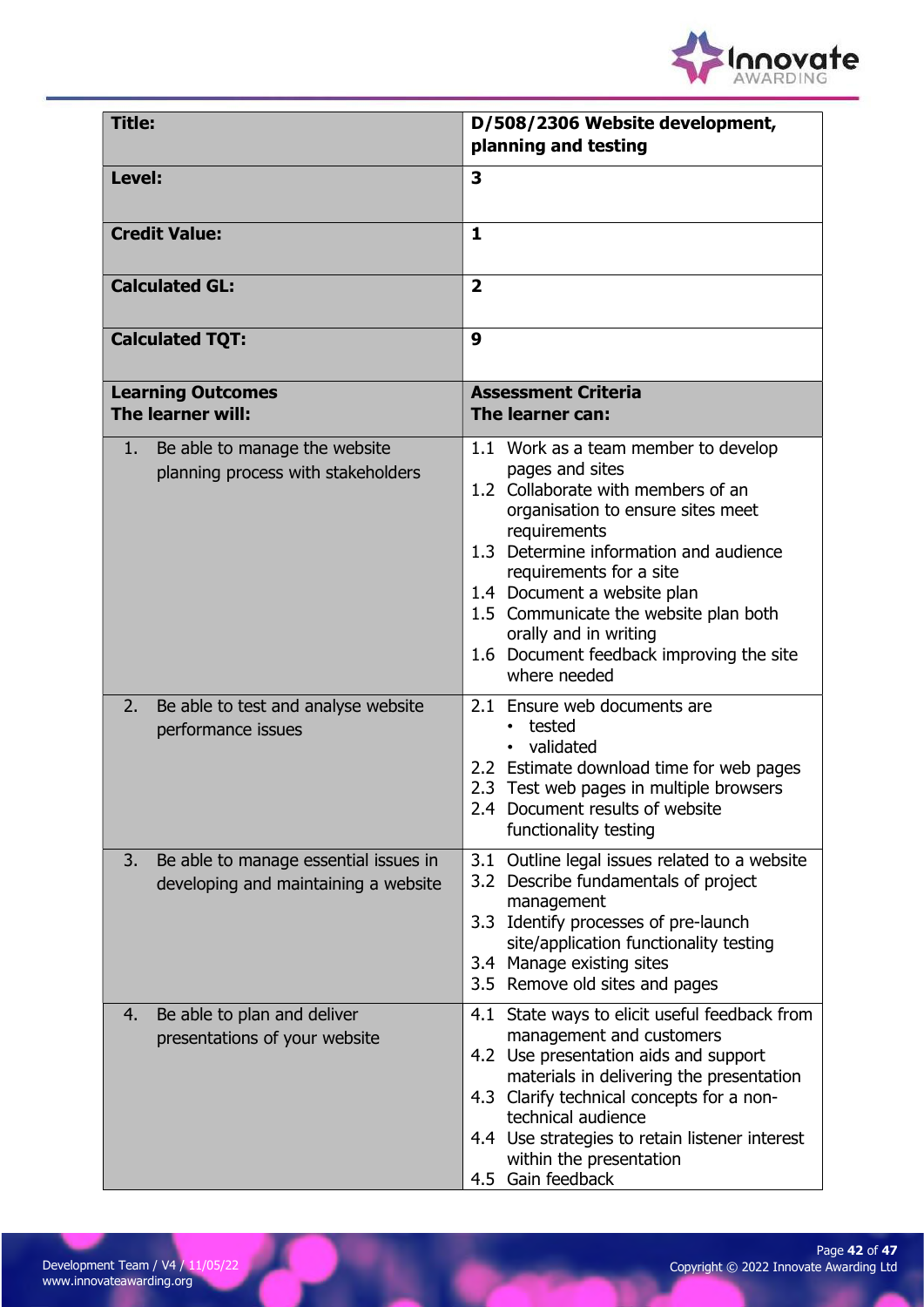

|                                                                                    | 4.6 Address diversity and<br>corporate/organisational culture when<br>communicating your message by<br>customising delivery                                                                                                                                                                   |
|------------------------------------------------------------------------------------|-----------------------------------------------------------------------------------------------------------------------------------------------------------------------------------------------------------------------------------------------------------------------------------------------|
| 5. Be able to deal with copyright and<br>ethical issues when creating web<br>pages | 5.1 Obtain proper permissions from<br>developers when repurposing content<br>5.2 Explain the purpose of a Non-Disclosure<br>Agreement (NDA)<br>5.3 Identify situations in which it is<br>necessary to consult with a legal team<br>5.4 Identify ethical concerns when<br>developing a website |
| <b>Additional information about this unit</b>                                      |                                                                                                                                                                                                                                                                                               |
| N/A                                                                                |                                                                                                                                                                                                                                                                                               |
| Unit aim $(s)$                                                                     | The aim of this unit is to give learners the<br>opportunity to learn the processes involved<br>in planning and developing their websites.<br>This will be developed so learners will<br>present their websites to gain feedback.                                                              |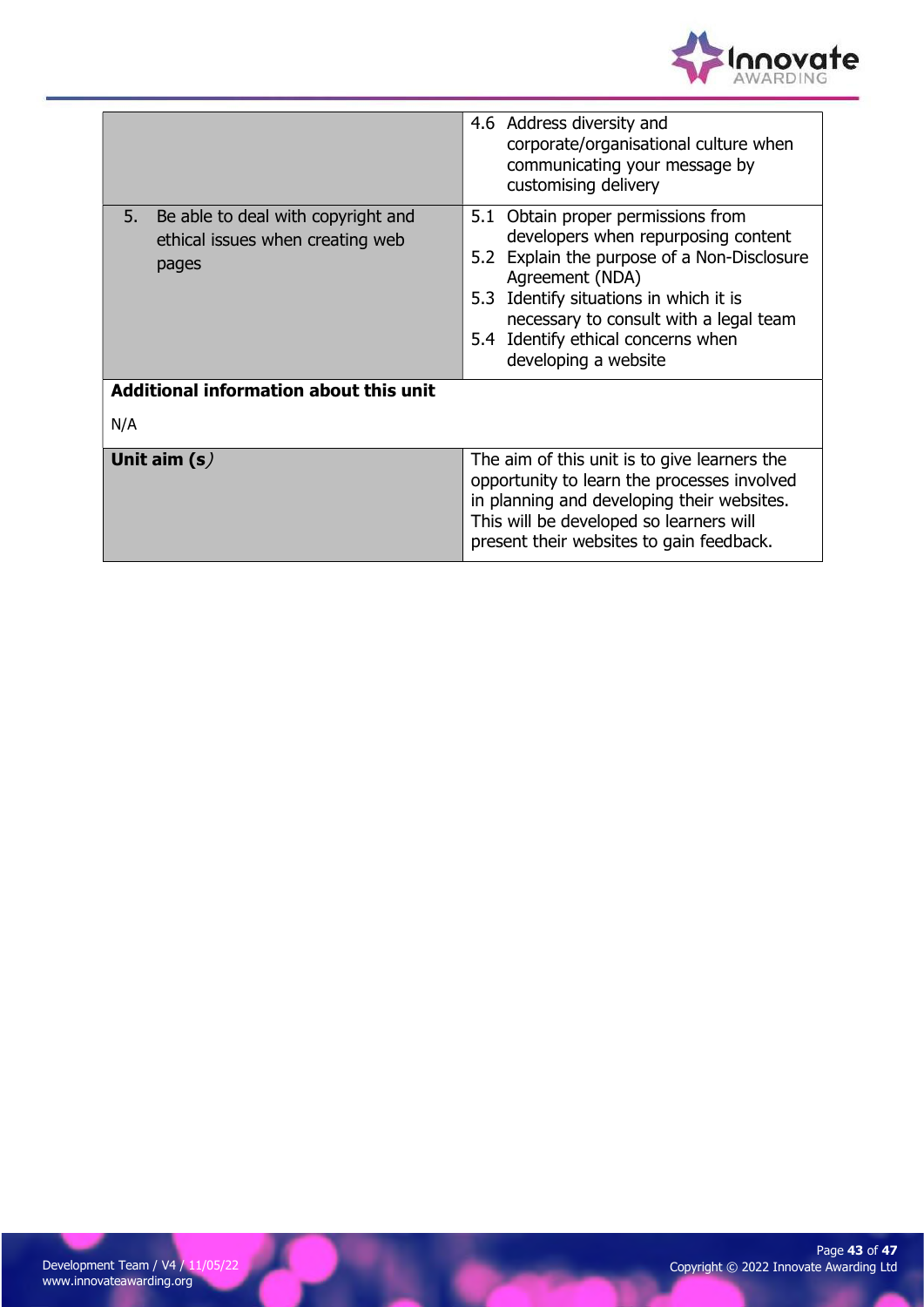

| <b>Title:</b>                                                        | H/508/2310 Website Diagram and<br><b>Design</b>                                                                                                                                                                                                                                                                                                                                                                                                                                                                                                                                                                                                                                                                                                                                                |
|----------------------------------------------------------------------|------------------------------------------------------------------------------------------------------------------------------------------------------------------------------------------------------------------------------------------------------------------------------------------------------------------------------------------------------------------------------------------------------------------------------------------------------------------------------------------------------------------------------------------------------------------------------------------------------------------------------------------------------------------------------------------------------------------------------------------------------------------------------------------------|
| Level:                                                               | 3                                                                                                                                                                                                                                                                                                                                                                                                                                                                                                                                                                                                                                                                                                                                                                                              |
| <b>Credit Value:</b>                                                 | 1                                                                                                                                                                                                                                                                                                                                                                                                                                                                                                                                                                                                                                                                                                                                                                                              |
| <b>Calculated GL:</b>                                                | $\overline{2}$                                                                                                                                                                                                                                                                                                                                                                                                                                                                                                                                                                                                                                                                                                                                                                                 |
| <b>Calculated TQT:</b>                                               | 11                                                                                                                                                                                                                                                                                                                                                                                                                                                                                                                                                                                                                                                                                                                                                                                             |
| <b>Learning Outcomes</b><br>The learner will:                        | <b>Assessment Criteria</b><br>The learner can:                                                                                                                                                                                                                                                                                                                                                                                                                                                                                                                                                                                                                                                                                                                                                 |
| 1. Be able to create a web page.                                     | 1.1 Relate the history of mark-up languages<br>to current techniques and technologies<br>1.2 Identify the format and various versions<br>of HTML<br>1.3 Use HTML elements and tags to format<br>paragraphs and text.<br>1.4 Create HTML hyperlinks for:<br>text<br>$\bullet$<br>images<br>local files<br>$\bullet$<br>remote sites<br>1.5 Format HTML tables to present<br>information<br>1.6 Define the Document Object Model<br>(DOM) and its relationship to Dynamic<br><b>HTML</b><br>1.7 Add comments to HTML code and<br>document page/site creation<br>1.8 Explain the importance of consistently<br>developing to a single W3C standard<br>1.9 Add third-party applications to own web<br>page<br>1.10 Identify ways that a web browser can<br>become an application delivery platform |
| Be able to use, create, edit images and<br>2.<br>audio to HTML files | 2.1 Incorporate graphical images into HTML<br>pages<br>2.2 Distinguish between the uses and<br>benefits of various graphic file formats<br>2.3 Add tiled images and colours to web<br>page backgrounds<br>2.4 Create client-side image maps, including<br>linking them<br>2.5 Perform image formatting techniques<br>2.6 Insert horizontal rules into web pages<br>2.7 Distinguish between raster and vector<br>graphics                                                                                                                                                                                                                                                                                                                                                                       |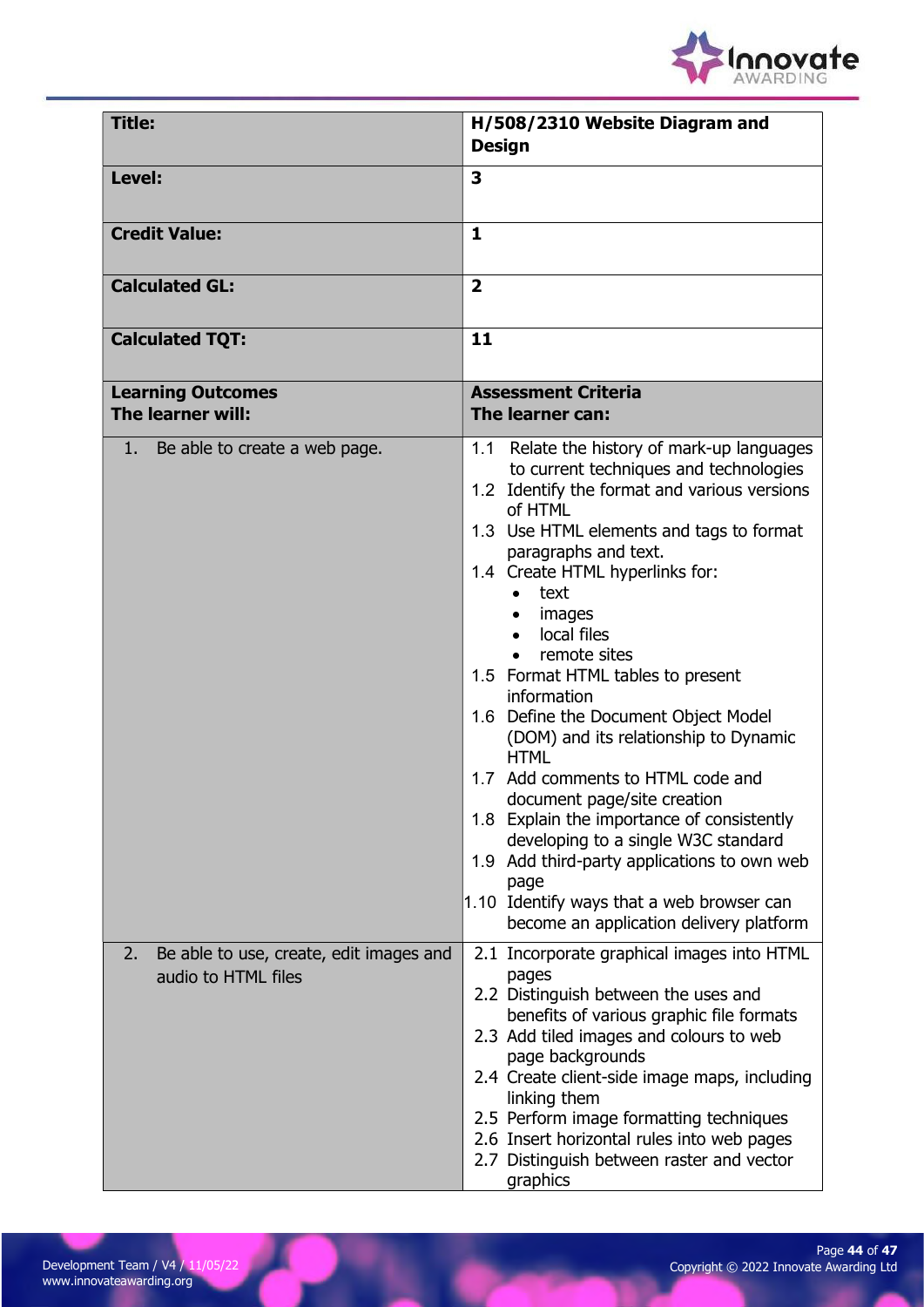

|     | Unit aim (s)                                                              | The aim of this unit is to enable learners to<br>understand the issues involved in Website<br>design as well giving learners the opportunity<br>to develop their own websites.                                                                                                                                                                                                       |
|-----|---------------------------------------------------------------------------|--------------------------------------------------------------------------------------------------------------------------------------------------------------------------------------------------------------------------------------------------------------------------------------------------------------------------------------------------------------------------------------|
| N/A |                                                                           |                                                                                                                                                                                                                                                                                                                                                                                      |
|     | <b>Additional information about this unit</b>                             |                                                                                                                                                                                                                                                                                                                                                                                      |
| 6.  | Understand how to apply Cascading<br>Style Sheets (CSS) to webpages       | 6.1 Explain how to structure web<br>documents with CSS<br>6.2 Identify ways to apply styles with CSS                                                                                                                                                                                                                                                                                 |
| 5.  | Language (XML)<br>Be able to create website diagrams<br>and accessibility | 5.1 Create an initial website diagram<br>5.2 Verify compliance with government and<br>industry accessibility standards<br>5.3 Validate webpage design according to<br>technical and audience standards<br>adopted by employers<br>5.4 Verify website usability, view ability and<br>browser compatibility<br>5.5 Identify the challenges of designing<br>websites for mobile devices |
| 4.  | Understand Extensible Mark-up                                             | 4.1 Describe the functionality of XML                                                                                                                                                                                                                                                                                                                                                |
| 3.  | Be able to use design and colour<br>principles for web pages              | management strategy<br>3.1 Obtain input from stakeholders about<br>acceptable technologies and colour<br>combinations<br>3.2 Define the browser-safe colour palette<br>3.3 Identify ways that colour affects web<br>pages<br>3.4 Show the impact of colour combinations<br>to various audiences and cultures<br>3.5 Evaluate web page design and layout                              |
|     |                                                                           | 2.8 Scan and edit hard copy sources and<br>images<br>2.9 Identify steps for creating images<br>Identify benefits and drawbacks of<br>2.10<br>using stock photography<br>2.11 Create a photo and portfolio                                                                                                                                                                            |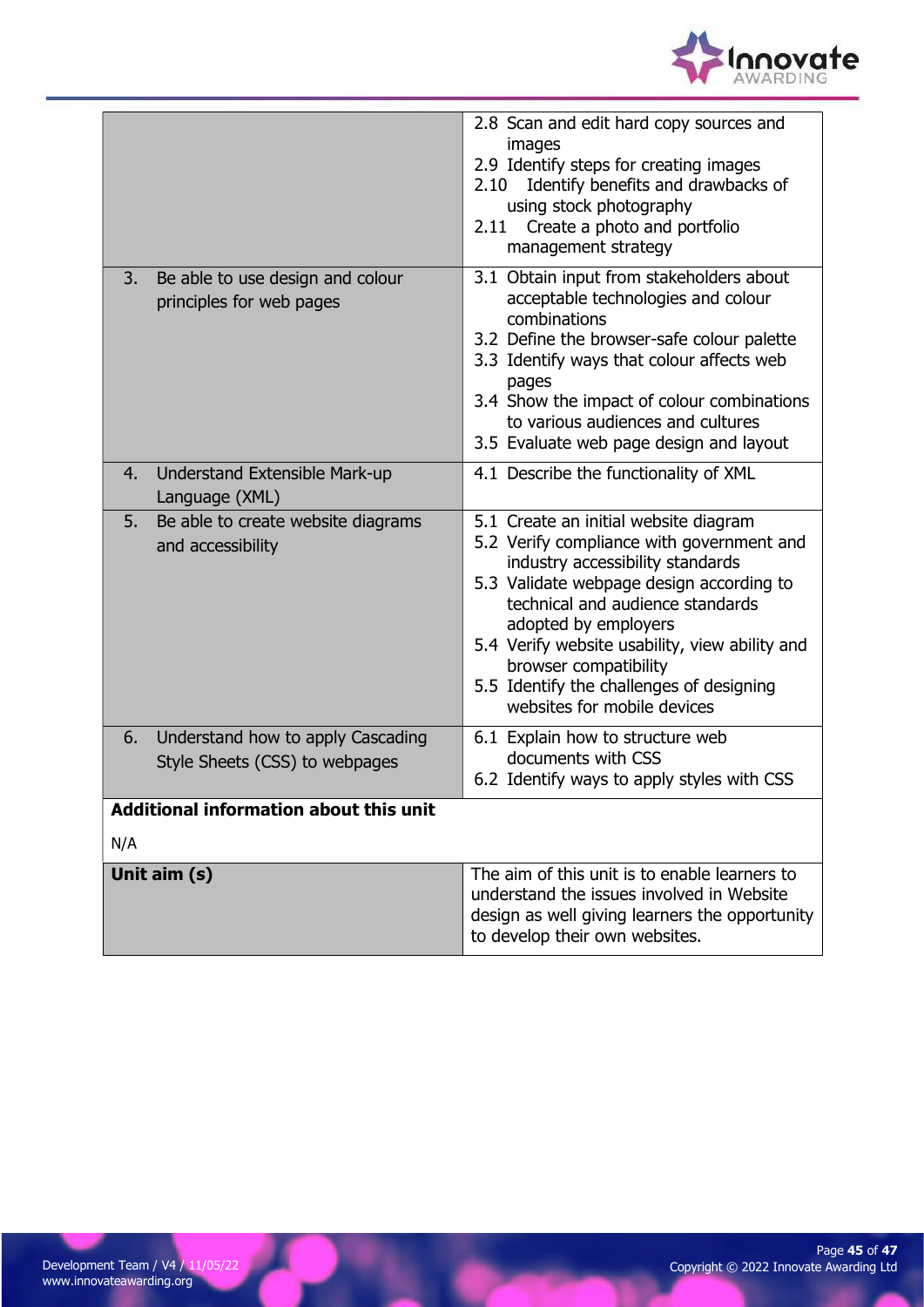

| <b>Title:</b>                                                  | J/508/2297 Wireless networking and<br>privacy protection                                                                                                                                                                                                                                                                                                                                                                                                                                                                                                                                                                                                                                                                                                                                                                     |
|----------------------------------------------------------------|------------------------------------------------------------------------------------------------------------------------------------------------------------------------------------------------------------------------------------------------------------------------------------------------------------------------------------------------------------------------------------------------------------------------------------------------------------------------------------------------------------------------------------------------------------------------------------------------------------------------------------------------------------------------------------------------------------------------------------------------------------------------------------------------------------------------------|
| Level:                                                         | 3                                                                                                                                                                                                                                                                                                                                                                                                                                                                                                                                                                                                                                                                                                                                                                                                                            |
| <b>Credit Value:</b>                                           | 1                                                                                                                                                                                                                                                                                                                                                                                                                                                                                                                                                                                                                                                                                                                                                                                                                            |
| <b>Calculated GL:</b>                                          | $\mathbf{1}$                                                                                                                                                                                                                                                                                                                                                                                                                                                                                                                                                                                                                                                                                                                                                                                                                 |
| <b>Calculated TQT:</b>                                         | 4                                                                                                                                                                                                                                                                                                                                                                                                                                                                                                                                                                                                                                                                                                                                                                                                                            |
| <b>Learning Outcomes</b><br>The learner will:                  | <b>Assessment Criteria</b><br>The learner can:                                                                                                                                                                                                                                                                                                                                                                                                                                                                                                                                                                                                                                                                                                                                                                               |
| 1. Be able to use wireless networks                            | 1.1<br>Distinguish between:<br>ad-hoc<br>Infrastructure mode<br>Identify the function of a wireless<br>1.2<br>access point (WAP)<br>1.3<br>Connect wireless networks to standard<br>wired LANs<br>1.4<br>Outline benefits and drawbacks of<br>Wired Equivalent Privacy (WEP)<br>Wi-Fi Protected Access 2 (WPA2).<br>Secure Set Identifier (SSID)<br>Use a Secure Set Identifier (SSID)<br>1.5<br>Identify the purpose of MAC address<br>1.6<br>filtering<br>Evaluate the practicality of a wireless<br>1.7<br>LAN in an organisation<br>Troubleshoot wireless connectivity<br>1.8<br>1.9<br>Implement a wireless network<br>1.10 Explain the relationship between mobile<br>devices and the cloud, including<br>advantages and disadvantages<br>1.11 List the benefits of 4G covering:<br>networks<br>mobile hotspot devices |
| Be able to protect privacy protection<br>2.<br>on the Internet | Define phishing and pharming<br>2.1<br>2.2<br>Identify ways to avoid becoming a<br>victim<br>2.3<br>Identify ways to avoid anti-social<br>activity<br>Use encryption technology to secure<br>2.4<br>communications                                                                                                                                                                                                                                                                                                                                                                                                                                                                                                                                                                                                           |
| <b>Additional information about this unit</b><br>N/A           |                                                                                                                                                                                                                                                                                                                                                                                                                                                                                                                                                                                                                                                                                                                                                                                                                              |
| Unit aim (s)                                                   | The aim of this unit is to provide learners<br>with the opportunity to understand and set                                                                                                                                                                                                                                                                                                                                                                                                                                                                                                                                                                                                                                                                                                                                    |